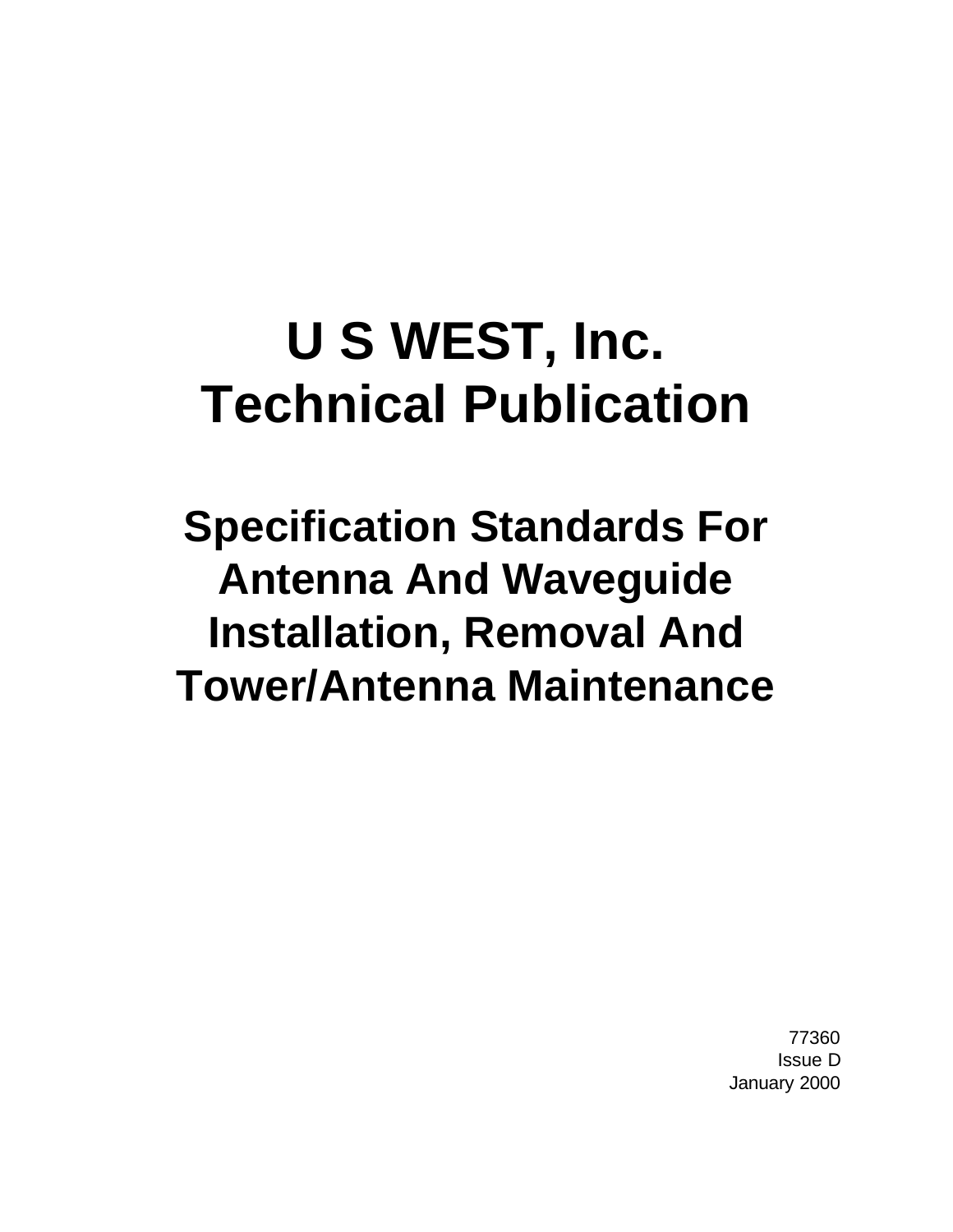# **U S WEST, Inc. Technical Publication**

# **Specification Standards For Antenna And Waveguide Installation, Removal And Tower/Antenna Maintenance**

**Copyright 1984**, **1996, 2000 77360 Printed in U.S.A. Issue D All Rights Reserved January 2000**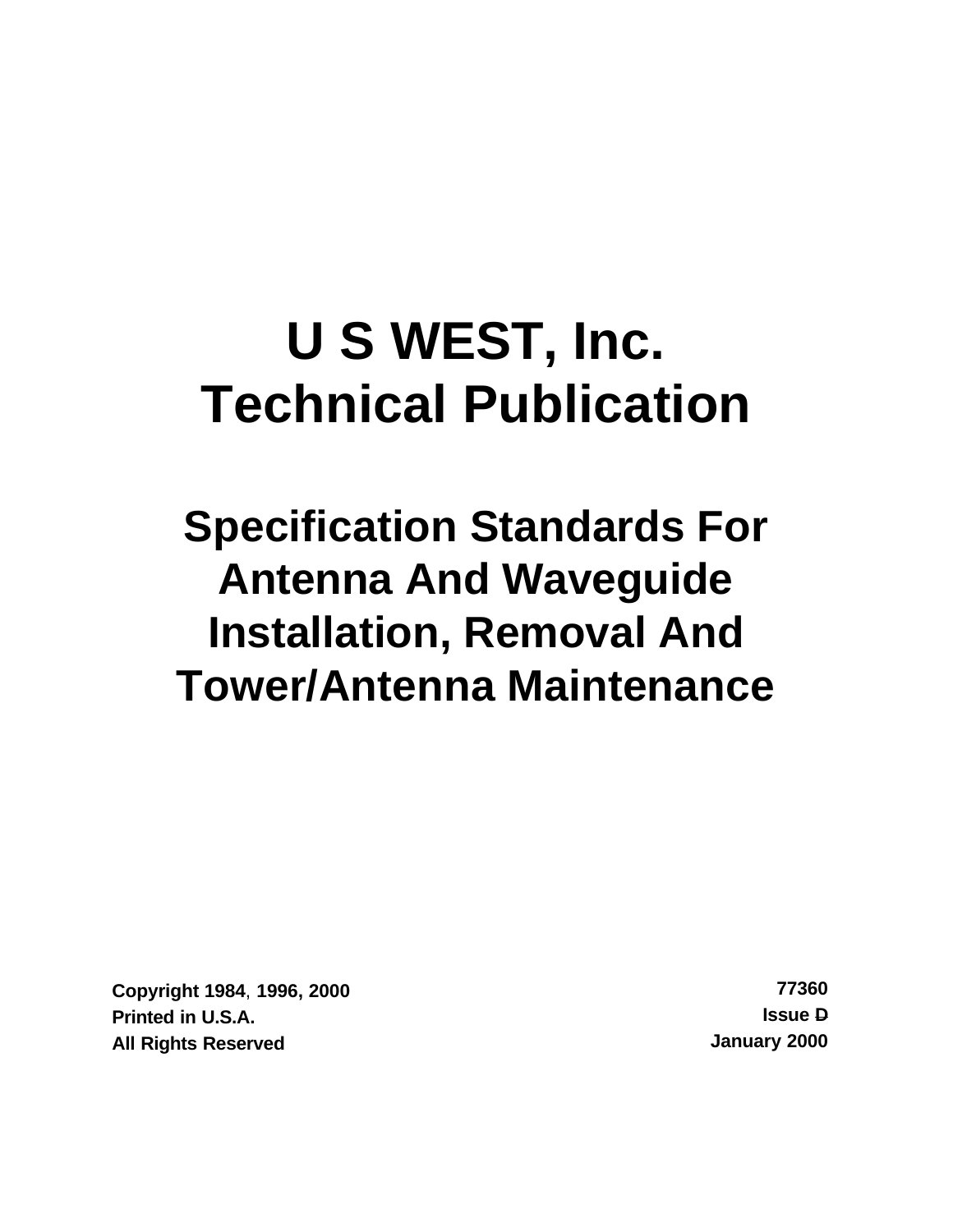#### NOTICE

This Technical Publication is intended to outline performance standards for Service Suppliers performing installation, maintenance, rearrangement or removal work at U S WEST radio locations. It establishes guidelines for installation and removal of antennas, transmission lines and for testing and pressurization of same. Guidelines for conducting work operations at U S WEST sites, including provisions for safety, continuity of service and compliance with Federal Communications Commission (FCC) and FAA OSHA requirements are also outlined. This Technical Publication applies to any Service Supplier or Subcontractor performing such work either on behalf of U S WEST or a tenant organization at U S WEST radio tower locations. As used in the publication, the term "Supplier" shall mean "Service Supplier".

U S WEST, Inc. reserves the right to revise this document for any reason, including but not limited to, conformity with standards promulgated by various governmental or regulatory agencies; utilization of advances in the state of the technical arts; or to reflect changes in the design of equipment, techniques, or procedures described or referred to herein.

Liability to anyone arising out of use or reliance upon any information set forth herein is expressly disclaimed, and no representation or warranties, expressed or implied, are made with respect to the accuracy or utility of any information set forth herein.

This document is not to be construed as a suggestion to any manufacturer to modify or change any of its products, nor does this publication represent any commitment by U S WEST, Inc. to purchase any specific products. Further, conformance to this publication does not constitute a guarantee of a given supplier's equipment and/or its associated documentation.

Ordering information for U S WEST Publications can be obtained from the Reference Section of this document.

If further information is required, please contact:

U S WEST Manager - Writing Services 700 W Mineral Ave., Room IA B13.34 Littleton, CO 80120 (303) 707-7454 Fax: (303) 707-9414 E-Mail: soverma@uswest.com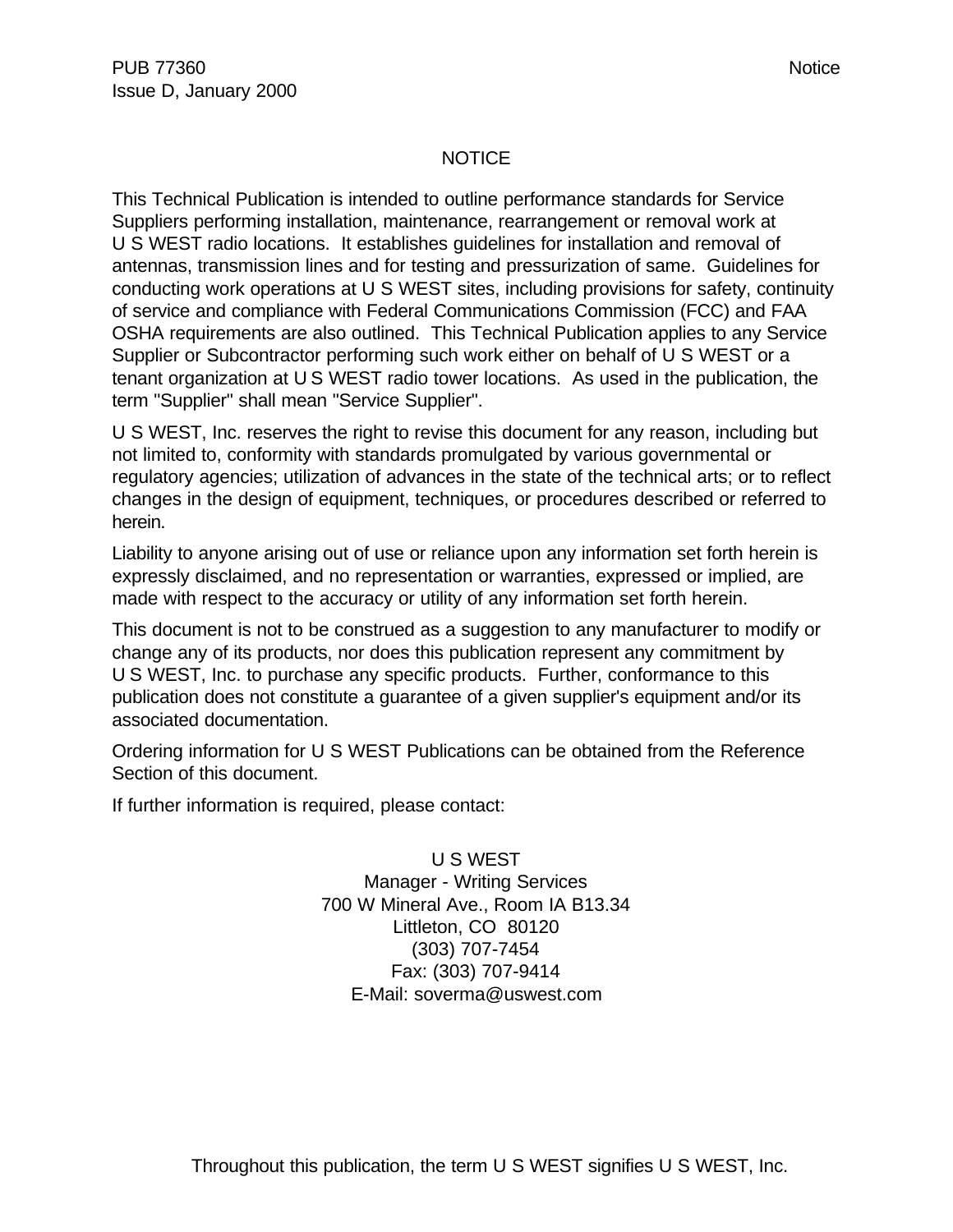#### COMMENTS on PUB 77360

#### PLEASE TEAR OUT AND SEND YOUR COMMENTS/SUGGESTIONS TO:

U S WEST Manager - Writing Services 700 W Mineral Ave., Room IA B13.34 Littleton, CO 80120 (303) 707-7454 Fax: (303) 707-9414 E-Mail: soverma@uswest.com

Information from you helps us to improve our Publications. Please take a few moments to answer the following questions and return to the above address.

| Was this Publication valuable to you in understanding  |                                          |          |            |      |  |
|--------------------------------------------------------|------------------------------------------|----------|------------|------|--|
|                                                        | the technical parameters of our service? |          |            |      |  |
| Was the information accurate and up-to-date?           |                                          | YES      | NO.        |      |  |
| Was the information easily understood?                 |                                          |          | <b>YES</b> | NO L |  |
| Were the contents logically sequenced?                 |                                          |          | YES        | NO . |  |
| Were the tables and figures understandable and helpful |                                          | YES      | NO.        |      |  |
| Were the pages legible?                                |                                          | YES      | NO.        |      |  |
| What format do you have?                               | IBM Disk                                 | Mac Disk |            |      |  |

If you answered NO to any of the questions and/or if you have any other comments or suggestions, please explain:

|                         | (Attach additional sheet, if necessary) |
|-------------------------|-----------------------------------------|
|                         |                                         |
| Company                 |                                         |
| <b>Address</b>          |                                         |
| <b>Telephone Number</b> |                                         |
| E-Mail                  |                                         |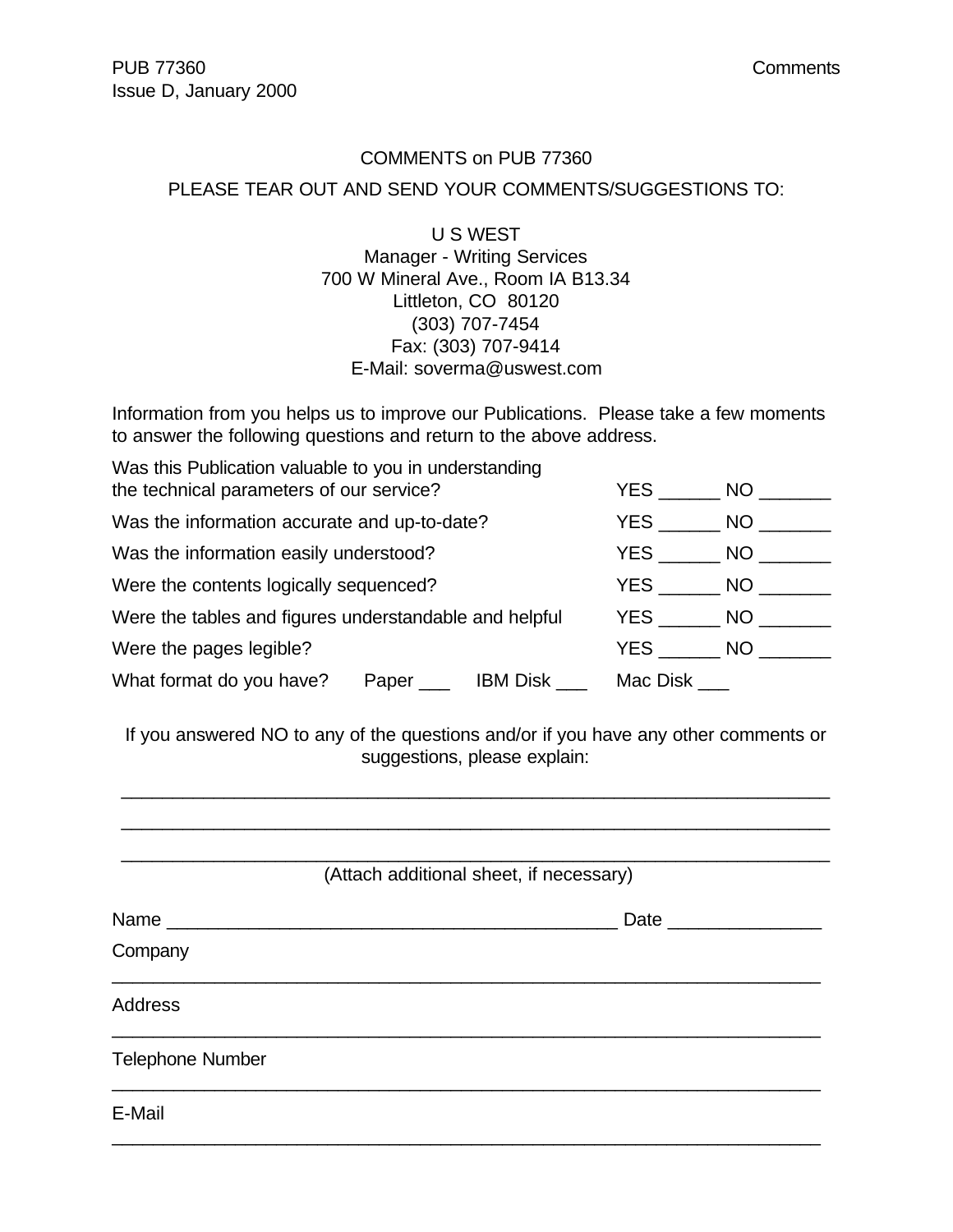### **CONTENTS**

# **Chapter and Section**

## Page

| 1 <sub>1</sub> |      | $1 - 1$ |
|----------------|------|---------|
|                | 1.1  | $1 - 1$ |
|                | 1.2  | $1 - 1$ |
| 2.             |      | $2 - 1$ |
|                | 2.1  | $2 - 1$ |
|                | 2.2  | $2 - 1$ |
|                | 2.3  | $2 - 1$ |
|                | 2.4  | $2 - 1$ |
|                | 2.5  | $2 - 2$ |
|                | 2.6  | $2 - 2$ |
|                | 2.7  | $2 - 3$ |
|                | 2.8  | $2 - 3$ |
|                | 2.9  | $2 - 3$ |
|                | 2.10 | $2 - 3$ |
|                | 2.11 | $2 - 4$ |
|                | 2.12 | $2 - 4$ |
|                | 2.13 | $2 - 4$ |
|                | 2.14 | $2 - 4$ |
|                | 2.15 | $2 - 4$ |
|                | 2.16 |         |
|                | 2.17 | $2 - 5$ |
|                | 2.18 | $2 - 5$ |
|                | 2.19 | $2 - 5$ |
|                | 2.20 | $2 - 5$ |
|                | 2.21 | $2 - 5$ |
| 3.             |      | $3 - 1$ |
|                | 3.1  | $3 - 1$ |
|                | 3.2  |         |
|                | 3.3  | $3 - 4$ |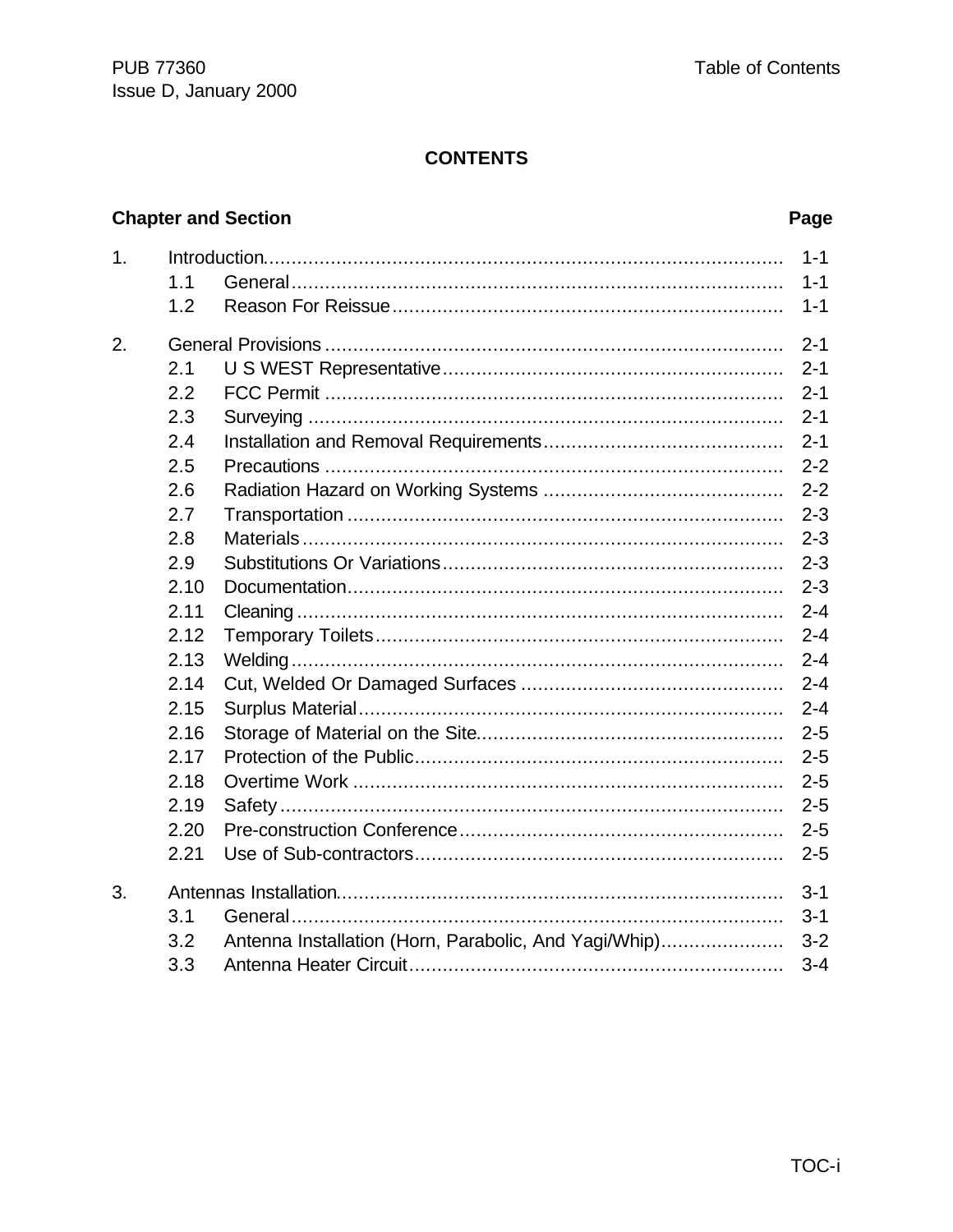# **CONTENTS (Continued)**

# **Chapter and Section Page 2018 19:30 Page 20:30 Page 20:30 Page 20:30 Page 20:30 Page 20:30 Page 20:30 Page 20:30 Page**

| 4. |     |                                                            | $4 - 1$ |
|----|-----|------------------------------------------------------------|---------|
|    | 4.1 |                                                            | $4 - 2$ |
|    | 4.2 |                                                            | $4 - 2$ |
|    |     |                                                            | $4 - 2$ |
|    |     |                                                            | $4 - 2$ |
|    |     |                                                            | $4 - 2$ |
|    |     | 4.2.4 Flexible Rectangular and Circular Waveguide          | $4 - 2$ |
|    |     |                                                            | $4 - 2$ |
|    | 4.3 |                                                            | $4 - 3$ |
|    | 4.4 |                                                            | $4 - 3$ |
|    | 4.5 | Elliptical Waveguide and Coaxial Cable Installation        | $4 - 5$ |
|    |     |                                                            | $4 - 5$ |
|    |     |                                                            | $4 - 7$ |
|    | 4.6 |                                                            | $4 - 7$ |
|    | 4.7 |                                                            | $4 - 8$ |
|    | 4.8 |                                                            | $4 - 8$ |
|    | 4.9 |                                                            | $4 - 9$ |
| 5. |     |                                                            | $5 - 1$ |
|    | 5.1 |                                                            | $5 - 1$ |
|    | 5.2 |                                                            | $5 - 1$ |
|    | 5.3 |                                                            | $5 - 3$ |
|    | 5.4 |                                                            | $5 - 4$ |
|    | 5.5 |                                                            | $5-5$   |
|    | 5.6 | Use of the Antenna/Waveguide/Pressurization Checklist      | $5-6$   |
| 6. |     |                                                            | $6 - 1$ |
|    | 6.1 |                                                            | $6 - 1$ |
|    | 6.2 |                                                            | $6 - 1$ |
|    | 6.3 |                                                            | $6 - 1$ |
|    | 6.4 |                                                            | $6 - 2$ |
|    | 6.5 | Antenna, Antenna Mounts, Support Rings, and Ice Protection | $6 - 2$ |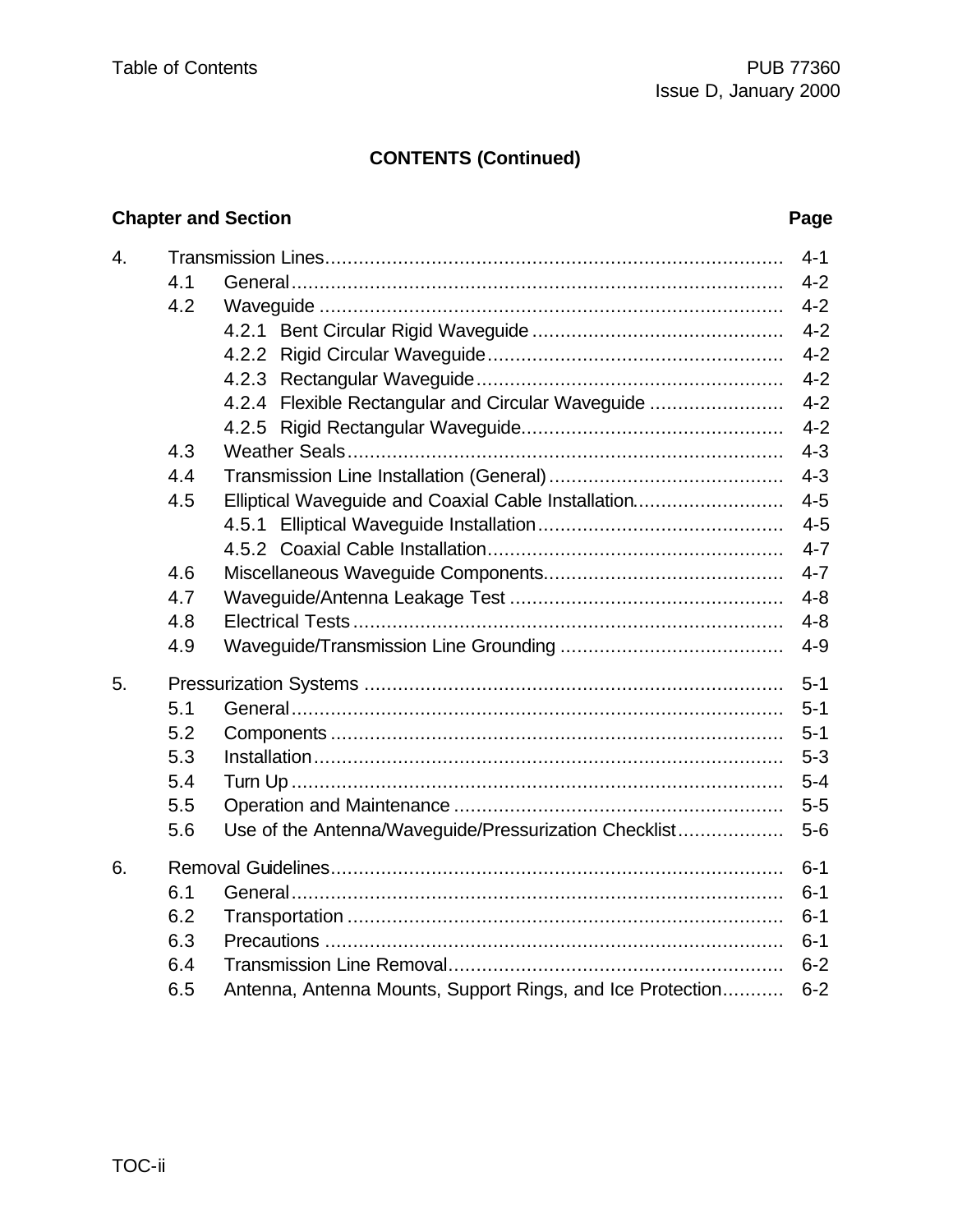# **CONTENTS (Continued)**

## **Chapter and Section**

### Page

| 7 <sub>1</sub> |     |                                                 | $7 - 1$ |
|----------------|-----|-------------------------------------------------|---------|
|                | 7.1 |                                                 | $7 - 2$ |
|                | 7.2 |                                                 | $7 - 4$ |
|                | 7.3 |                                                 | $7 - 5$ |
|                | 7.4 |                                                 | $7-5$   |
|                | 7.5 |                                                 | $7-6$   |
|                | 7.6 |                                                 | $7 - 6$ |
|                | 7.7 |                                                 | $7 - 7$ |
|                | 7.8 |                                                 | $7 - 8$ |
| 8.             |     |                                                 | $8 - 1$ |
|                | 8.1 |                                                 | $8 - 1$ |
|                | 8.2 |                                                 | $8 - 1$ |
| 9.             |     |                                                 | $9 - 1$ |
|                | 9.1 | American National Standards Institute Documents | $9 - 1$ |
|                | 9.2 |                                                 | $9 - 1$ |
|                | 9.3 |                                                 | $9 - 1$ |
|                | 9.4 |                                                 | $9 - 2$ |

### **Figures**

#### **Tables**

|--|--|--|--|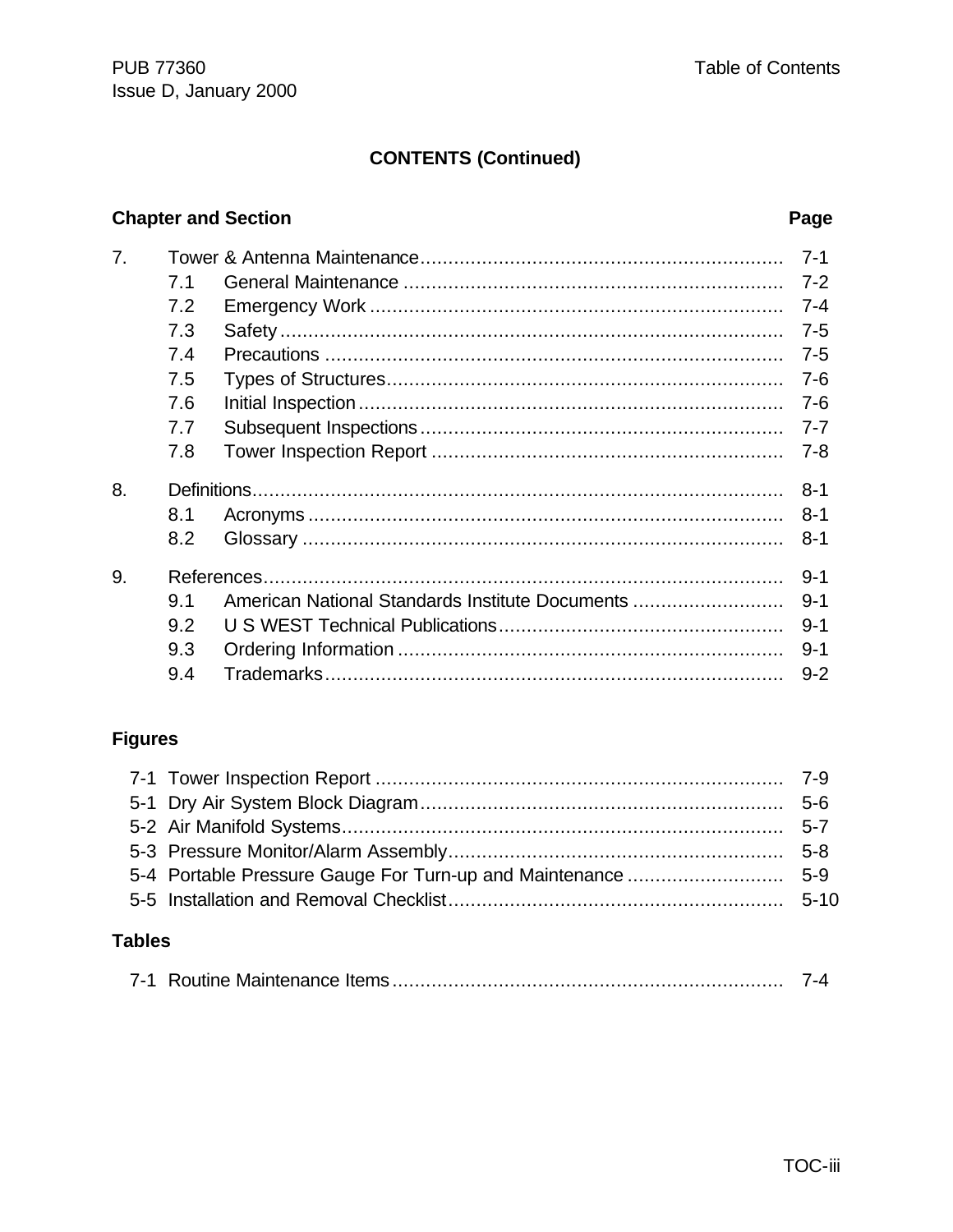#### **CONTENTS**

# **Chapter and Section Page**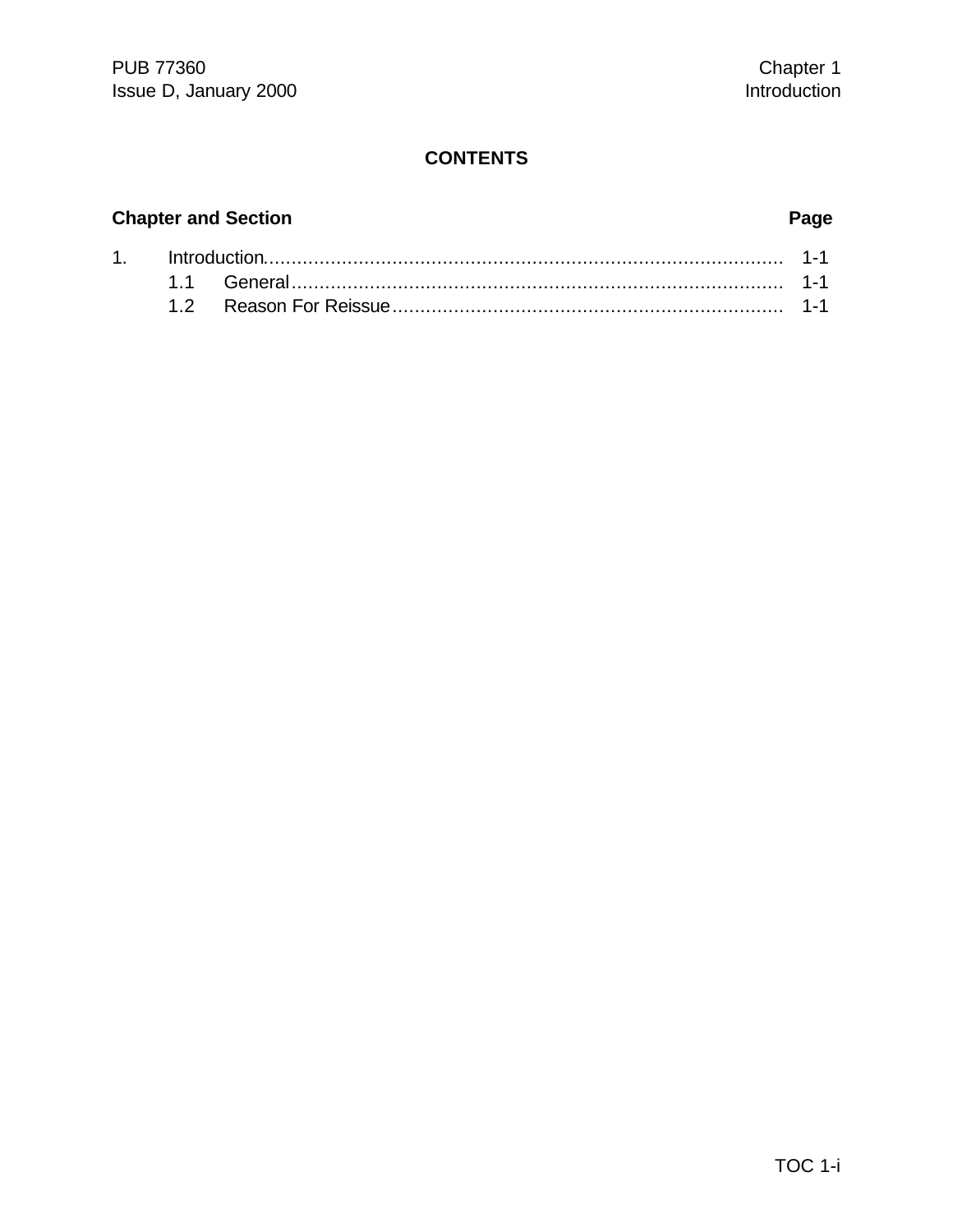#### **1. Introduction**

#### **1.1 General**

This Technical Publication outlines performance standards for Suppliers performing installation, rearrangement or removal work, and tower/antenna maintenance at U S WEST radio locations. This Technical Publication applies to any Supplier or subcontractor performing such work either on behalf of U S WEST or a tenant organization at U S WEST radio tower locations.

#### **1.2 Reason For Reissue**

This reissue improves organization of the document, adds paragraph numbering for reference purposes, and updates the references to Service Suppliers doing work for US West.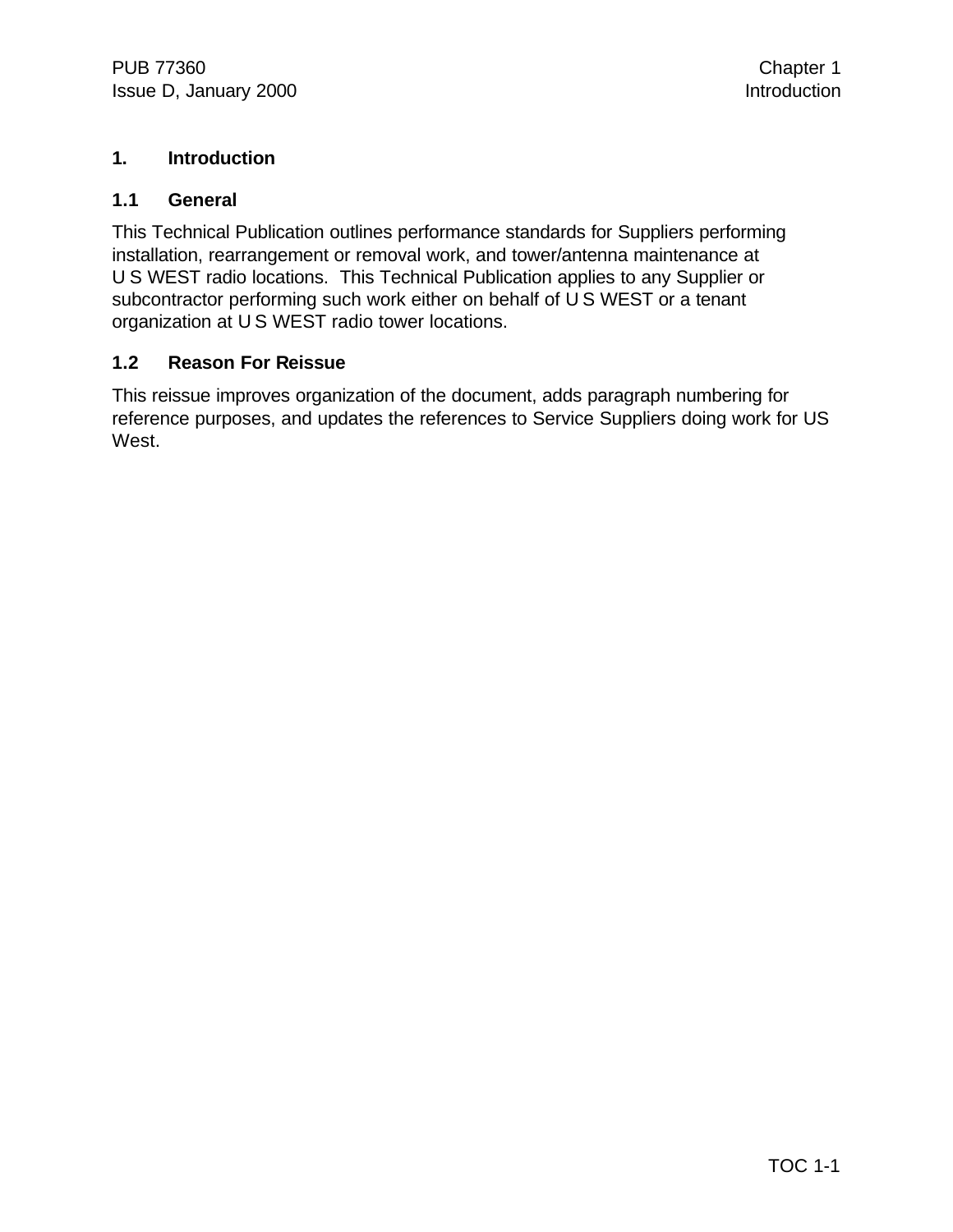#### **CONTENTS**

# **Chapter and Section**

 $2.$ 

## Page

|      | $2 - 1$ |
|------|---------|
| 2.1  | $2 - 1$ |
| 2.2  | $2 - 1$ |
| 2.3  | $2 - 1$ |
| 2.4  | $2 - 1$ |
| 2.5  | $2 - 2$ |
| 2.6  | $2 - 2$ |
| 2.7  | $2 - 3$ |
| 2.8  | $2 - 3$ |
| 2.9  | $2 - 3$ |
| 2.10 | $2 - 3$ |
| 2.11 | $2 - 4$ |
| 2.12 | $2 - 4$ |
| 2.13 | $2 - 4$ |
| 2.14 | $2 - 4$ |
| 2.15 | $2 - 1$ |
| 2.16 | $2 - 5$ |
| 2.17 | $2 - 5$ |
| 2.18 | $2 - 5$ |
| 2.19 | $2 - 5$ |
| 2.20 | $2 - 5$ |
| 2.21 | $2 - 5$ |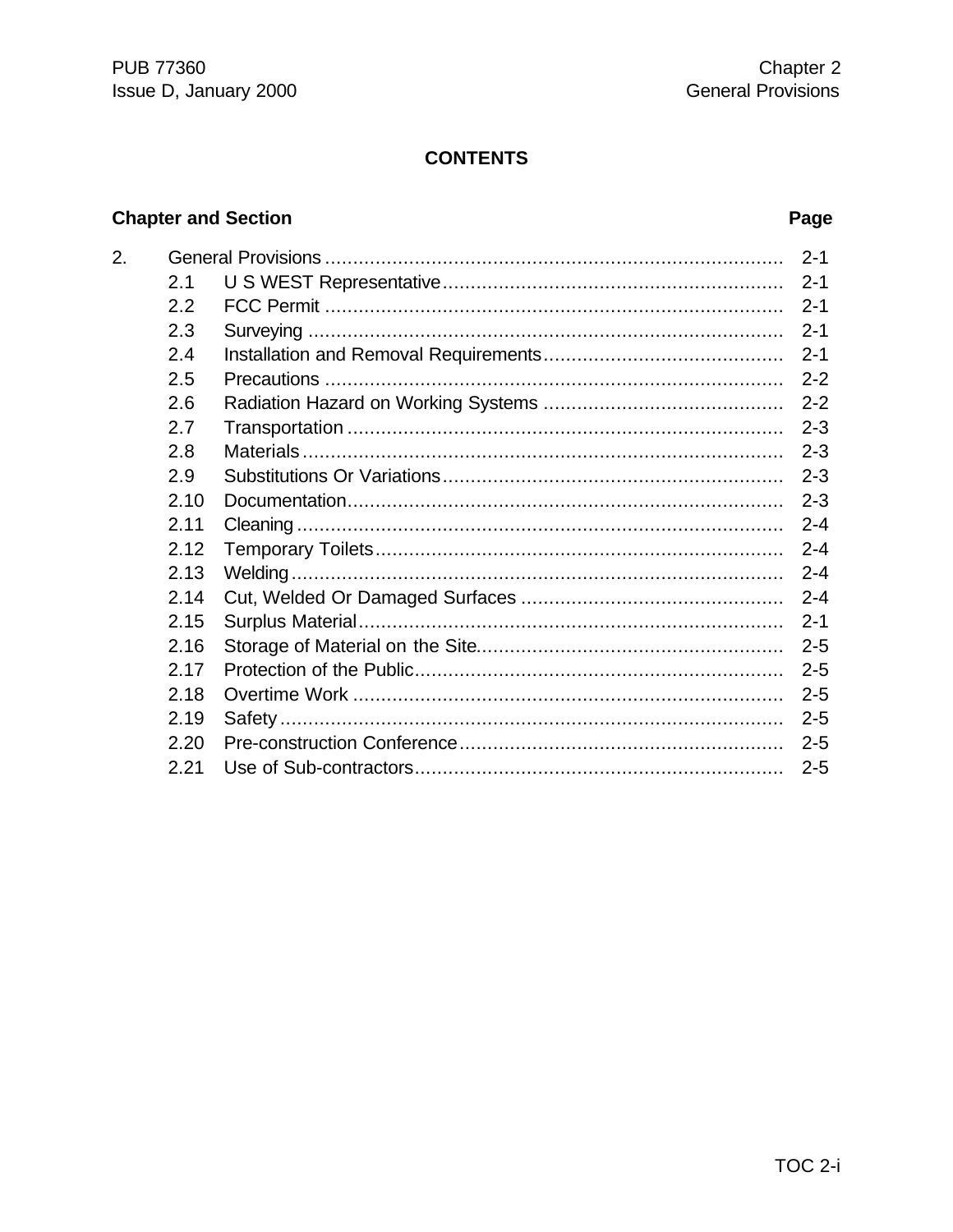#### **2. General Provisions**

This document establishes guidelines for the installation and removal of antennas, transmission lines and for testing and pressurization of same. Guidelines are also included for Tower & Antenna Maintenance. Guidelines for conducting work operations at U S WEST sites, including provisions for safety, continuity of service and compliance with Federal Communications Commission (FCC), Federal Aviation Administration (FAA) and Occupational Safety & Health Act (OSHA) requirements are also outlined.

#### **2.1 U S WEST Representative**

A U S WEST representative will accompany the Supplier during several phases of construction or removal and will inspect all work during and after its completion, as noted in this document. The representative may be a maintenance or equipment engineer, or any person so specified by U S WEST.

#### **2.2 FCC Permit**

No work shall be started on the radio site until the FCC permit is posted by the U S WEST representative in an easily accessible location on site that is protected from the weather.

#### **2.3 Surveying**

The Supplier is responsible for all construction surveying or any other surveying that may be required to complete work in the best manner possible.

2.3.1

The site shall be located according to the construction permit within the tolerances allowed by the Code of Federal Regulations Title 47 - Telecommunications (CFR47).

#### **2.4 Installation and Removal Requirements**

The Contractor shall complete all installation, removal, and maintenance work in accordance with this Technical Publication and the provisions of U S WEST Technical Publication 77350 *Telecommunications Equipment Installation Guidelines (TEIG)*.

2.4.1

The Supplier shall complete all work indicated in specifications and drawings including all work that is reasonably inferable from the specifications and drawings.

#### 2.4.2

Unless otherwise instructed, the Supplier shall provide, furnish, pay and assume responsibility for all transportation, labor materials, tools, and other facilities required for the execution and completion of the work in a quality manner.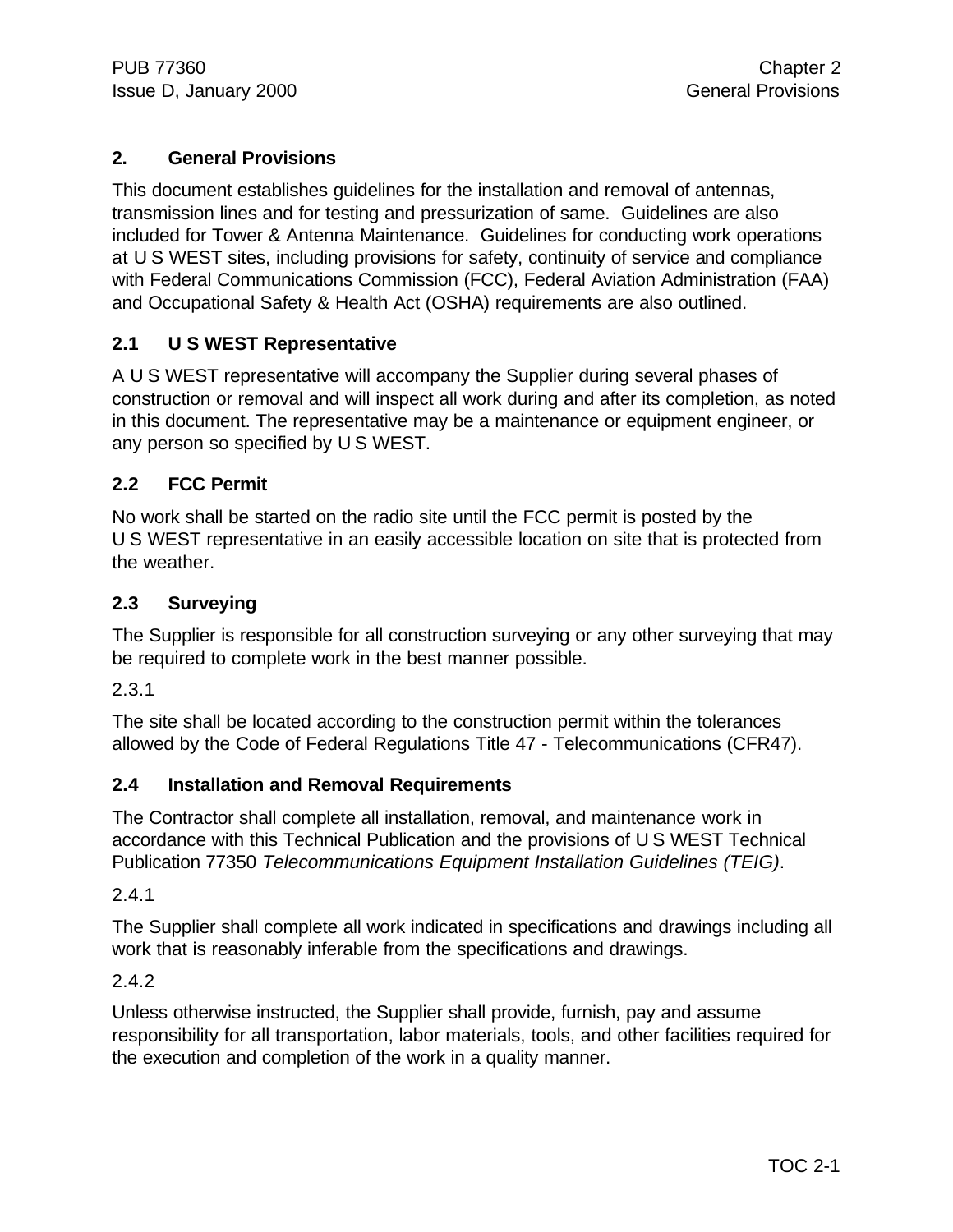#### 2.4.3

All Suppliers performing Installation or Maintenance work on antenna, waveguide and pressurization equipment and (or) systems will complete an Antenna/Waveguide/Pressurization checklist as noted in detail in Chapter 5 (Figure 5-5).

#### 2.4.4

Only personnel knowledgeable in the installation and maintenance of antenna supporting structures, antenna systems, and radio transmission lines will perform work operations.

#### **2.5 Precautions**

When antenna or waveguide work is performed at an existing station, working equipment may be affected. Every precaution shall be taken to ensure that working equipment is protected from physical damage, misalignment, movement or interruption.

2.5.1

Special care shall be taken when hoisting materials to ensure that material is not raised in front of working antennas. The U S WEST representative shall be advised prior to the start of any work at an existing station and again advised at the completion of each days work and at the completion of the job. An "all-clear" shall be obtained from the U S WEST representative before leaving the station in each case.

#### 2.5.2

Extreme care shall be taken during transporting, unpacking, and installation of the waveguide to prevent damage to the new waveguide components. Even minor dents and other deformations in either rigid or flexible waveguide, and the flanges thereof, as well as in the walls and flanges of the transducers or combining networks will seriously impair transmission and require replacement.

#### 2.5.3

The following activities have historically caused damage to existing systems with resulting degradation of transmission:

- Painters pulling up paint containers on hand lines that rub against waveguide.
- Steel Contractor's pulling on waveguide networks while drilling in or around networks.
- Opening and closing cages. These cages are often so difficult to close that often the entire network mounting assembly is moved while trying to get them closed. Such difficulty should be referred to the tower Contractor for correction.

#### **2.6 Radiation Hazard on Working Systems**

Before beginning any work on a working antenna, waveguide system or structure supporting such a system, the Supplier shall review with the appropriate U S WEST representative all proposed methods and safety precautions that the Supplier shall take.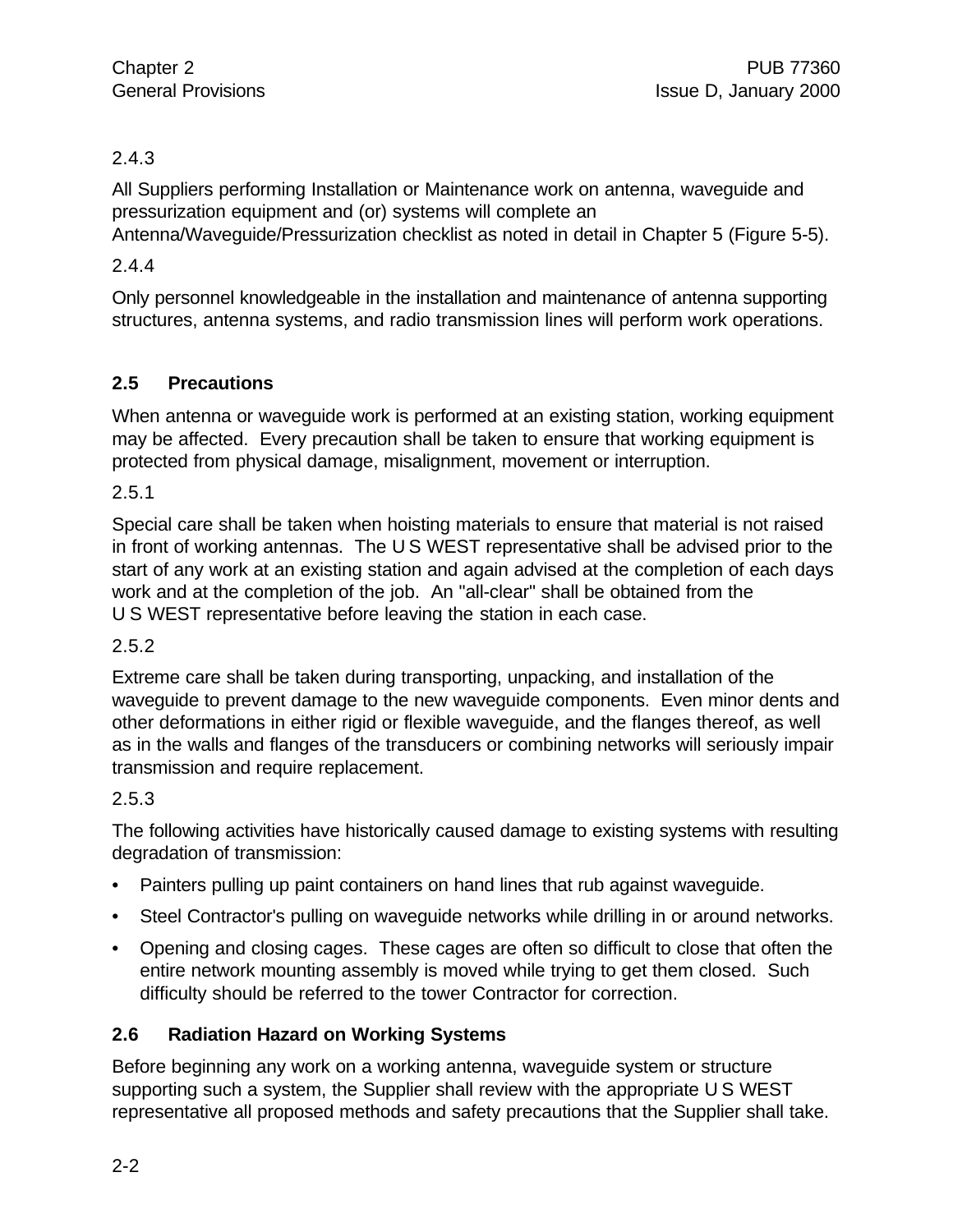#### 2.6.1

The U S WEST Manager shall make available to the Supplier all system power and radiation data along with various practices which outline precautions and protection for working personnel involved. These requirements are necessary because all working microwave systems may present a health hazard from Radio Frequency (RF) radiation. Final responsibility for the working safety of personnel from these hazards shall rest with the Supplier's designated safety officer.

#### **2.7 Transportation**

Approximately two weeks prior to the scheduled construction start date, a U S WEST representative will determine how much of the material order has been received.

If the U S WEST representative determines that there is sufficient material to start the project and continue it while the rest of the material is expedited, the representative will notify the Supplier to start on the scheduled date.

Before work has been started on the site, the Supplier shall check all material that is ordered for the work being performed. A written list of missing material shall be given to the U S WEST representative. The Service Supplier shall transport all material from the specified warehouse to the site and shall be responsible for this material from the time it is received until the completed work is accepted by U S WEST.

#### **2.8 Materials**

Unless otherwise specified, all materials furnished by the Supplier shall be new, of high quality and free from defects. Tower structure additions or modifications shall be performed in accordance with the latest issue of Tower Design Standard, EIA RS222D. Steel shall be galvanized per ASTM A123 and Hardware per ASTM A153.

#### **2.9 Substitutions Or Variations**

No deviations from the specifications and drawings shall be made without prior written approval from the U S WEST representative. Failure to comply with this provision shall render the Supplier liable for correction costs. The Supplier shall furnish the exact materials specified by the specifications and drawings unless changed by written approval. Where two or more materials are named, the Supplier shall have the choice of which one to use. The U S WEST representative shall determine the course of action when there are differences between job drawings and the specifications.

#### **2.10 Documentation**

The Supplier shall keep all manufacturers' installation/operation information, sweep documents, Antenna/Waveguide/Pressurization checklist and other documentation as required in the U S WEST Technical Publication 77350 in an orderly manner and shall turn this information over to U S WEST after inspection of the completed work.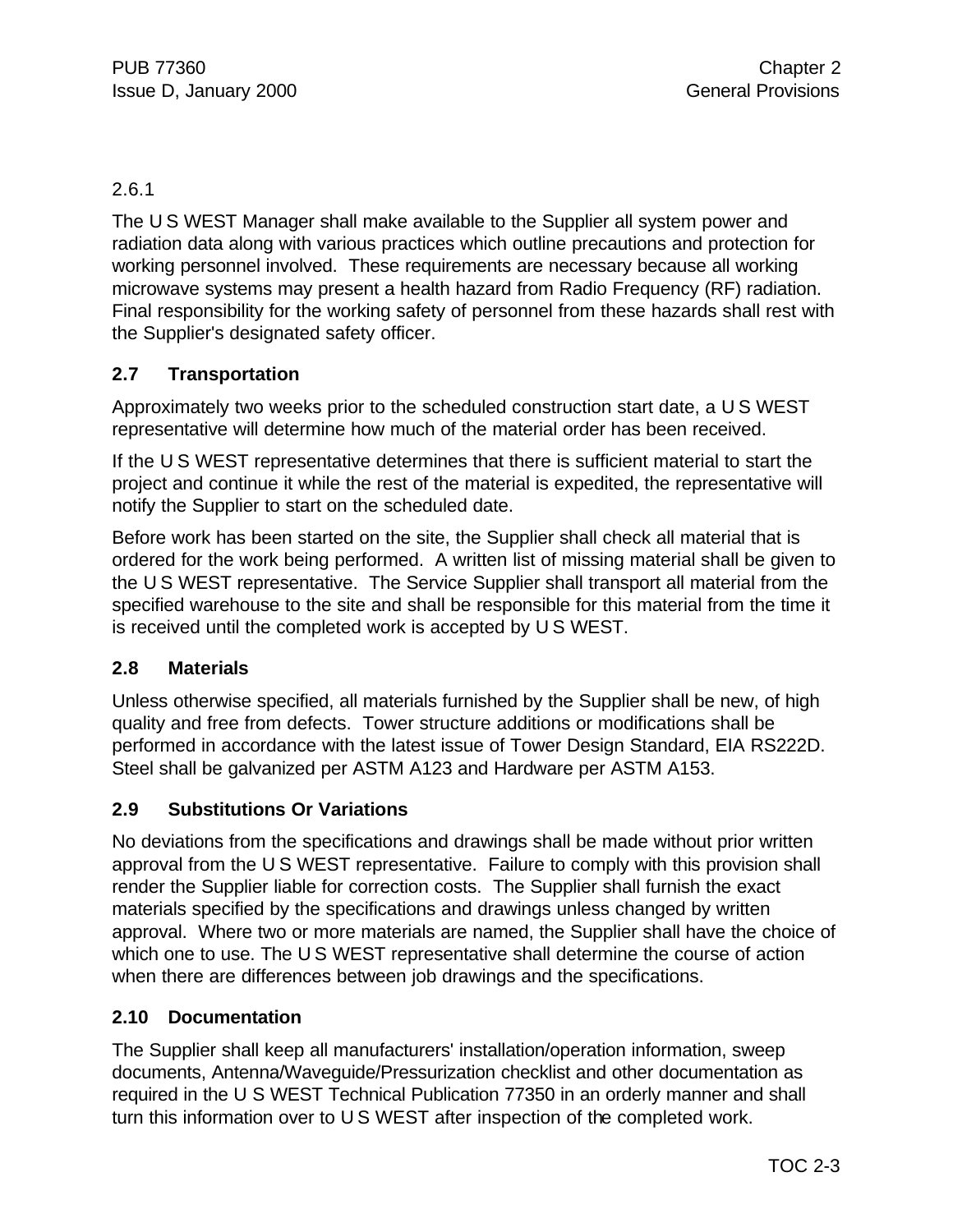#### **2.11 Cleaning**

The Supplier shall, at all times, keep the premises free from accumulations of waste material and rubbish caused by their employees or workers as outlined in U S WEST Technical Publication 77350.

2.11.1

At the completion of work, the Supplier shall remove all their rubbish from the site. In case of dispute, the U S WEST representative may have the rubbish removed at the Supplier's expense. If material or rubbish is not placed on grounds specifically designated for dumping, written permission to dump shall be obtained from the property owner and the document shall be turned over to the U S WEST representative.

#### 2.11.2

No on-site burning will be tolerated unless the U S WEST representative and appropriate local authorities grant specific written authorization. A burning permit may be required. Toxic substances, if any, should be disposed of in accordance with current federal, state and local regulations.

#### **2.12 Temporary Toilets**

If required, the Supplier will provide portable chemical type temporary toilets. These facilities shall be approved by the U S WEST representative and shall agree with local building code requirements. The toilets shall be maintained in a neat and sanitary condition at all times. Temporary toilets and any litter shall be removed upon completion of the Supplier's work.

#### **2.13 Welding**

Where welding is required or permitted, it shall conform to all local codes and the requirements of the American Welding Society. Unless documented in the specifications and drawings, written permission for welding must be obtained from the U S WEST representative.

#### **2.14 Cut, Welded Or Damaged Surfaces**

Freshly cut surfaces or any surface where galvanizing has been damaged, such as by welding, shall be painted immediately with a zinc-rich touch-up paint. Any surface that is damp, coated with mud, greasy, etc., will be cleaned and dried before painting.

#### **2.15 Surplus Material**

The Supplier shall report, in writing, surplus suppliers' factory furnished material to the U S WEST representative. Upon receipt of shipping instructions from the U S WEST representative, the Supplier shall package and ship the surplus material as directed. The Supplier shall be responsible for transporting the surplus material to the original warehouse or to another location of equal or less distance, as determined by the U S WEST representative.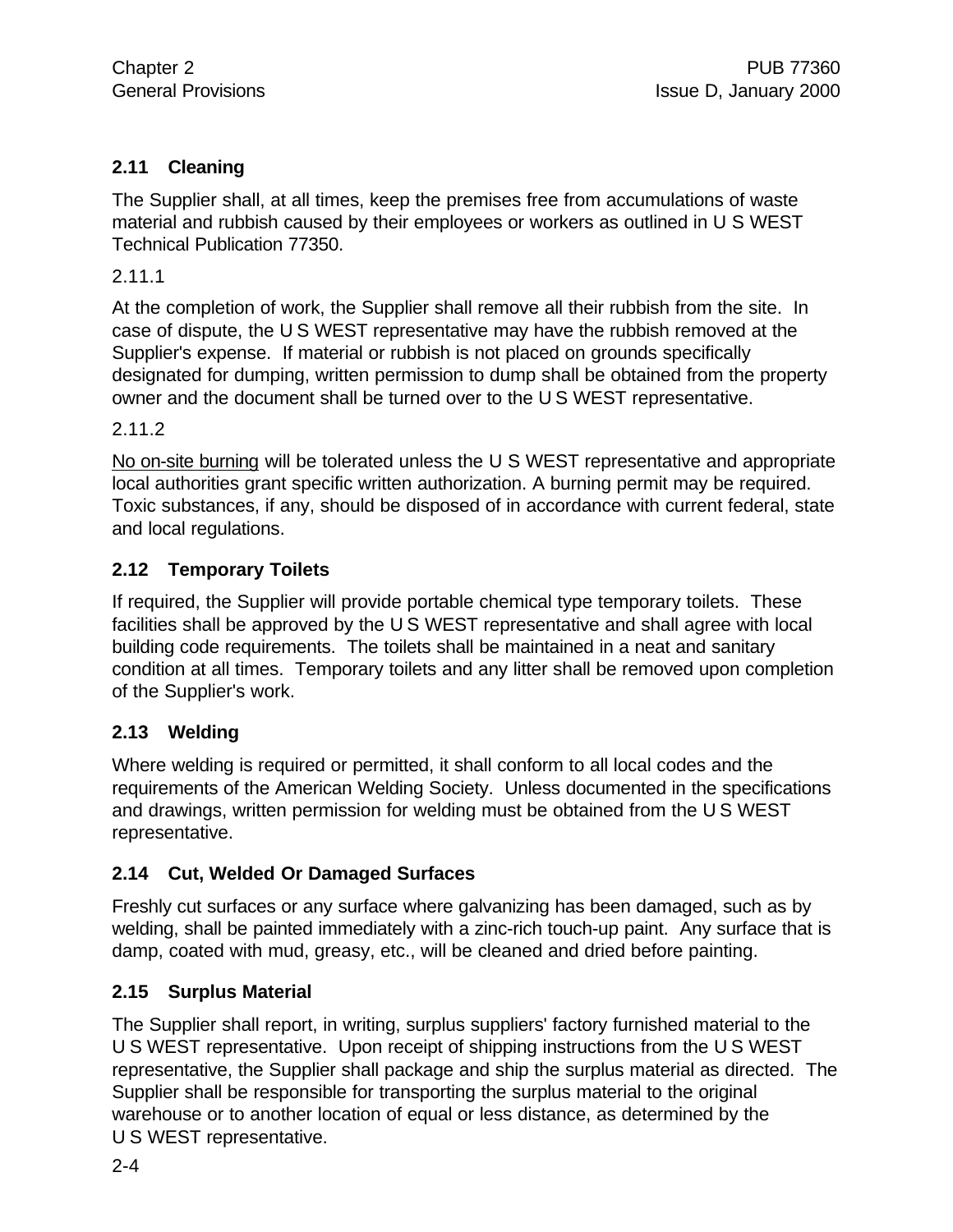#### **2.16 Storage of Material on the Site**

The Supplier shall unload and store material in a careful, systematic manner to prevent damage from rust or other causes and to prevent loss of small pieces. Proper precautions, such as the use of skids, shall be taken to prevent material from resting on the ground or in water.

#### **2.17 Protection of the Public**

The Supplier should take the necessary precautions, as directed by the U S WEST representative; to protect the public from injury during and after the Supplier's working hours. For example, before the permanent fencing is erected, temporary fencing shall be placed around the tower at the Supplier's expense to discourage unauthorized climbing (i.e. eliminate an attractive nuisance).

#### **2.18 Overtime Work**

All work on Sunday, or at anytime that would require overtime by a U S WEST employee, is prohibited unless authorized in advance by the U S WEST representative.

#### **2.19 Safety**

Safety on the job is an important consideration for U S WEST. Responsibility rests on the Supplier to be sure that the job is done safely, but U S WEST maintains an interest in protecting telephone personnel and equipment. The Supplier shall comply with any applicable requirements as set forth by the U. S. Department of Labor, Occupational Safety and Health Administration (OSHA). The Supplier should designate a responsible employee (generally the job foreman) as "Safety Officer" and should maintain a first aid kit on job. The contents of the safety kit should include all items required by appropriate OSHA specifications.

Work aloft or on the ground by U S WEST personnel shall be performed in accordance with U S WEST Communications Safety And Loss Prevention Plan (SLLP), and all appropriate Local, City, County, Federal, State, and OSHA regulations.

#### **2.20 Pre-construction Conference**

After the contract has been awarded, the Supplier, together with sub-contractors and their supervisors, will meet with the U S WEST representative to review the plans and specifications and determine a satisfactory schedule and resolve any questions. At this meeting, the U S WEST representative will also cover "conduct of work", "sequence of work", "safety" and "overtime".

#### **2.21 Use of Sub-contractors**

The Supplier shall notify the U S WEST representative of their intention to use subcontractors and provide a list of all sub-contractors for approval. The Supplier shall retain all responsibility for work performed by and the licensing of sub-contractors.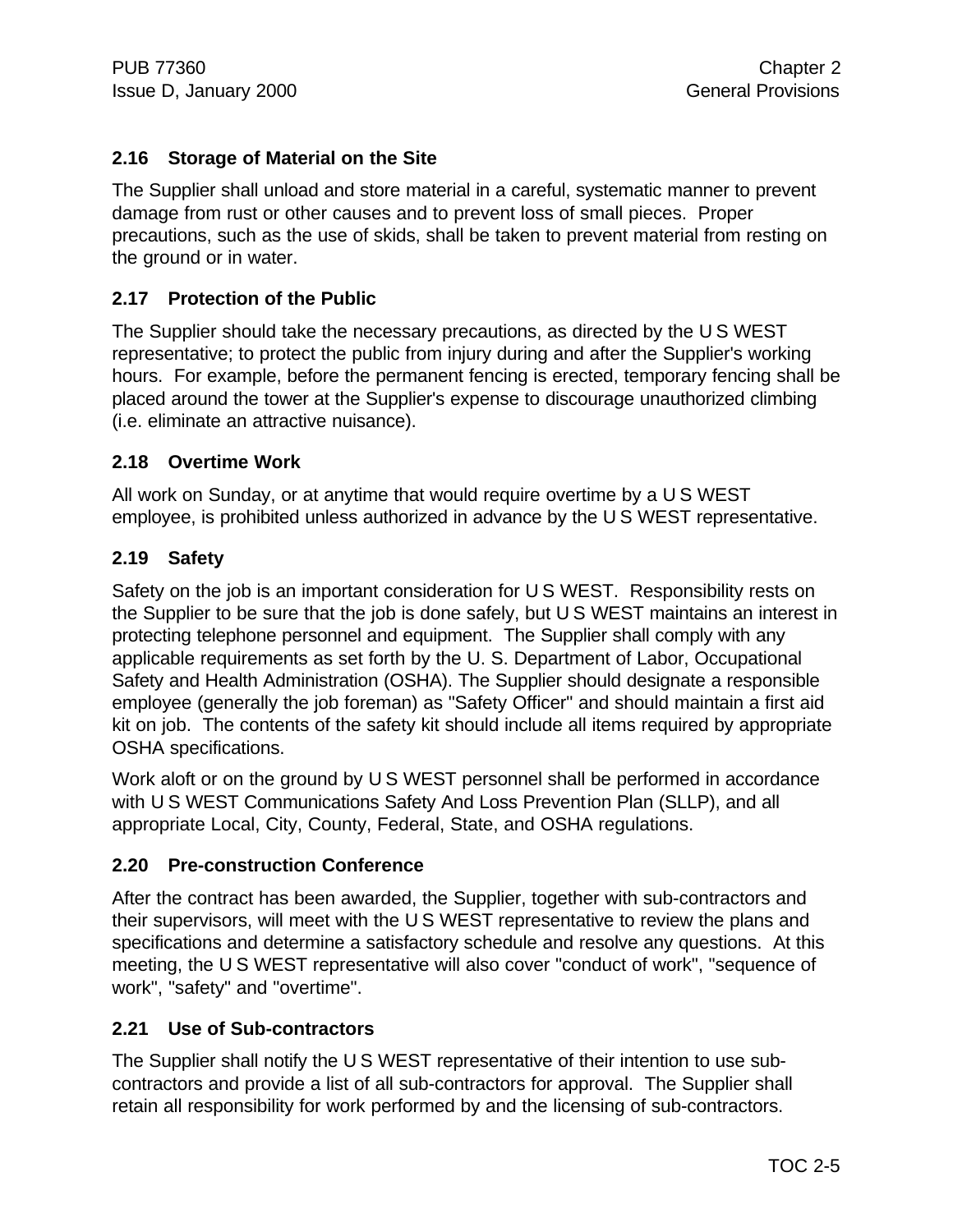### **CONTENTS**

# **Chapter and Section Page**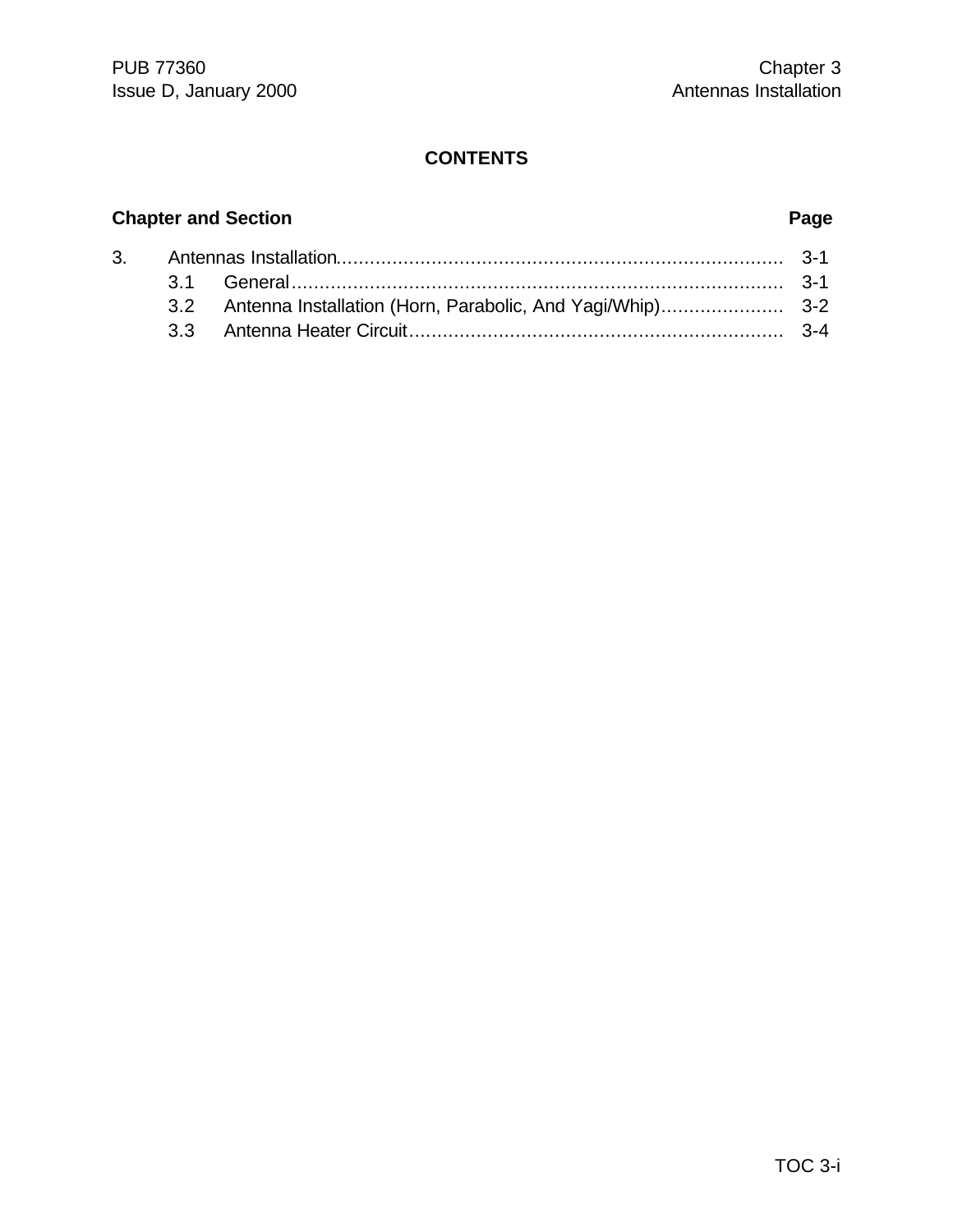#### **3. Antenna Installation**

#### **3.1 General**

Several different types of antennas are in use throughout U S WEST. All antennas shall be inspected inside and outside for correct assembly and any possible damage immediately upon uncrating and before any further work is performed. Any damage or shortages should be reported to the U S WEST representative. The color of the antenna and antenna radome cover received should be verified against the engineering document ordering the antenna.

#### 3.1.1

Care shall be taken at all times to avoid denting or otherwise deforming any parts, as this will impair the operations of the antenna.

#### 3.1.2

All metal antenna surfaces and metal shrouds should be free from scratches and impressions. If scratches are minor in nature, they should be touched-up according to manufacturer's instructions.

#### 3.1.3

All tools and materials required for the installation of the antennas shall be as specified in the individual installation instructions or equivalent.

#### 3.1.4

If mounts and antennas are being added to an existing guyed tower, the Supplier shall record vertical tower alignment using a transit prior to installing mounts and antennas, record findings, and double check alignment at the completion of the installation. The Supplier shall forward these readings to the U S WEST representative. A copy shall be kept on site in the job package.

#### 3.1.5

Antennas should be delivered to the site only far enough in advance of there planned installation to allow adequate assembly time. To avoid possible damage they shall not be stored at the site, either assembled or disassembled, for an extended period of time

#### 3.1.6

The Supplier shall provide a skid or platform to form a sound working area for the assembly of parabolic and yagi antennas. Flat or gently slopping terrain near the antenna structure may also be used if precautions are taken to ensure dirt, debris, or moisture does not accumulate in or on the antenna.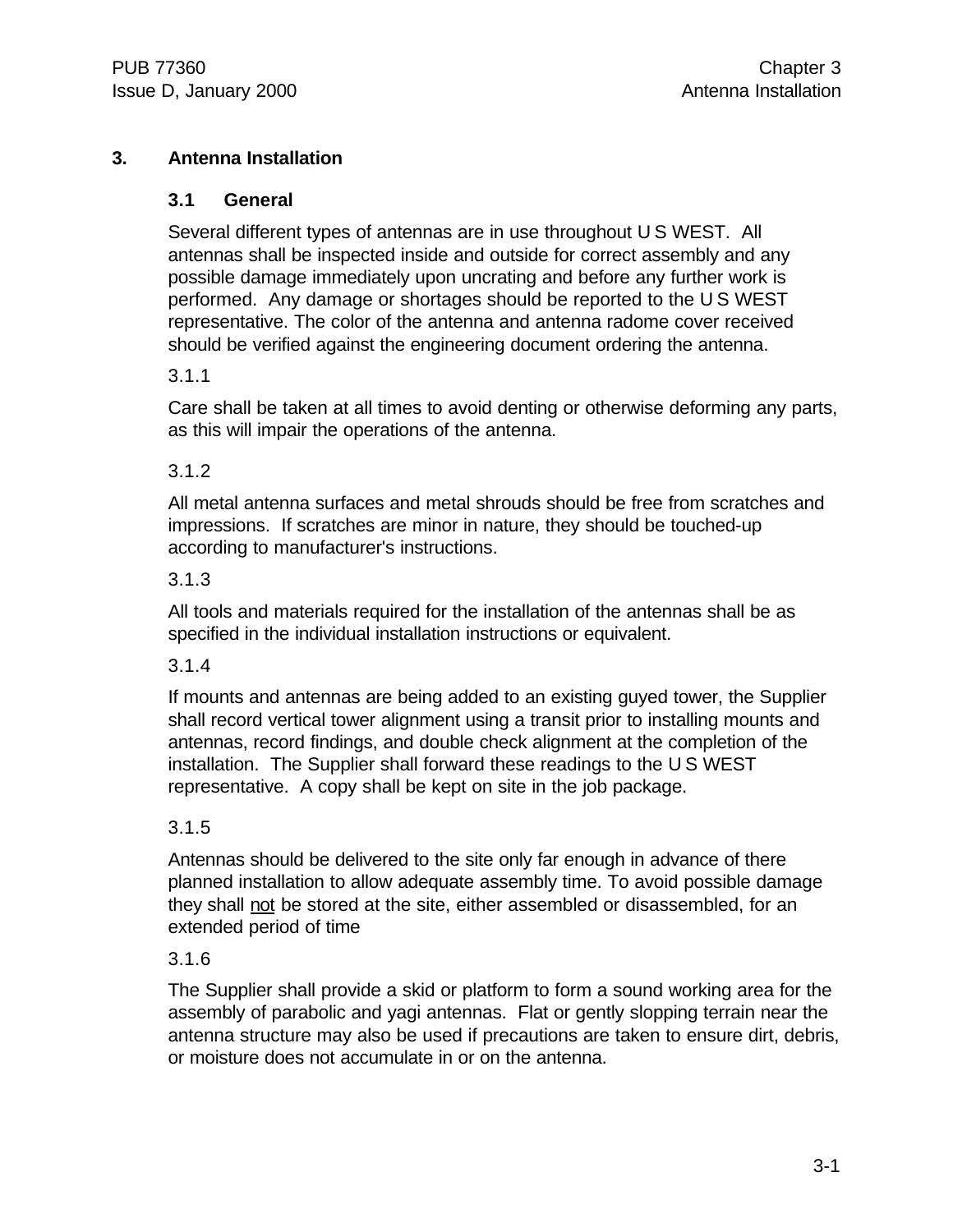#### 3.1.7

The skid on which the horn antenna was shipped and all associated parts should be unloaded in an area where the terrain is relatively smooth and level, and as close to the base of the supporting structure as is practicable. Consideration should be given to hazards from objects that may fall or be dropped from the tower, possible interference with construction operations, etc. In no case will the horn antenna assembly be allowed directly on the ground

#### 3.1.8

Before starting the antenna installation, inspect the interior of the antenna for the presence of water or, in cold weather, ice or frost. If moisture in any form is present, it must be removed before the antenna is installed.

#### 3.1.9

All antenna surfaces should be free from scratches and impressions. If damages are minor in nature, use touch up paint provided by the manufacturer. If major in nature, the part(s) should be repaired or replaced at the direction of the U S WEST representative.

#### 3.1.10

The antenna, the antenna feed horn, and the antenna feed shall be assembled according to the antenna manufacturer's instructions and recommendations. Inspect the inside of the antenna for foreign material and remove before attaching the feed horn. Appropriate care should be exercised to avoid any damage to the antenna during assembly.

#### 3.1.11

Do not shorten the factory cabling harness on Yagi antennas. The engineer will supply element positions for directional antennas.

#### **3.2 Antenna Installation (Horn, Parabolic, And Yagi/Whip)**

#### 3.2.1

The manufacturer's specifications shall be used to determine the correct rigging for hoisting the antenna. The hoisting procedures shall be reviewed with the U S West representative to ensure adequate precautions are taken to protect working service and the antenna is rigged and hoisted safely. Lines used for hoisting the antenna shall be in good repair and of sufficient size to adequately support the load with a reasonable safety margin.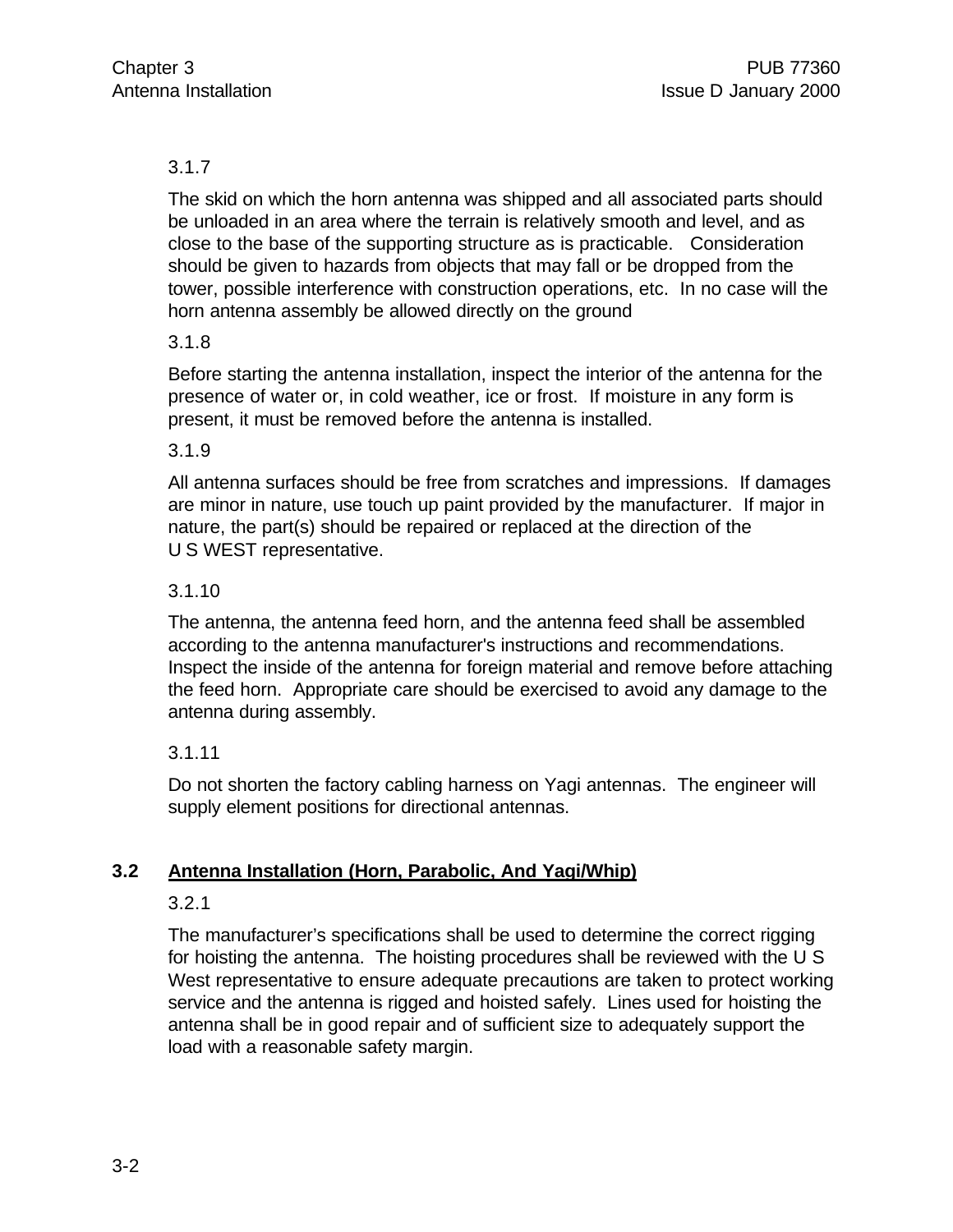#### **\*\*\*CAUTION\*\*\***

Deploy personnel on the ground to handle the tag lines in the manner best suited to minimize erratic motion and prevent collision with the tower, other antennas, or other obstacles. Exercise extreme care to avoid contact with the guy wires when installing antennas on guyed towers.

Wind loading on the antenna can make control while hoisting the antenna difficult, especially when winds are gusting. Installation of an antenna should not be attempted unless wind velocities are calm and weather conditions are expected to remain stable.

#### 3.2.2

Ensure that the antenna is installed at the correct transmission center line, azimuth or polarity as requested by the U S WEST representative and/or FCC documentation. The Supplier shall follow manufacturer's instructions for orienting the antenna and shall have necessary tools available for that purpose.

#### **\*\*\*CAUTION\*\*\***

Do not leave the antenna elevation held solely by either the tubular shipping support or the tilt adjustment tool. Neither of these is designed to withstand the force created by even moderate winds blowing against the antenna. The antenna elevation must be locked in place as specified by the manufacturer for overnight or longer periods.

#### 3.2.3

Before starting the antenna installation, inspect the interior of the antenna feed for the presence of water or, in cold weather, ice or frost. If moisture in any form is present, it must be removed before the antenna is installed.

#### 3.2.4

Ensure that anti-seize or locking compound is applied to threads of bolts per the manufacturer's specifications.

#### 3.2.5

The manufacturer's specifications shall be used to determine the correct rigging for hoisting the antenna. The hoisting procedures shall be reviewed with the U S West representative to ensure adequate precautions are taken to protect working service and the antenna is rigged and hoisted safely. Lines used for hoisting the antenna shall be in good repair and of sufficient size to adequately support the load with a reasonable safety margin.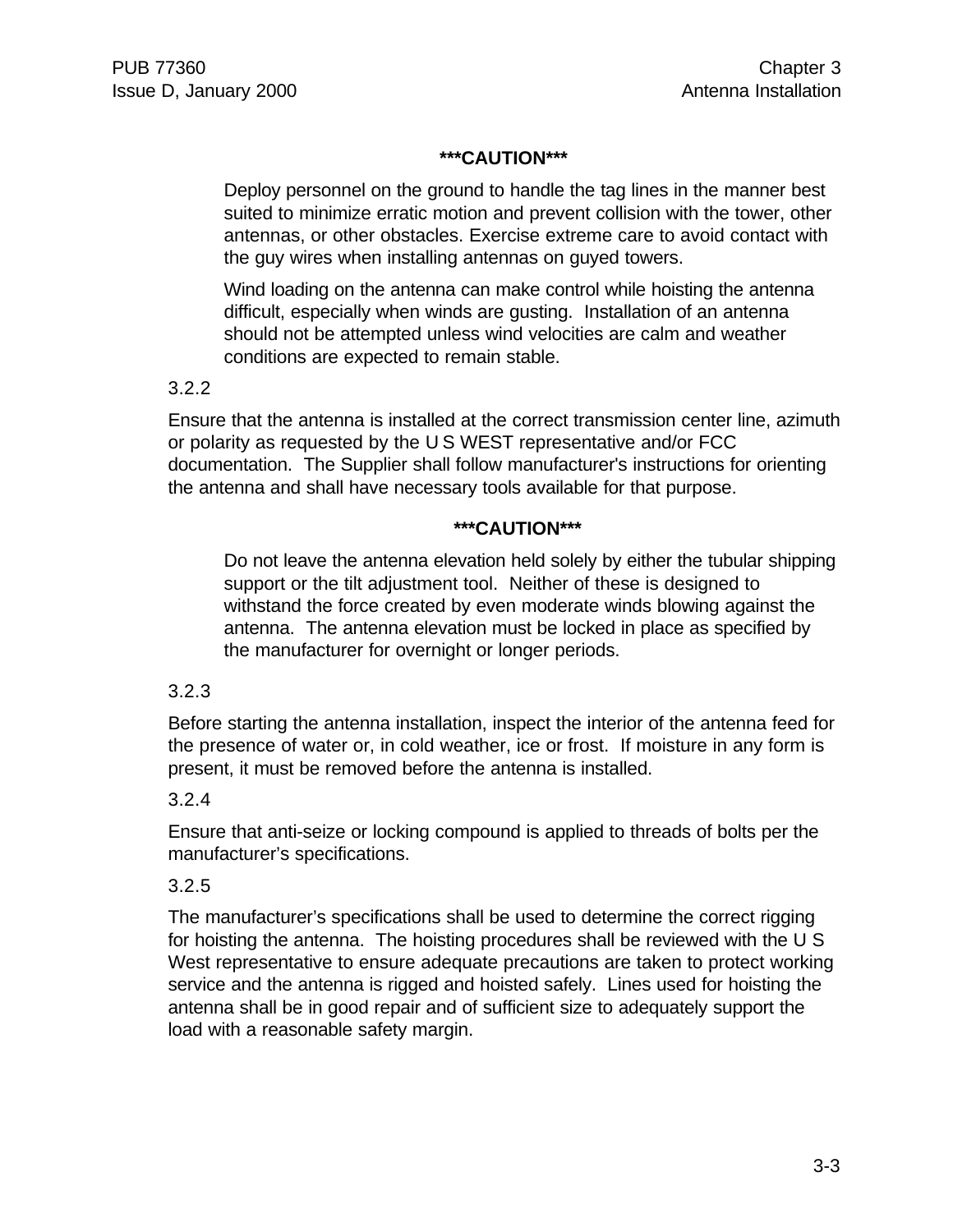#### 3.2.6

If antennas are to be reused, ensure that the covers and cover hardware, shroud, feed, and all support hardware are available and in "like new" condition.

3.2.7

If the antenna has been in-service at another location and uses stainless steel cover hardware, new cover hardware should be used when the cover is installed (stainless steel hardware threads will bind and gall, preventing the nuts from being loosened or tightened correctly).

3.2.8

Antenna covers should be installed according to the manufacturer's specifications.

3.2.9

Parabolic antenna covers (radomes) shall be of polymer-coated material if they are available for the type of antenna being installed.

3.2.10

Use manufacturer approved mounting hardware kits, as supplied by U S WEST. Align Yagi's under the direction of U S WEST.

3.2.11

Connect transmission lines per Chapter 4.

3.2.12

Perform pressurization tests per Chapter 5

#### **3.3 Antenna Heater Circuit**

Conduit for antenna heater circuits shall be installed in accordance with the most current issue of the National Electric Code (NEC) and local electrical codes.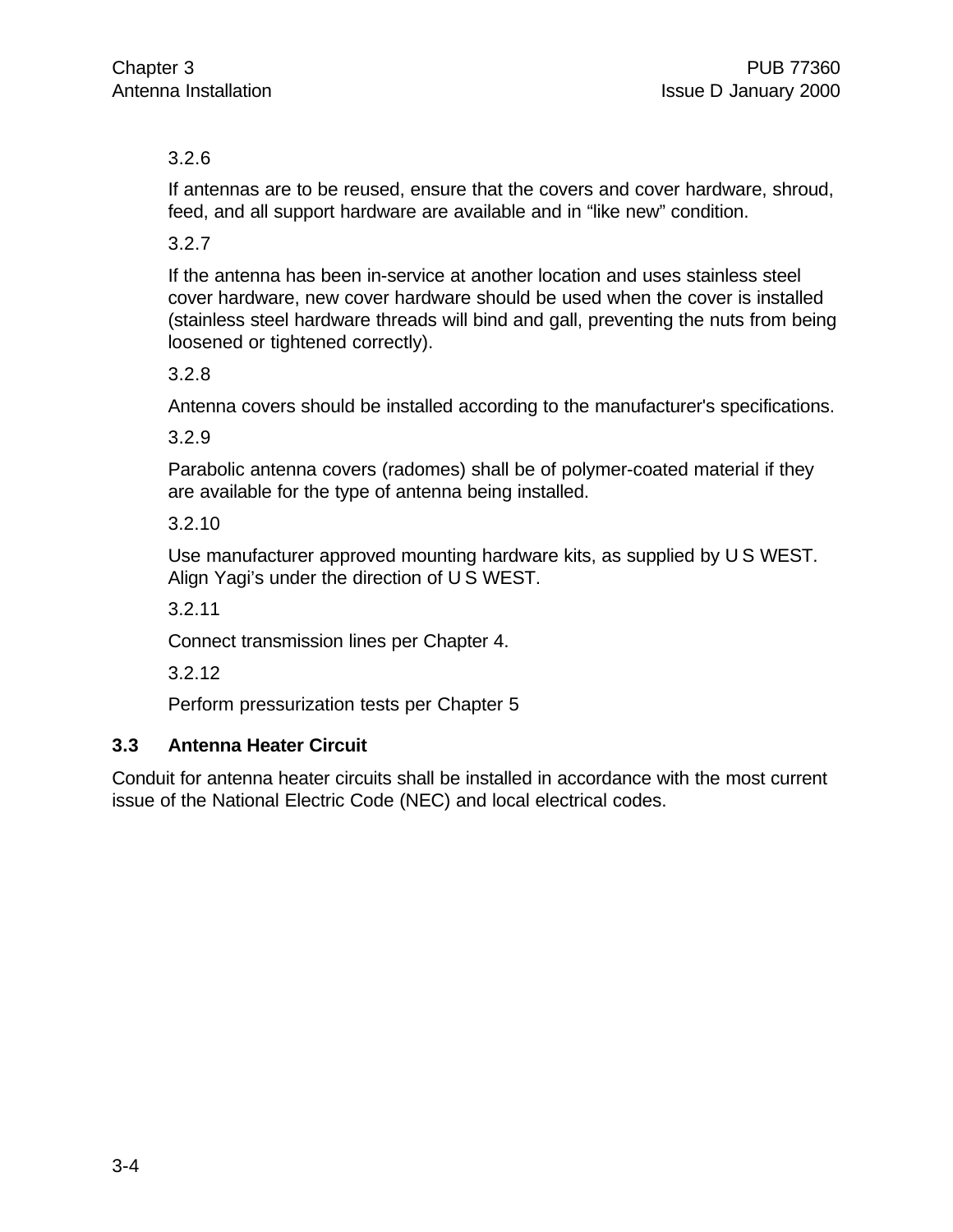### **CONTENTS**

# **Chapter and Section**

## Page

| 4. |     | $4 - 1$  |
|----|-----|----------|
|    | 4.1 | $4 - 1$  |
|    | 4.2 | $4 - 1$  |
|    | 4.3 | $4 - 3$  |
|    |     | $4 - 3$  |
|    |     | $4 - 3$  |
|    |     | $4 - 3$  |
|    | 4.4 | $4 - 3$  |
|    |     | $4 - 3$  |
|    |     | $4 - 4$  |
|    |     | $4 - 4$  |
|    |     | $4 - 4$  |
|    |     | $4 - 4$  |
|    | 4.5 | $4 - 7$  |
|    |     | $4 - 7$  |
|    |     | $4 - 7$  |
|    |     | $4 - 10$ |
|    | 4.6 | $4 - 10$ |
|    | 4.7 | $4 - 10$ |
|    | 4.8 | $4 - 11$ |
|    | 4.9 | $4 - 11$ |
|    |     |          |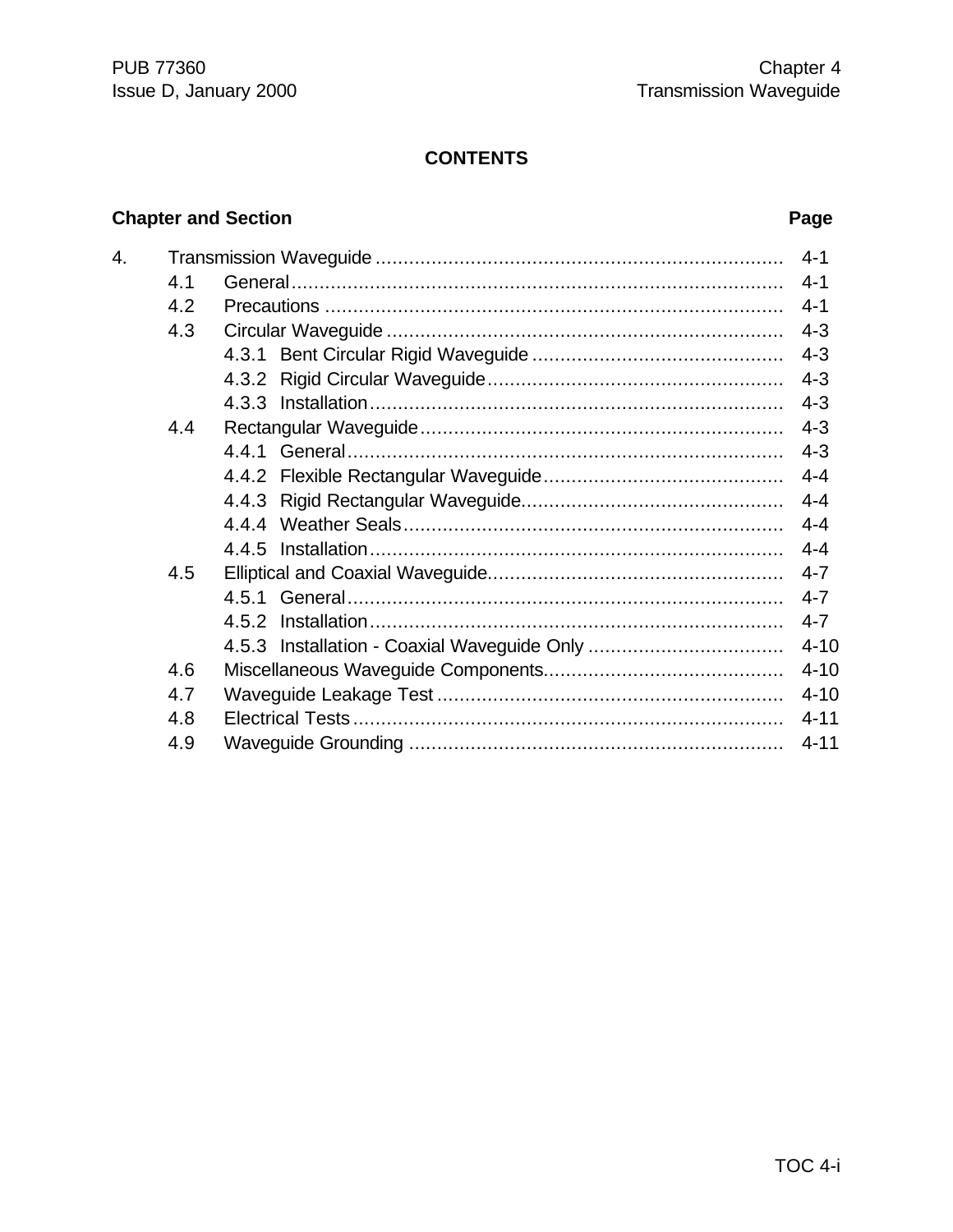#### **4. Transmission Waveguide**

#### **4.1 General**

The types of Transmission Lines found in U S WEST Communications include, but are not limited to; Elliptical, Coaxial, Rigid, or SemiRigid. These transmission lines can be either pressurized or non-pressurized. The transmission line connects the antenna to the radio transmitter/receiver, is supported at correct intervals, and may have additional protection from ice or falling objects. Working transmission lines should not be moved or opened without approval of the U S WEST Antenna or Operations Manager. A through knowledge of the radio system, type of transmission line, and manufacturer specifications is required before performing any work on transmission lines.

Circular, rectangular, elliptical and coaxial waveguides are available for connecting the antenna to the radio equipment. The circular waveguide is capable of carrying horizontally and vertically polarized signals. Rectangular and elliptical waveguides carry only one polarization of a frequency band and a different size guide is required for each frequency band.

In order to make the transition from circular to rectangular or elliptical guides, and when required to separate the frequency bands and polarization with the frequency band, a combination of networks and/or transducers is installed.

4.1.1

Waveguide should be delivered to the site only far enough in advance of their planned installation to allow adequate assembly time. They shall not be stored at the site for any extended period of time. The Supplier shall provide a storage area, which will protect the waveguide from the weather. In no case will the waveguide be allowed to be stored directly on the ground, or in areas where standing water is present.

#### 4.1.2

Ensure the transmission line or waveguide is of the type and quantity ordered. Waveguide labels should be removed and given to the U S WEST representative at the completion of the installation.

#### 4.1.3

Rigid and elliptical waveguide between the antenna and pressure window shall be installed without "drip loops".

#### **4.2 Precautions**

All Suppliers shall take precautions to protect workers from hazards posed by Radio Frequency (RF) radiation. See Chapter 2.5

4.2.1

When antenna or waveguide work is performed at an existing station, working equipment may be affected. Every precaution shall be taken to ensure that working equipment is protected from physical damage, misalignment, movement or interruption.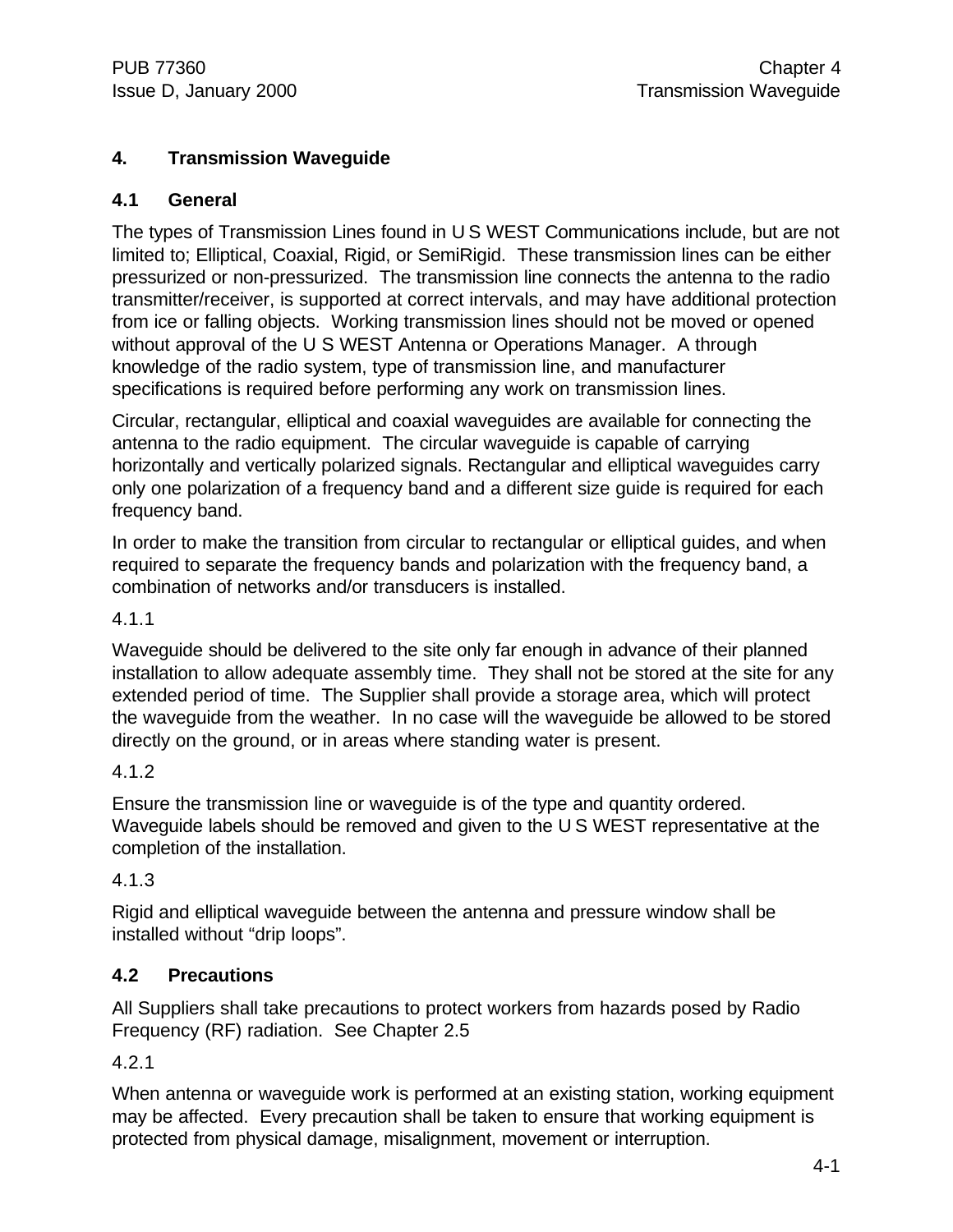#### 4.2.2

Special care shall be taken, when hoisting materials, to ensure that material is not raised in front of working antennas. The U S WEST representative shall be advised prior to the start of any work at an existing station and again advised at the completion of each days work and at the completion of the job. An "all-clear" shall be obtained from the U S WEST representative before leaving the station in each case.

#### 4.2.3

Extreme care shall be taken during transporting, unpacking, and installation of the waveguide to prevent damage to the new waveguide components. Even minor dents and other deformations of both rigid and flexible waveguide, and the flanges thereof, as well as in the walls and flanges of the transducers or combining networks will seriously impair transmission and require replacement.

#### 4.2.4

Suppliers shall ensure that all coaxial or waveguide connections meet manufacturer specifications and that all hardware, including gaskets, are installed correctly.

#### 4.2.5

Suppliers shall ensure that no foreign material is introduced into, or remains inside the waveguide system when the installation is complete. Serious impedance discontinuity may result if this condition is not scrupulously observed. This includes nuts, bolts, putty, metallic filings, solder runs or water.

#### 4.2.6

If required, the equipment shall be cleaned with solvent applied with cloth, drawn through the waveguide with a string or chain, being careful not to scratch the inner surface.

The following activities have historically caused damage to existing systems with resulting degradation of transmission:

- Painters pulling up paint containers on hand lines and rubbing against waveguide.
- Steel Contractor's pulling on waveguide networks while drilling in or around networks.
- Opening and closing cages. These cages are often so difficult to close that often the entire network mounting assembly is moved while trying to get them closed. Such difficulty should be referred to the tower Contractor for correction.
- Removing and replacing circular flexible waveguide. Circular flexible waveguide should not be left in place as part of a final installation, but should only be used for alignment. If a system is encountered that still uses flexible circular waveguide, the U S WEST representative should contact the responsible engineer for replacement. If any work is done on the flexible circular waveguide, a measurement of the crosspolarization discrimination must be made afterward.
- Removing and replacing the antenna feed horn. The cross-polarization discrimination should be measured after any work on the feed horn, or after antenna alignment.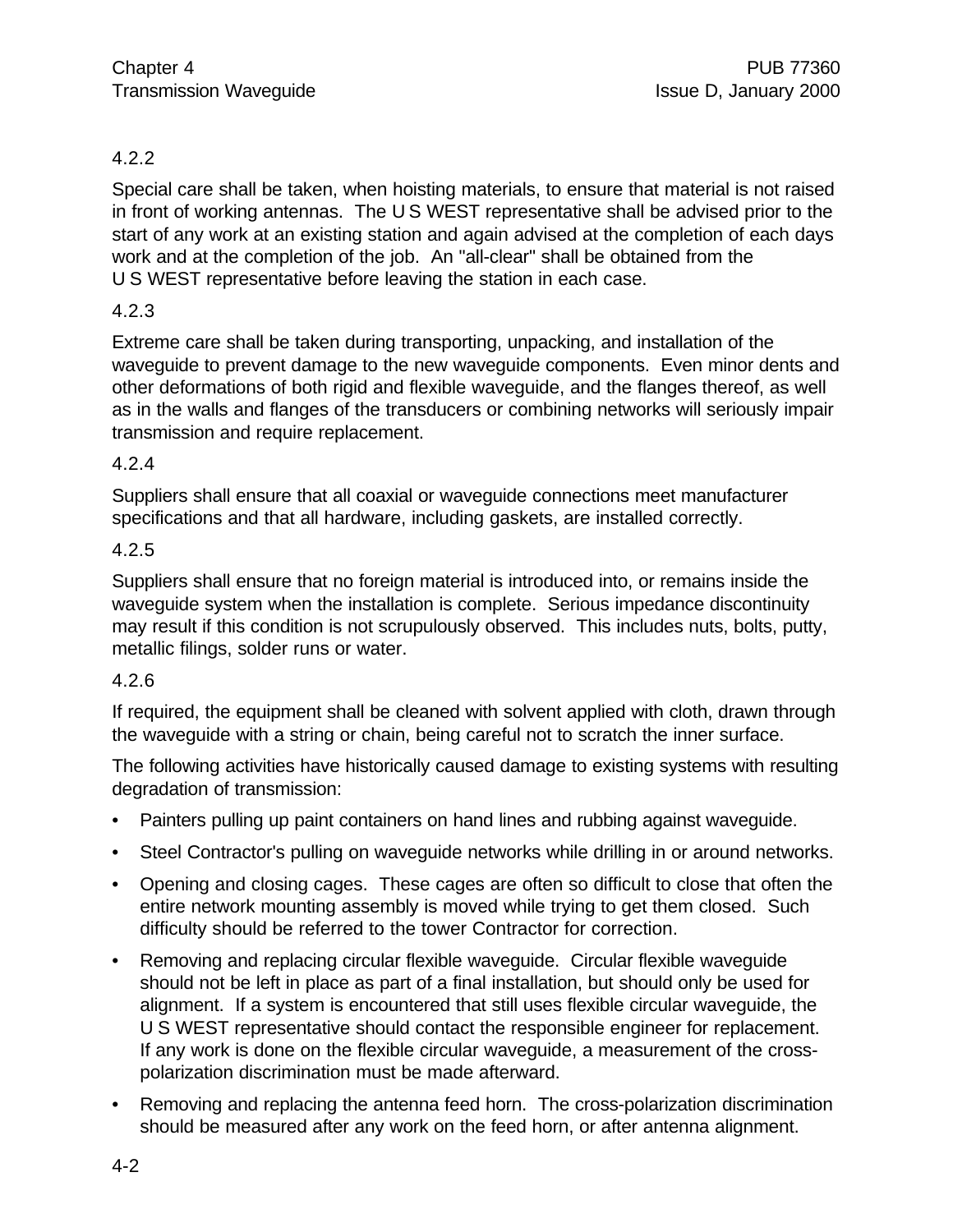• Loose bolts in circular waveguide flange. All flanges must be tight to maintain adequate discrimination, return loss and pressure.

#### **4.3 Circular Waveguide**

#### **4.3.1 Bent Circular Rigid Waveguide**

This waveguide has the same physical characteristics as the rigid circular waveguide, except that one flange is fixed and one flange rotates. The waveguide will be precision bent as required on site by the U S WEST representative or Contractor. The Contractor will install the waveguide, hanger plate and support rods per this document.

#### **4.3.2 Rigid Circular Waveguide**

The circular waveguide assemblies have flanges on each end of the tubing. The circular flange has an O-Ring groove for a gasket, thereby ensuring a pressure-tight waveguide run. This waveguide is installed between the bent rigid waveguide at the top of the tower and the system combining networks at the bottom of the tower.

#### **4.3.3 Installation**

The installation of the circular waveguide shall be performed per manufacturer's specifications.

Unpack and arrange in sequence of installation all rigid circular waveguide sections. Inspect all sections for damage and cleanliness and clean if necessary.

The following steps shall be used to assemble waveguide sections:

- Install adjoining waveguide sections in the normal manner, inserting all bolts. Tighten nuts slightly. Circular rigid waveguide flange bolts should be installed with the nuts up.
- Follow manufacturer's instructions to ensure that the flanges from the adjoining sections are fully aligned.
- All waveguide bolts should be tightened to the torque listed in the manufacturer's specifications.

#### **4.4 Rectangular Waveguide**

#### **4.4.1 General**

Rectangular waveguide is used between either a parabolic antenna or system combining network and the radio equipment inside the building. Since rectangular waveguide is capable of carrying only one polarization of a frequency band, a different size guide is required for each frequency band and a separate guide is required for each polarization.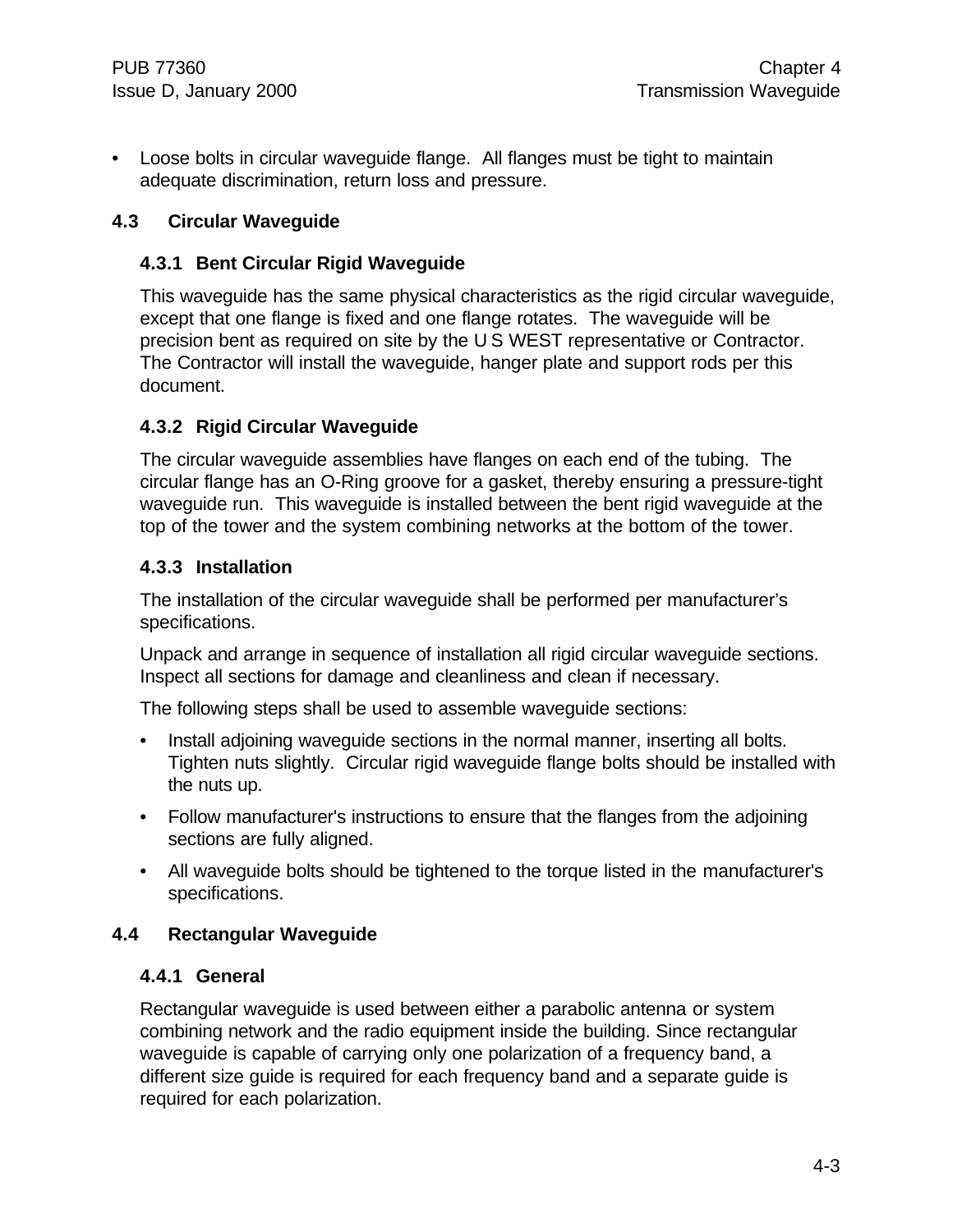#### **4.4.2 Flexible Rectangular & Circular Waveguide**

This assembly consists of convoluted interlocking flexible metal hose of essentially rectangular cross-section covered with a rubber protective jacket. This assembly mates mechanically with the gasket equipped flanges attached to the rigid waveguide. Where circular waveguide is found in a working radio system, it should be referred to the US West Radio Design Engineer.

4.2.2.1

The flexible waveguide must be handled carefully, as dents or other deformations may greatly impair transmission. The specified bending radius shall not be exceeded.

#### **4.4.3 Rigid Rectangular Waveguide**

The rigid rectangular waveguide assemblies are made in cross-sectional sizes as noted above. They are made of copper rectangular tubing with brass flanges soldered onto each end of the tubing.

#### **4.4.4 Weather Seals**

A weather seal arrangement is required for waveguide or transmission line entering a building through the roof or a side wall. Where waveguide or coaxial transmission line enters through the roof, a galvanized steel hatch cover plate is used to seal the roof opening.

4.4.4.1

Where waveguide or coaxial transmission line enters the building through a side wall, either galvanized steel, plastic PVC pipe or aluminum panel will be used to seal the wall opening.

4.4.4.2

Waveguide hatches or entries should be grounded in accordance with the grounding provisions described in U S WEST PUB 77355, *Grounding-Central Office and Remote Equipment Environment.*

#### **4.4.5 Installation**

Extreme care should be taken in handling and installing of waveguide. Each piece should be examined closely for dents or other deformations on both the waveguide and the flanges.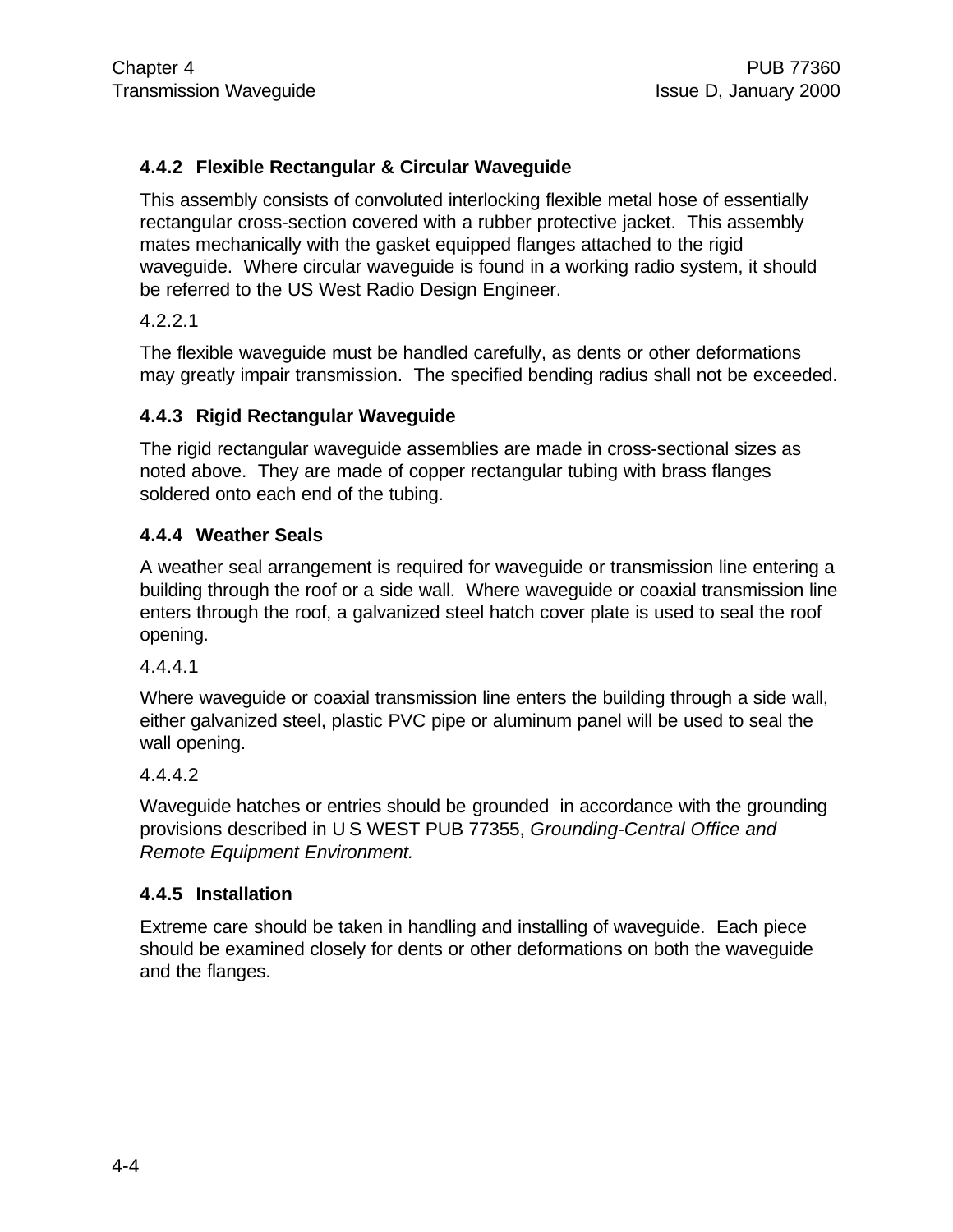#### 4.4.5.1

Any piece that has been damaged, regardless of how minor, should not be used in a system, since it may degrade the quality of transmission. Under no circumstance should waveguide ever be walked on, stood on, sat on or used as a support, such as for a ladder.

#### 4.4.5.2

Care should also be taken to ensure that no foreign material is introduced into, or remains inside the waveguide system when the installation is completed. Serious impedance discontinuity may result if this precaution is not observed scrupulously.

#### 4.4.5.3

Reference should be made to all associated drawings for specific mounting arrangements and instructions. Deviations from the site drawings should not be made without prior approval of the U S WEST representative.

#### 4.4.5.4

Protective covers should be kept on the waveguide flanges until that particular flange is to be assembled to an adjoining flange. The hardware furnished with the protective covers shall be used in the waveguide installation, unless otherwise specified. Tools, hardware, etc., should never be allowed to enter the waveguide.

#### 4.4.5.5

All cap screws and nuts shall be tightened securely, with the lock washers adjacent to the nuts, in such a manner as to be drawn up evenly. Care should be taken to ensure that there is no undue stress or strain placed upon the waveguide flange joint. In vertical runs of waveguide, all bolts should be installed in the nut-up position.

#### 4.4.5.6

Waveguide should be properly aligned and never "Forced" to make flanges meet, as the flange faces may not be parallel, resulting in distortion or damage to the waveguide.

#### 4.4.5.7

In the pressurized runs, gaskets are furnished for each connection. Follow the manufacturer's instructions for installation. The flange face must be free of any foreign matter both internally and externally, at all times.

#### 4.4.5.8

Flexible waveguide must never be positioned in such a manner as to violate the manufacturer's bend and twist requirements of each individual section of waveguide.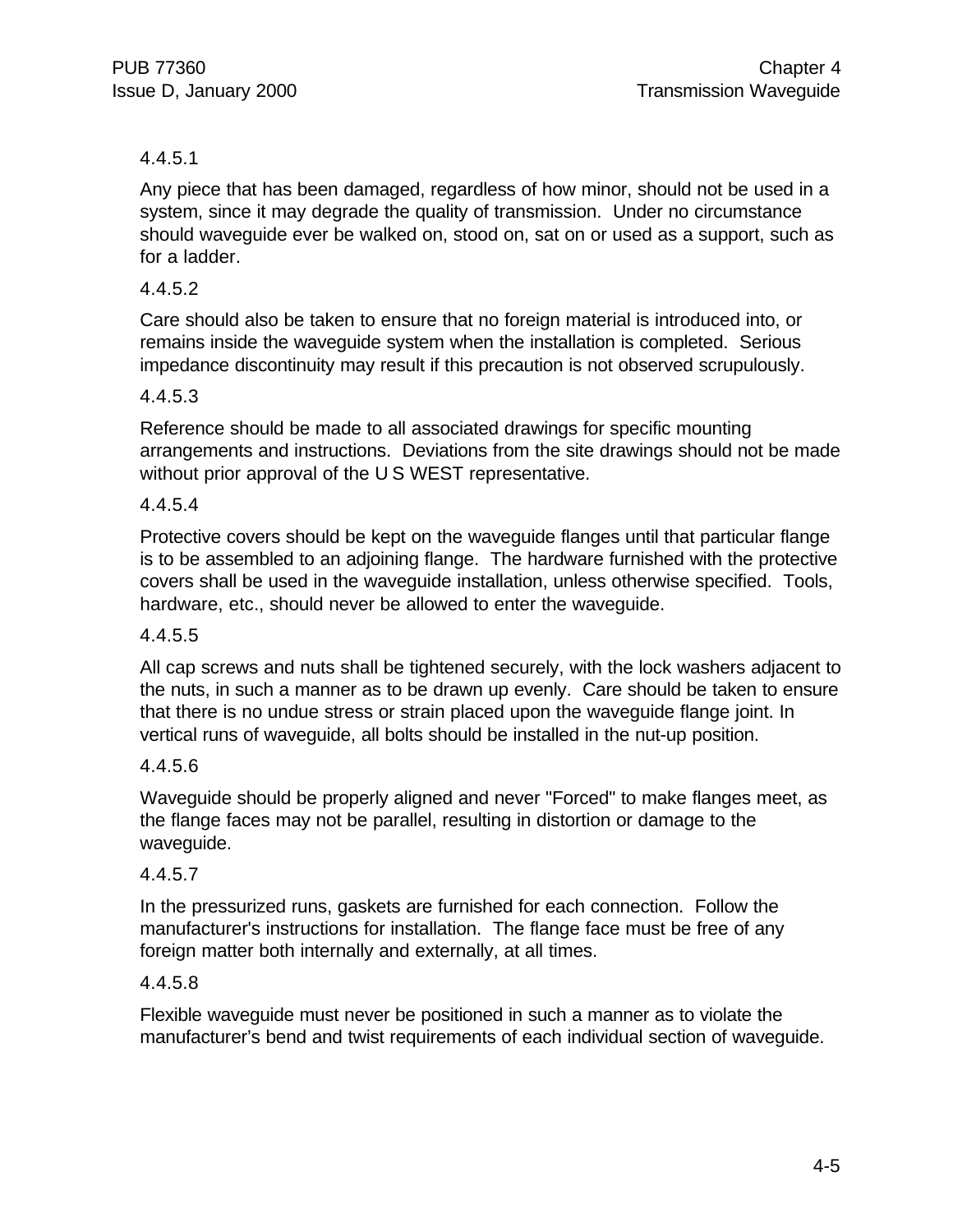#### 4.4.5.9

A waveguide run must never be pulled to gain an extra inch. Stretching the flexible waveguide may cause serious damage both internally to the metal tubing and at the junction of the tubing and the flanges.

#### 4.4.4.10

When an entire installation cannot be completed, care must be taken to ensure that there are no waveguide flanges without protective covers. Protective covers must be assembled on the open flanges in the run and on the piece of waveguide removed from the run.

#### 4.4.4.11

Kits are available for field flanging of rectangular waveguide. Tests of the waveguide should be performed. If any field flanges are found to be below standards, the waveguide section should be replaced. A field-applied flange in a vertical run shall be installed at the lowest point in the run. A modification should not be made without the prior approval of the U S WEST representative.

#### 4.4.4.12

When installing waveguide on towers, follow the manufacturer's guidelines to ensure proper alignment and mating of the waveguide sections and to avoid damage to the waveguide sections. Long sections of horizontal waveguide should be adequately supported or restrained. The flanges should not be expected to carry a "Twist" load.

#### 4.4.4.13

Adequate protection should be provided to avert damage that could occur due to falling ice or other debris, particularly where the waveguide is run in a horizontal path.

#### 4.4.4.14

When flexible waveguide is used, it should be run in a smooth bend, avoiding low spots where condensation could collect. Grounding across outdoor flexible waveguide sections should be maintained in accordance with the guidelines in U S WEST Technical Publication 77355 *Grounding-Central Office and Remote Equipment Environment.*

#### 4.4.4.15

The Supplier shall pressure test each waveguide run for leakage by applying a dry gas under pressure to each run. If leaking is encountered, check each flange by using a soap solution. The pressure shall not exceed the manufacturer's specifications nor the U S WEST pressurization specifications listed in chapter 5 of this publication.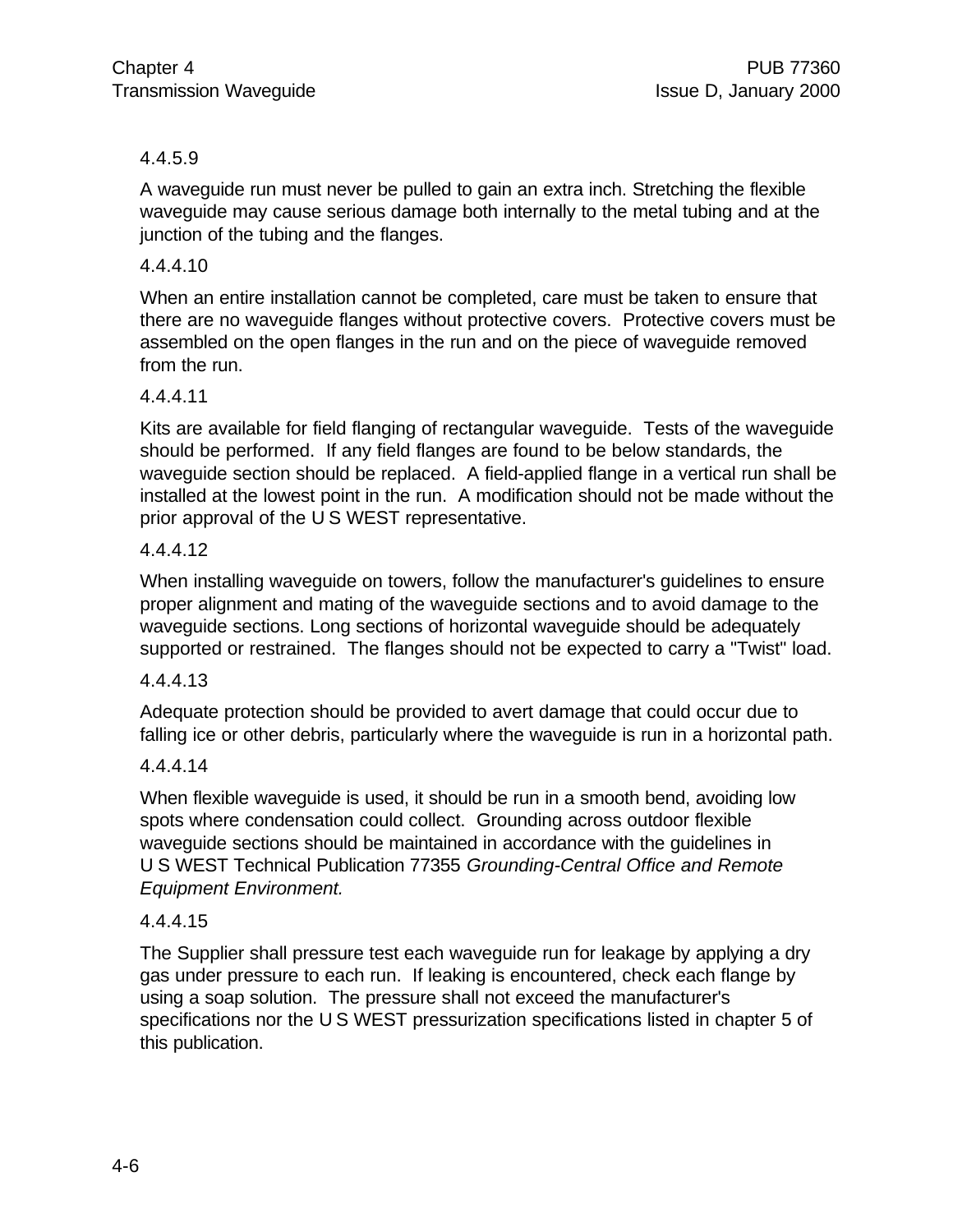#### 4.4.4.16

When installing the building entrance, the Supplier shall apply caulking or other means to ensure a watertight fit.

#### **4.5 Elliptical and Coaxial Waveguide**

#### **4.5.1 General**

Elliptical waveguide is similar to rectangular waveguide in that it is made in different sizes for each frequency band, and each waveguide can transmit and receive only one polarization of a frequency band.

A major advantage of elliptical waveguide is that it can be installed in one continuous length from the antenna to the radio equipment. Elliptical waveguide is usually shipped on a reel. The waveguide may be shipped with or without factory-installed connectors.

Coaxial cable is recommended for microwave systems operating in the 2 GHz and lower bands. A major advantage of coaxial cable is that it can be installed in one continuous length from the antenna to the radio equipment. Coaxial cable is shipped on a reel or in a box.

#### **4.5.2 Installation**

#### 4.5.2.1

The transmitting equipment and antenna should be installed prior to the waveguide. Inspect the waveguide for possible shipping damage and pressure loss. If the waveguide has a pressure loss, check all joints for possible leaks.

#### 4.5.2.2

Factory attached connectors are shipped with a blank flange attached to maintain pressure during shipment. Do not remove the blank flange until after the waveguide is installed, as it also affords protection to the connector face and prevents accidental entry of foreign matter.

#### 4.5.2.3

When bulk waveguide is used, field attachment of the connector at the antenna end must be completed before hoisting. Remove the pressurizing cap just prior to use. Attach the connector to the end of the bulk waveguide in accordance with the connector instructions received. Be very careful to keep all connector parts perfectly clean. Pressure test the assembly.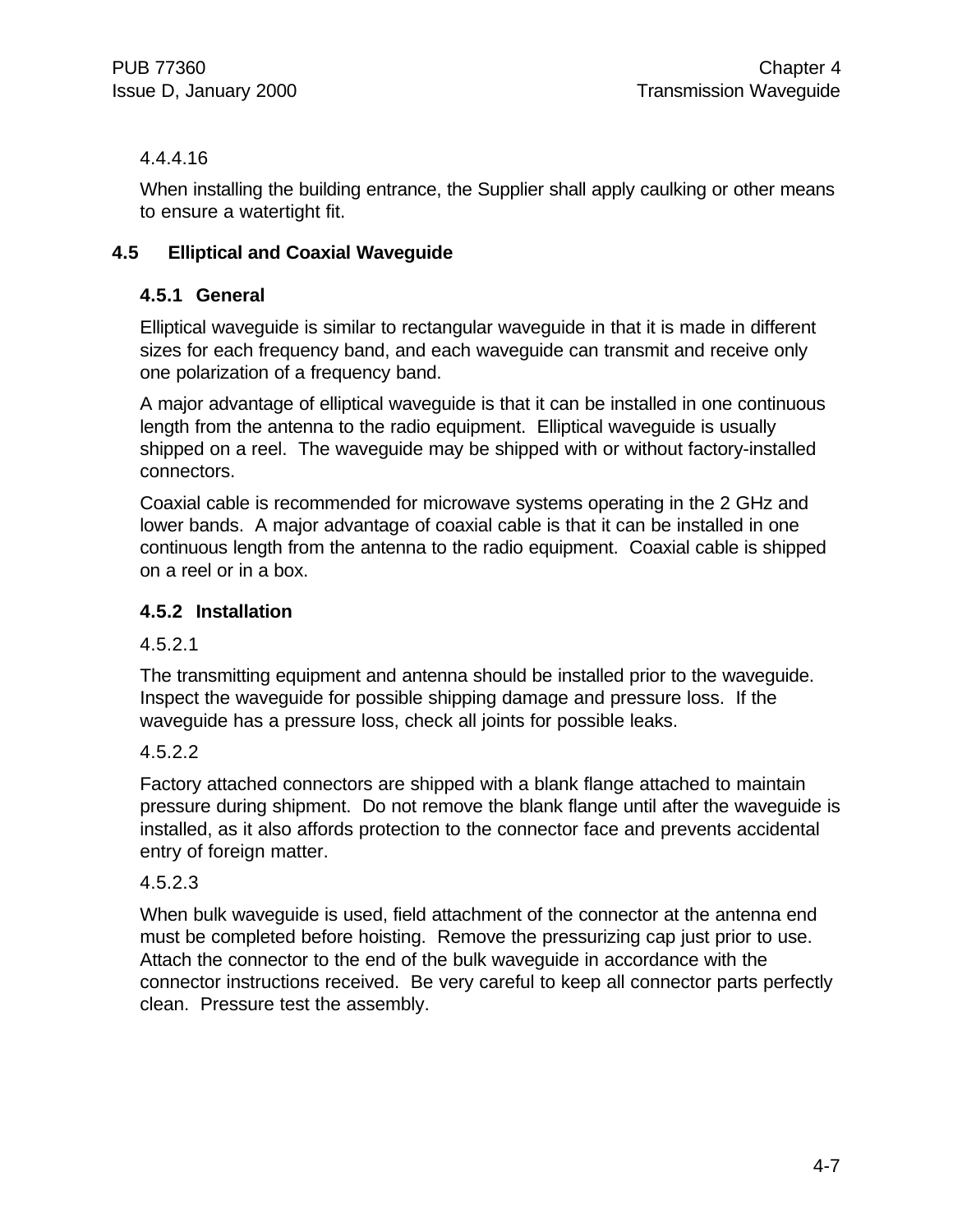#### 4.5.2.4

Provide a strong pulley high enough on the tower to allow the waveguide to be raised sufficiently to make a proper antenna connection. The pulley should be positioned on the tower where the weight being hoisted will not damage, bend or deform the tower horizontal or diagonal cross members. Most lengths can be hoisted manually; however, a winch is recommended for lifting several hundred feet of the larger waveguides. Additional tying is done above and below the cable grips to keep the weight on the hoist line and to avoid unnecessary stresses on the waveguide.

#### 4.5.2.5

Make certain to allow slack in the waveguide when tying, and that slack is maintained during hoisting. Tying is accomplished with a strong, fiber-reinforced tape or similar material applied generously at 15 or 20 foot intervals as the waveguide is raised. Follow the manufacturer's instructions to ensure that the waveguide is not damaged as it is pulled from the reel.

#### 4.5.2.6

Hoist the waveguide slowly. To prevent kinking, rotation of the reel must be retarded to control payout of the waveguide as required.

#### 4.5.2.7

During installation of the waveguide, no bend of the waveguide should exceed that recommended by the manufacturer. It is recommended that the waveguide be bent with bending tools obtained from the manufacturer.

#### 4.5.2.8

After the waveguide has been raised to the correct height, use the cable grip as a temporary anchor to support the waveguide until the connector has been properly mated with the antenna input. Provide sufficient slack to permit an easy flange alignment. Remove the protective covering and blank flange from the connector and connect the waveguide to the antenna. Maintain hoist line tension until anchoring is completed. Waveguide grips, used to hoist elliptical waveguide, should be left in place on the waveguide and secured to the tower structure.

#### 4.5.2.9

All waveguide is subject to vibration from wind and shall not be left unsupported.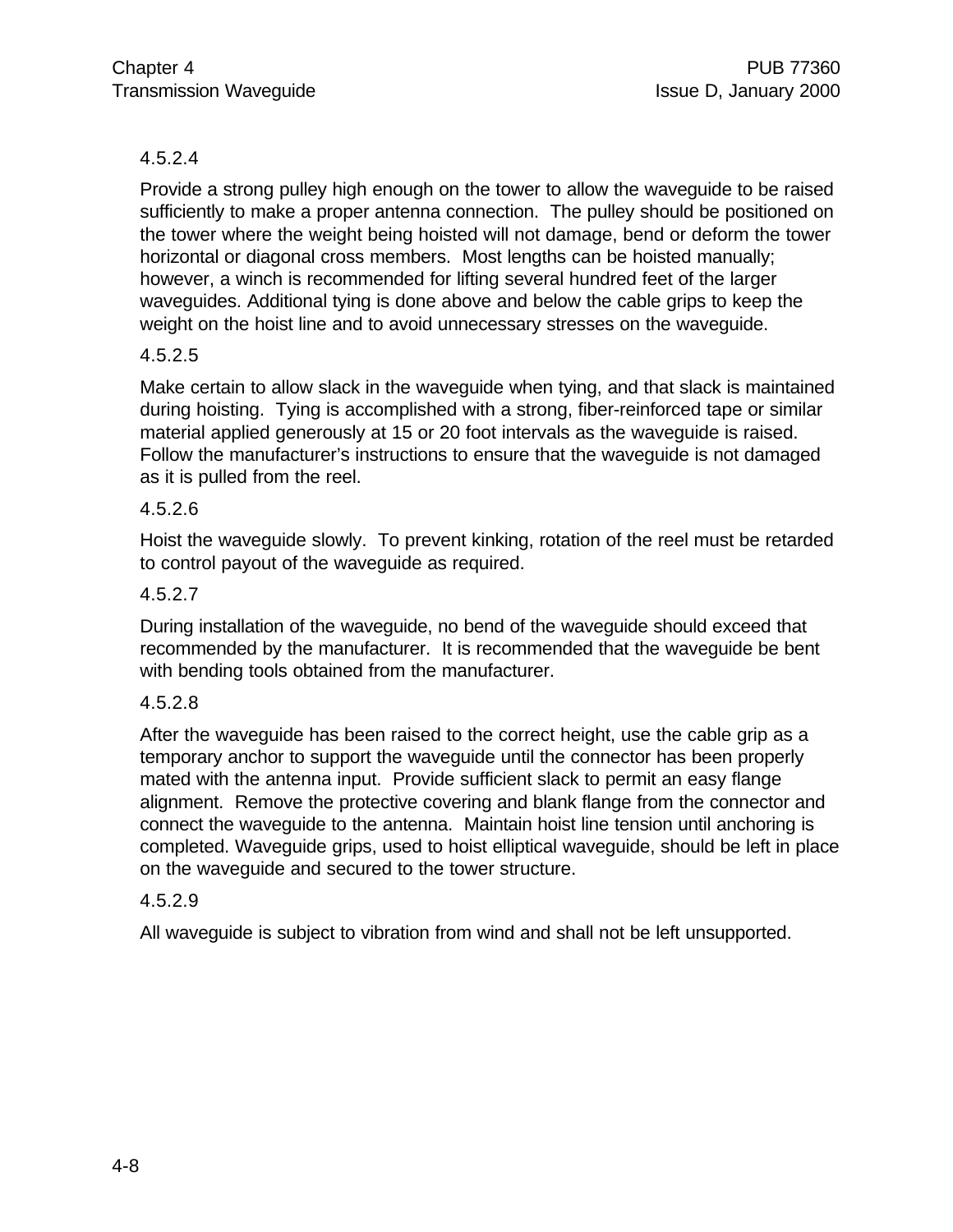#### 4.5.2.10

Hot dipped galvanized square support rails or leg clamps are approved for elliptical or coaxial line support and should be attached uniformly at five-foot intervals to the vertical angle iron runs or diagonal cross members. A minimum of three attachments in a 20 foot section of square support rail is allowed only where the square support rail is being attached to diagonal cross members and the five foot spacing cannot be maintained. Galvanized square support rail that is cut shall be coated per Chapter 2, Paragraph 2.14.

#### 4.5.2.11

Waveguide and coaxial line supports should be installed per the manufacturer's instructions unless local conditions dictate more stringent requirements. Position the hangers to hold the waveguide away from tower members. Rubbing against edges could cause damage later. If adding or changing waveguide clamps, the U S WEST representative should specify the type of clamps to be used. In most cases, the new clamps should match those being used on existing waveguide runs.

#### 4.5.2.12

Be very careful not to tighten the hangers excessively to avoid deforming the waveguide.

#### 4.5.2.13

Dents or deformations can cause degradation in the electrical performance. Follow the hanger instructions included with the hangers. As the hangers are attached, the entire length of waveguide should be inspected for possible damage.

#### 4.5.2.14

The top (within 3 feet of the antenna) and bottom (of the vertical run) of the waveguide should be grounded to the tower by using approved grounding kits which have low impedance conductors. Grounding kits should not be placed in a bend of waveguide. In addition, the waveguide should be grounded at a point where it enters the building, using approved grounding kits, 2-hole #2 American Wire Gauge (AWG) crimp connectors and bolting directly to the hatch, or ground buss at the hatch, using stainless steel bolts and nuts, per the requirements in U S WEST Technical Publication 77355, *Grounding-Central Office and Remote Equipment Environment.*

#### 4.5.2.15

Attach all ground wire connections on coaxial and elliptical waveguide to a horizontal support member using the same type hangers and intervals as in the vertical run.

#### 4.5.2.16

Exposed horizontal runs must be protected from the weight of accumulated ice and damage from falling ice or other objects.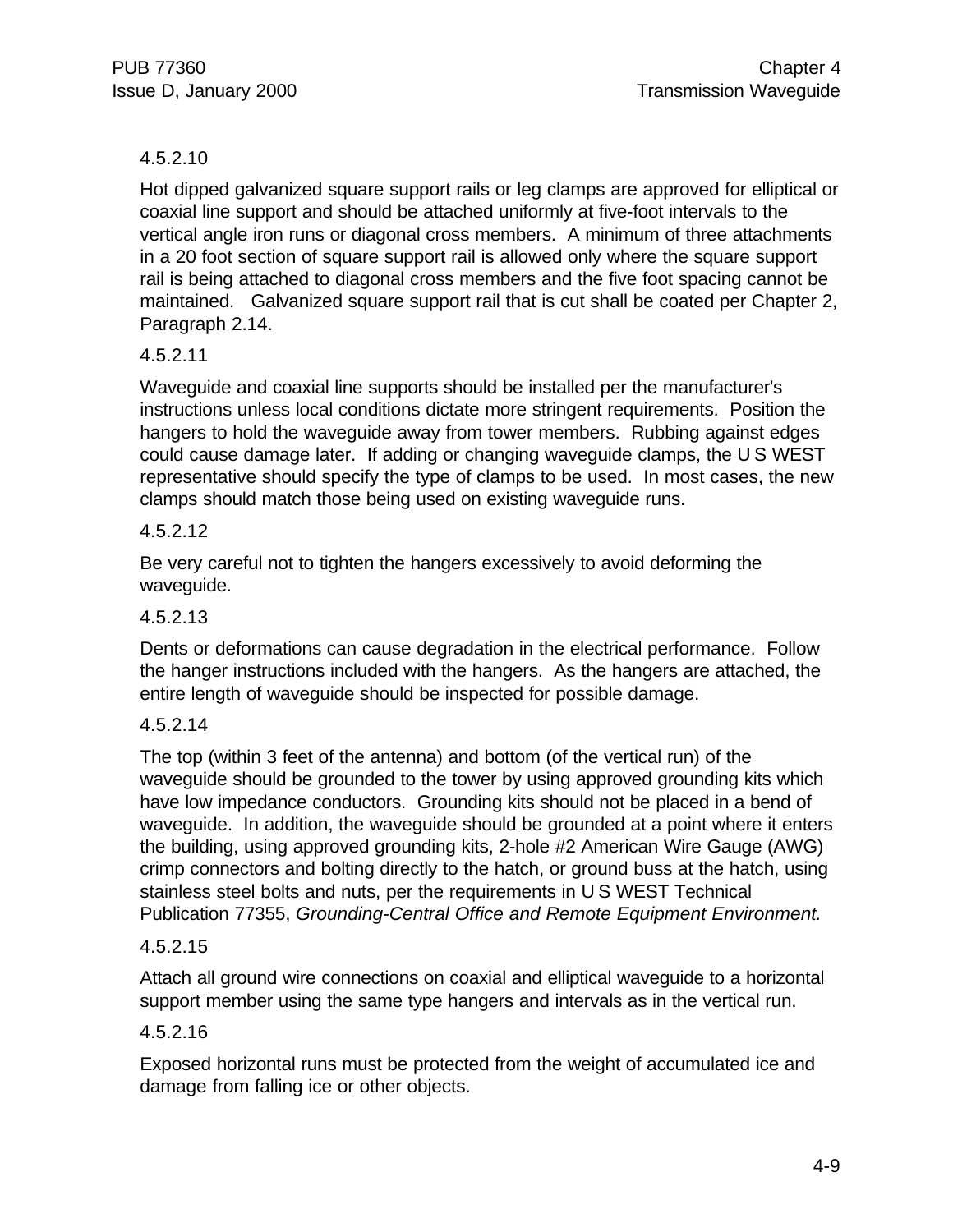#### **4.5.3 Installation - Coaxial Waveguide Only**

4.5.3.1

Coaxial cables may be supported on cable ladders, buried, or suspended from the messenger support cable from the tower to the transmitter building. Jacketed coaxial cables can be buried if approved by the manufacturer. The minimum bending radius of the coaxial cable shall never be exceeded.

4.5.3.2

Do not trim off any cable (even if it looks extra) from an antenna or array feed harness.

4.5.3.3

When installing mobile radio antennas, the cable harness must be assembled according to the manufacturer's specifications, with radiating elements in proper phase.

4.5.3.4

Coaxial cables should be grounded as outlined in U S WEST Technical Publication 77355, *Grounding-Central Office and Remote Equipment Environment. Lightning Arrestors may also be used and should be installed to agree with the Grounding Technical Publication mentioned above.*

#### **4.6 Miscellaneous Waveguide Components**

Various networks and components have been developed so that radio relay systems can be used with the horn reflector antenna and its associated circular waveguide. The networks are attached to the circular waveguide to separate the frequency bands and the polarization's within the frequency bands.

4.6.1

Installation of miscellaneous waveguide components shall be in accordance with the manufacturers' instructions.

4.6.2

The Supplier shall make final tests to ensure that the polarization's comply with the construction permit and that the isolation between polarization's meets the manufacturer's specifications.

#### **4.7 Waveguide Leakage Test**

Overall leakage tests shall be performed to ensure the integrity of the complete antenna system, including the antenna, waveguide and connectors. These tests shall be made in accordance with the manufacturers' specifications and shall be made from the pressure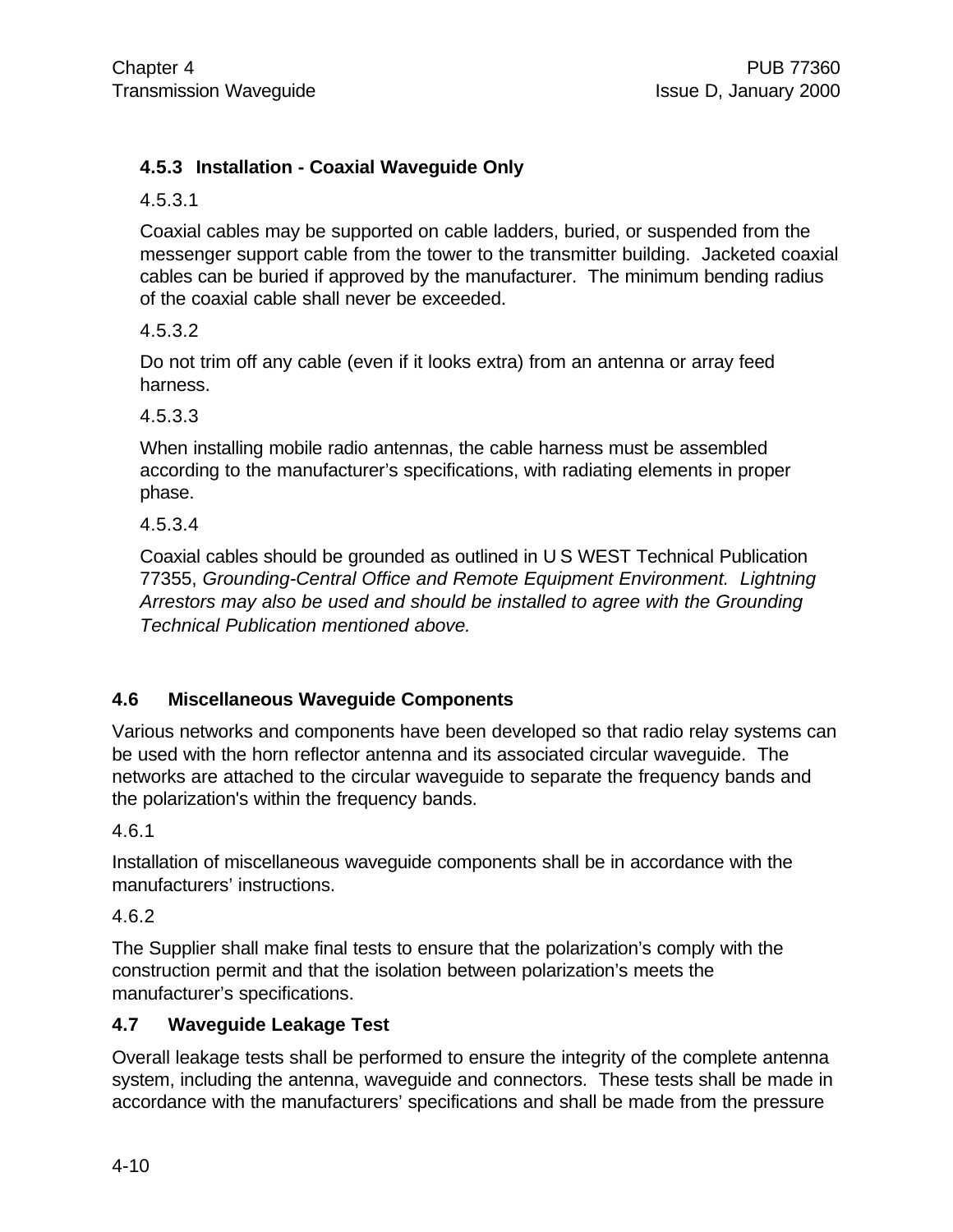window. The test results should be recorded on the Antenna/Waveguide/Pressurization Checklist (see Chapter 5).

#### **4.8 Electrical Tests**

Elliptical or coaxial transmission line shall be transmission tested to meet the performance specified in the Radio Transmission Design document or as specified in the U S WEST Equipment Order. These tests shall be performed: (1) While the waveguide is still on the reel (before hoisting into place), and (2) after the waveguide or transmission line is hoisted and secured into its final position.

4.8.1

All antenna and transmission line systems are to be tested for loss, return loss, and cross-polarization discrimination (where appropriate) from the radio bay to the antenna. The antenna should be included in the measurement of return loss. The specific objective values for each parameter will be specified by the design engineer. A printed copy of these tests should be forwarded to the U S West Design Engineer and a copy left in the Job Package at the completion of the job.

#### **4.9 Waveguide/Transmission Line Grounding**

Outdoor waveguides and/or transmission lines are subject to being struck by lightning and must be well grounded due to the large currents which are setup during a lightning strike. These currents are rendered relatively innocuous through the paralleling of multiple paths. This is especially important where links in the conductive path, such as the flex waveguide, have smaller current carrying capacity and higher impedance than other portions of the path, such as the rigid waveguide. All outside waveguide, transmission line, and associated support structures shall be bonded and grounded in accordance with requirements specified in U S WEST Technical Publication 77355, *Grounding-Central Office and Remote Equipment Environment.*

#### 4.9.1

The top (within 3 feet of the antenna) and bottom (of the vertical run) of the waveguide or transmission line should be grounded to the tower by using approved grounding kits which have low impedance conductors. Grounding kits should not be placed in a bend of waveguide or transmission line. In addition, the waveguide and transmission line will be grounded using approved grounding kits per the requirements in US WEST Technical Publication 77355, *Grounding-Central Office and Remote Equipment Environment.*

#### 4.9.2

Attach all ground wire connections on elliptical waveguide and coaxial transmission lines to horizontal support members using the same type ground kits, specifications, and intervals as in the vertical run.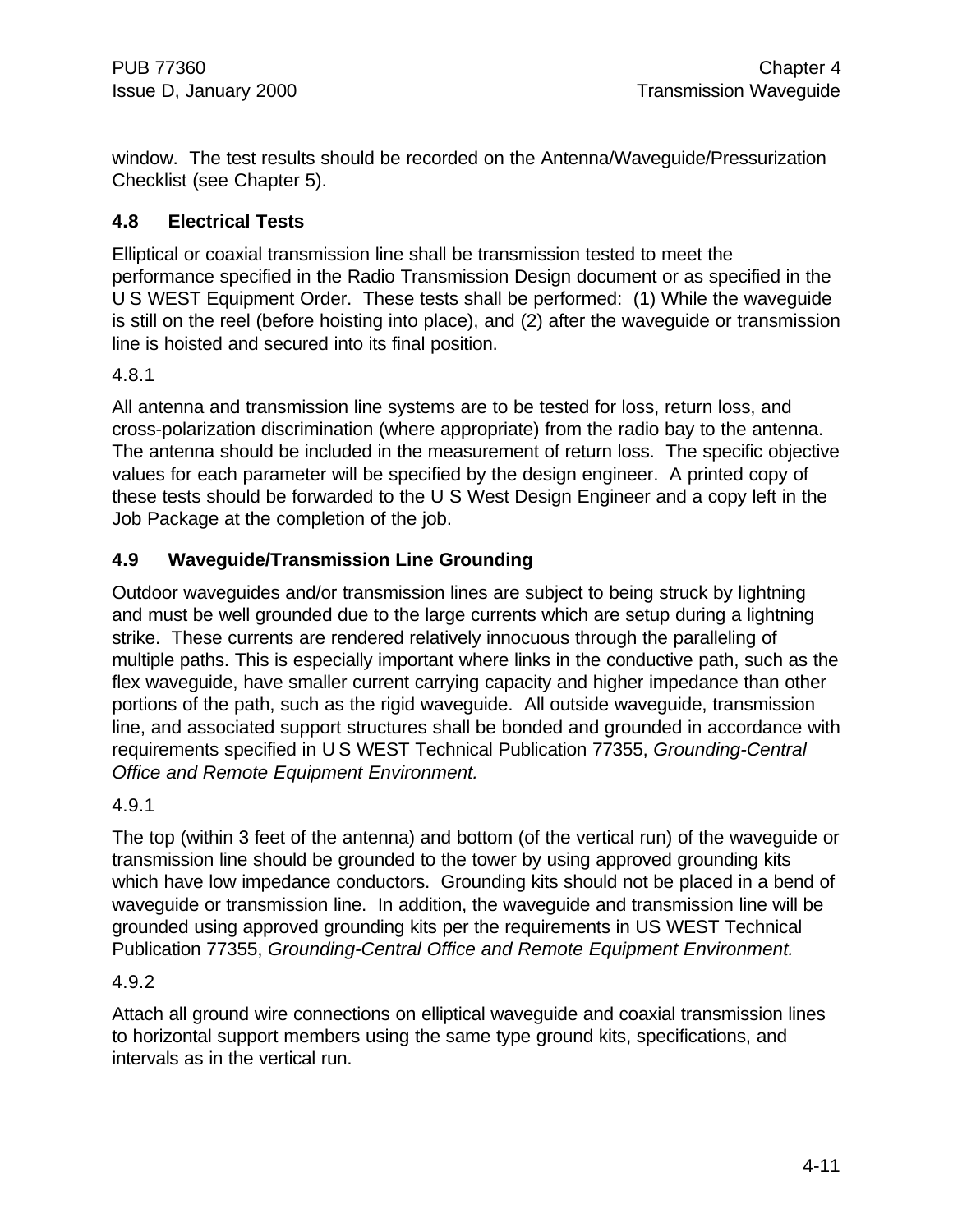### **CONTENTS**

# **Chapter and Section Page**

| 5.6 Use of the Antenna/Waveguide/Pressurization Checklist 5-6 |
|---------------------------------------------------------------|
|                                                               |

### **Figures**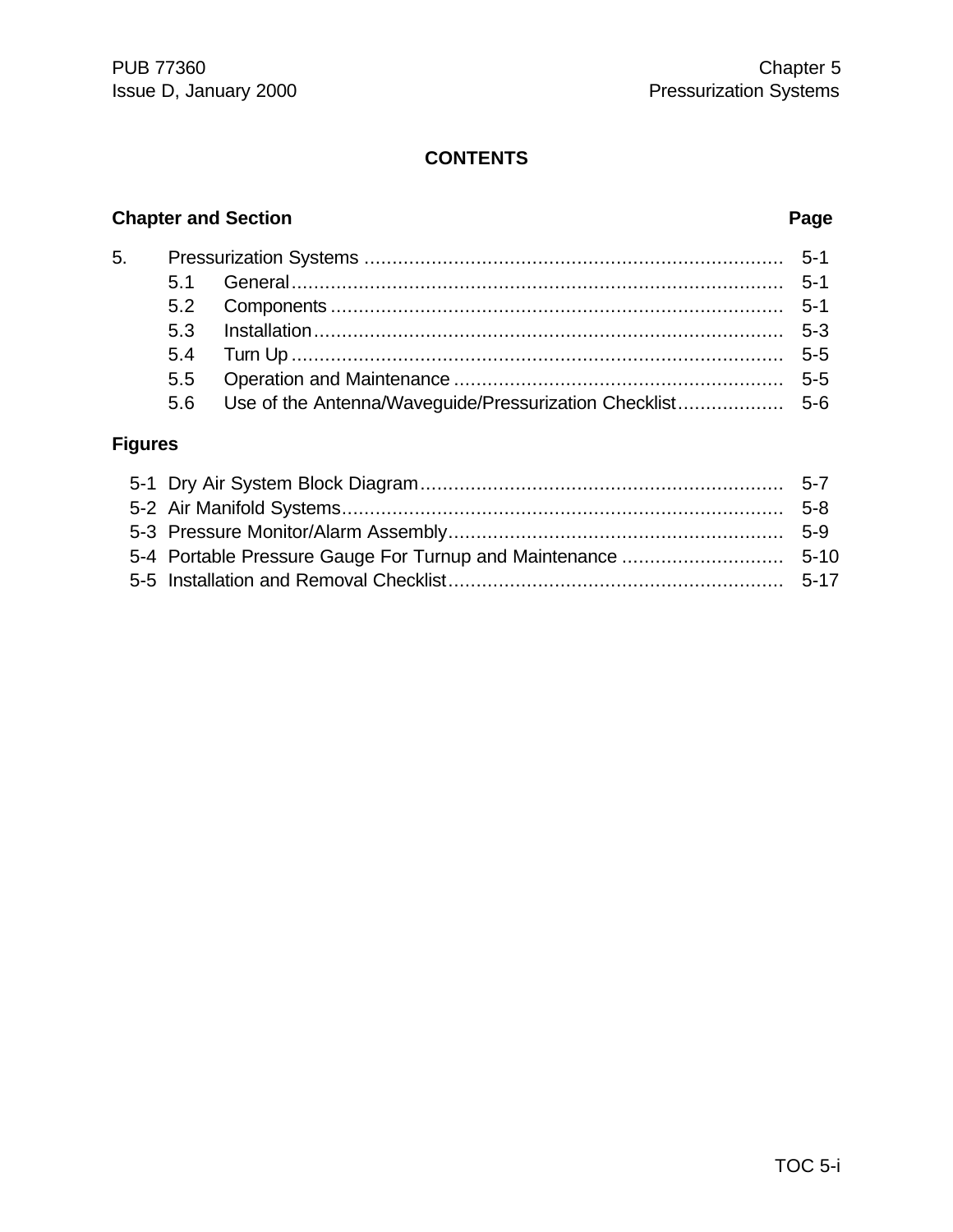#### **5. Pressurization Systems**

#### **5.1 General**

All air dielectric transmission lines and antenna systems used outdoors in U S WEST will be pressurized using dry air or nitrogen. The purposes of the pressurization system are to:

- Prevent condensation and corrosion inside the antenna and transmission lines.
- Prevent entry of foreign material into the antenna or transmission lines.
- Provide a method to alarm the antenna system if it is mechanically breached.

Wet air inside a transmission line will condense in cool weather. Even if the condensed water is not of sufficient quantity to cause immediate transmission impairments, the dampness will cause the copper transmission lines to corrode, seriously degrading transmission performance.

Small holes in an antenna system without pressure will allow the entry of significant amounts of water during storms. Small insects are also noted for their ability to find these tiny holes.

Large holes, such as those caused by bullets, can cause the pressure in a system to drop to nothing and leave a convenient opening for even fairly large insects and lots of water. A pressure monitor and alarm system is used to give the alarm center immediate indication if the pressure drops below a predetermined level.

Some manufacturers recommend supplying dry gas to the indoor waveguide in wet climates. The equipment engineer will determine whether inside air is required. The indoor portion of elliptical waveguide runs and coaxial transmission lines will be pressurized because the pressure window is located at or near the radio equipment.

Pressurization systems are of two main types, high volume or low volume. High volume systems operate at low pressure and are typically used for horn antenna systems, but can be used for parabolic dish systems. Older low volume systems typically operate at pressures substantially higher than the high volume systems, but can be regulated to operate at lower pressures if desired. Low volume systems are for use with parabolic dish or UHF/VHF systems only. All new low volume systems will operate at low pressure approximately equal to 9 Inches of Water Column (IWC).

#### **5.2 Components**

Air pressure systems consist of three major subsystems:

- Air dryer or compressed nitrogen bottle.
- Air/gas distribution system. (See Figure 5-1).
- Pressure monitor/alarm system (see Figure 5-3).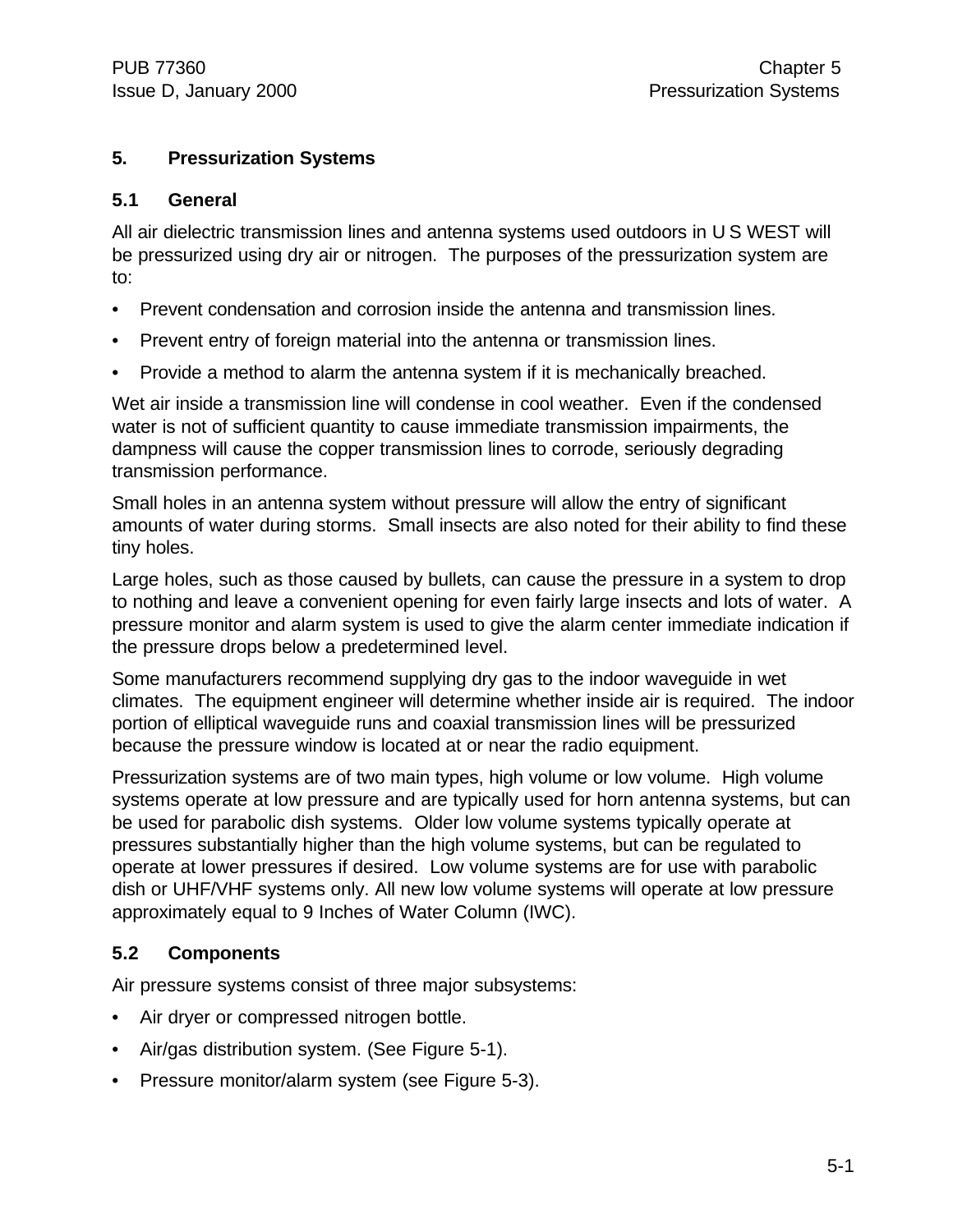#### 5.2.1

Dry nitrogen is commercially available, but is used only for temporary arrangements, or at solar-powered repeater sites where ac power is not available.

#### 5.2.2

An air dryer filters ambient air, compresses and cools it, and the sends the cool air through a desiccant tower or drying membrane where it is dried, and on to the distribution system. Two basic types of air dryers are available, automatic and manual.

#### 5.2.3

Automatic air dryers automatically regenerate the desiccant in the towers. Manual dryers require periodic replacement of the desiccant. Only automatic air dryers shall be used by U S WEST. High volume air dryers typically use turbine or rotating vane compressors and exhaust wet air outside. In dry climates, the wet air can be exhausted into the building.

#### 5.2.4

The U S WEST Communications engineer or their authorized representative and the U S WEST real estate representative will make the wet air exhaust determination.

#### 5.2.5

Low volume air dryers typically use piston compressors and external regulating tanks. Small air dryers are available with or without regulating tanks (reservoirs). Low volume air dryers used by U S WEST must be supplied with regulating tanks.

#### 5.2.6

If sufficient capacity and pressure regulation is available, the air dryer used for cable pressurization in central offices can be used to supply dry air for the antenna systems. The U S WEST representative will specify the size and type of dryer to use, with consideration for size, capacity, location, spare parts, maintenance, and approved product availability.

#### 5.2.7

Distribution systems provide a means to distribute and turn on or off the dry air to the antenna systems. Dry air is fed from the air dryer system through a pressure regulator to a manifold. The pressure regulator controls the pressure in the entire system. A separate feed line, with shut off valve at the manifold, is routed to each point needing air. The size of the line from the air dryer to the manifold is determined by the equipment engineer (see Figure 6-2).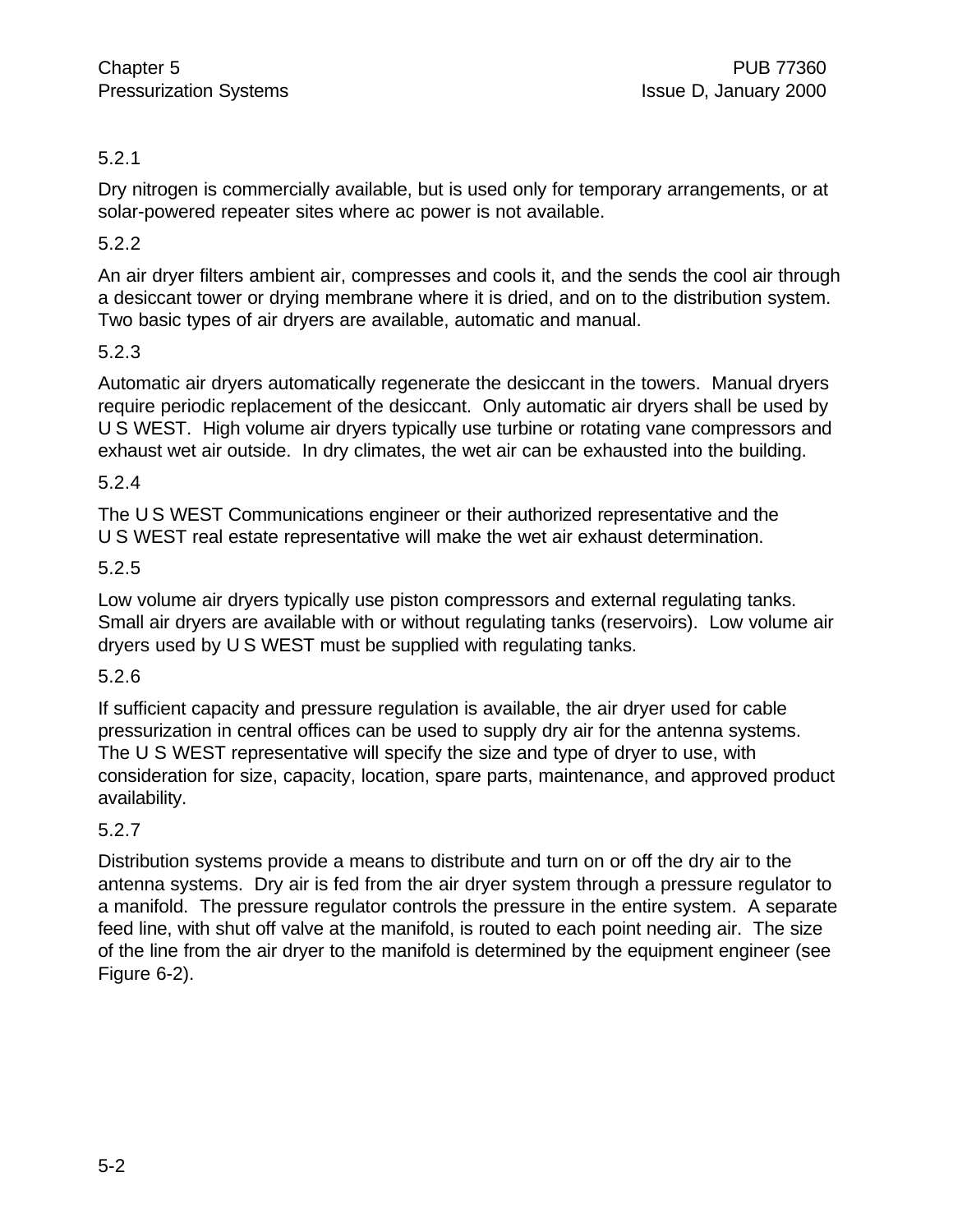#### 5.2.8

The monitor/alarm system constantly monitors the pressure in each antenna system and provides an alarm (dry contacts) if the pressure drops below a preset level. Pressure monitors are not to be connected using a Tee fitting off of supply lines (see Figure 5-3).

#### **5.3 Installation**

The Installation Supplier is to maintain all manufacturer installation, operation, and maintenance literature in an orderly manner. This information will be used during an acceptance inspection. Deviations from instructions will be corrected by the Supplier or accepted by the U S WEST representative, with concurrence from the acceptance engineer/operations supervisor, prior to final acceptance.

#### 5.3.1

The air dryer is to be mounted on the floor or stand inside the building under the waveguide hatch per manufacturer instructions. A plywood mounting board for pressure monitors is to be mounted on the inside wall above the air dryer. Large manifolds are to be mounted on the wall beside the waveguide hatch. Small manifolds for low volume systems may be mounted on the mounting board.

#### 5.3.2

Pressure monitors are to be mounted on the board and labeled, per the equipment engineer, as "transmit to" or "receive from" the next site. Do not label polarity; it is the antenna system that is alarmed, not individual transmission lines (see Figure 6-1).

#### 5.3.3

Supply lines from the manifold to the individual transmission lines are to be equipped with shut off valves at the manifold. Parabolic and VHF/UHF antenna systems are to be fed with 0.25-inch (minimum) tubing. Conical horn antenna systems are to be fed with a minimum of two feeds of 3/8-inch (minimum) tubing. Pyramidal horn antenna systems are to be fed with one 3/8-inch (minimum) tubing.

#### 5.3.4

Pressure monitor lines are to be connected to the pressure monitor from a different waveguide run than the feed line, unless there is only one transmission line. Bulkhead style pressure windows provide two openings to the pressurized side of the window. Where these type windows are used, it is acceptable to feed air into one fitting and monitor pressure off of the other fitting.

#### 5.3.5

Elliptical waveguide connectors are equipped with one air fitting. In the case where only one run of elliptical waveguide is provided to an antenna system, or when only two runs of elliptical waveguide are provided to an antenna system, or when only two runs of elliptical waveguide feed a horn antenna system, air feed spacers are to used to provide extra air fittings for the pressure monitor or supply lines. The size of pressure monitor lines is not critical, so 3/8-inch tubing should be used, though 1/4 inch tubing is allowed. A shut off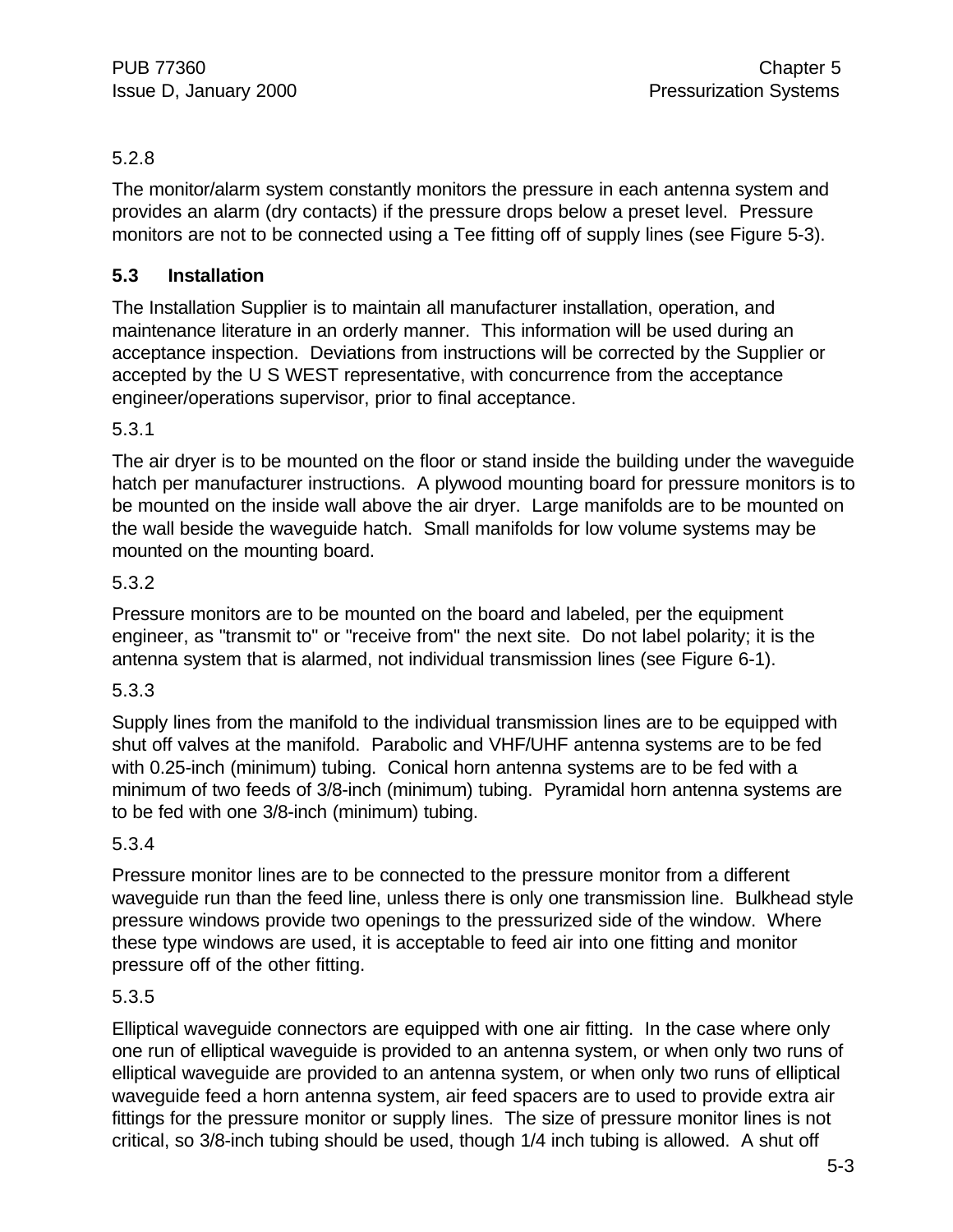valve is to be provided at the pressure switch before the monitor fitting/gauge and switch (see Figure 5-3).

#### 5.3.6

Plastic tubing is to be used on all new installations in U S WEST. Plastic tubing comes in flexible and semi-rigid types. UV resistant tubing is also available for the rare occasions where airlines need to be run outdoors. The type used is to be specified by the U S WEST representative.

#### 5.3.7

Push on connectors are available for the flexible tubing, and compression connectors are available for the semi-rigid tubing. The proper size and type of connectors are to be used in all installations. The use of adapters is acceptable only to change the size of the pipe threads at the manifold or pressure windows. The use of these adapters is to be kept to a minimum.

#### 5.3.8

All pipe threads are to be coated with pipe dope or seamless non sticking tape wrapped in the proper direction.

#### 5.3.9

Separate alarms are to be provided from each pressure monitor and the air dryer to the site or office alarm unit. Alarms are to be tested for proper operation into the responsible alarm center prior to system turn up.

#### 5.3.10

Horn antenna system water traps have a built-in leak to continuously purge the system. In order to prevent high-pressure buildup due to temperature changes, horn antenna systems are to be equipped with pressure relief valves (pop off valves). Feed lines from the transmission line to the relief valve are to be 0.50 inch (minimum). It is permissible to use a Tee connection for the relief valve off of the pressure monitor line; however, if this method is used, the air line from the transmission line to the relief valve must be 0.50 inch tubing. The relief valve is to be mounted indoors as close as possible to the pressure window.

#### 5.3.11

High volume dryers operate continuously, but low volume systems operate intermittently and need to be prevented from short cycling. If a low volume air dryer doesn't run at about a 20 percent duty cycle, the inactive drying tower will not be able to regenerate the desiccant.

#### 5.3.12

Use of a reservoir tank is the easiest method of preventing short cycling, but some manufacturers also offer a bypass kit that allows the duty cycle to be increased. If difficulty in obtaining a proper duty cycle is encountered with a reservoir tank system, then controlled leakage plugs can be installed in one or more transmission lines. The controlled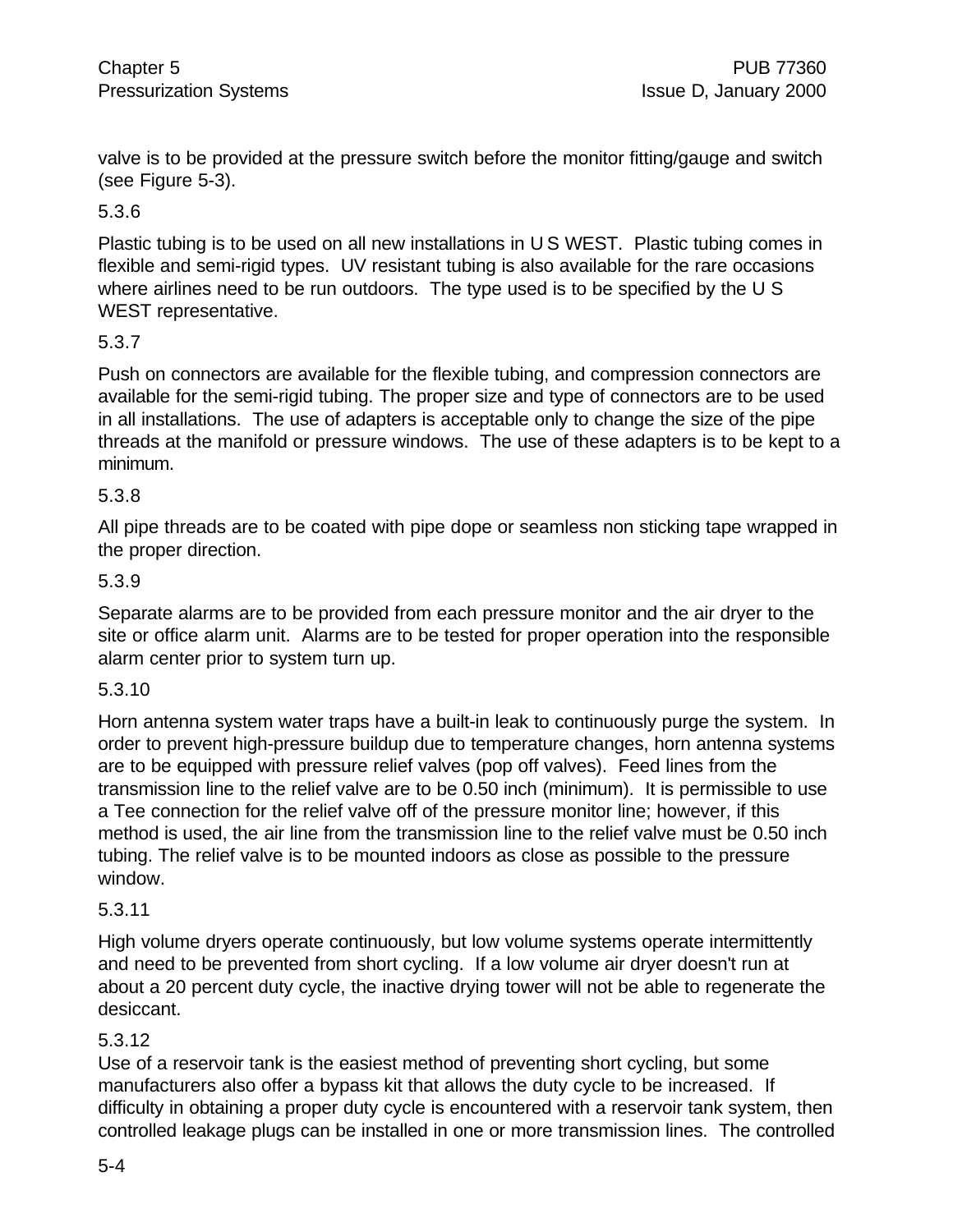leakage plugs should be installed on the return (monitor) side of the system. The easiest installation point for the plugs is in a Tee at the pressure monitor. The controlled leakage plugs leak approximately 7 Standard Cubic Feet per Hour (SCFH). If difficulty is encountered obtaining controlled leakage plugs, they may be made by having a local shop drill a countersunk 0.060 inch orifice (#60 drill) in a pipe plug.

#### **5.4 Turn Up**

Turn up of the dry air system must be coordinated with the turn up of the antenna systems on new installations. Operating specifications are to be provided by the U S WEST representative. The following turn up procedure shall be used:

- Turn off all supply line valves.
- Turn on and test dehydrator operation per manufacturer's instructions.
- Check operation of remote alarms.
- Check manifold pressure and adjust if necessary.
- Turn up and purge antenna systems one at a time. Purge antenna systems by loosening a flange or monitor at the farthest possible point from the supply fitting.

**Note:** For coaxial and/or single transmission line antenna systems, this point will be at the antenna.

- Open the supply valve and allow dry air to blow through the system for one hour. Close the opened connection after purging.
- Check and set the pressure alarm point by placing a pressure gauge on the monitor fitting, (see Figure 6-4) and turning off the valve on the pressure monitor line. Pressure will fall rapidly. Note and set, if necessary, the alarm point. Newer systems operate at 9 inches Water Column (WC) and alarm at 3 inches WC. Check the antenna/transmission line system for leaks per the suppliers instructions.

#### **5.5 Operation and Maintenance**

New pressurization systems are to operate at 6-10 IWC. Older low volume systems can be found operating up to 10 Pounds per square inch (psi). The pressure should not exceed 80% of the lowest rated component in the system.

The following checks are to be performed annually:

- Physical inspection.
- Check pressure alarm operation.
- Check air dryer per manufacturer's literature.
- Quick check for leaks by plugging controlled leakage plug, shutting off air supply, and timing leakage. The leakage rate is to be per the antenna system supplier. If major leaks are suspected, the antenna and transmission lines are to be checked with soap and water solution for leaks.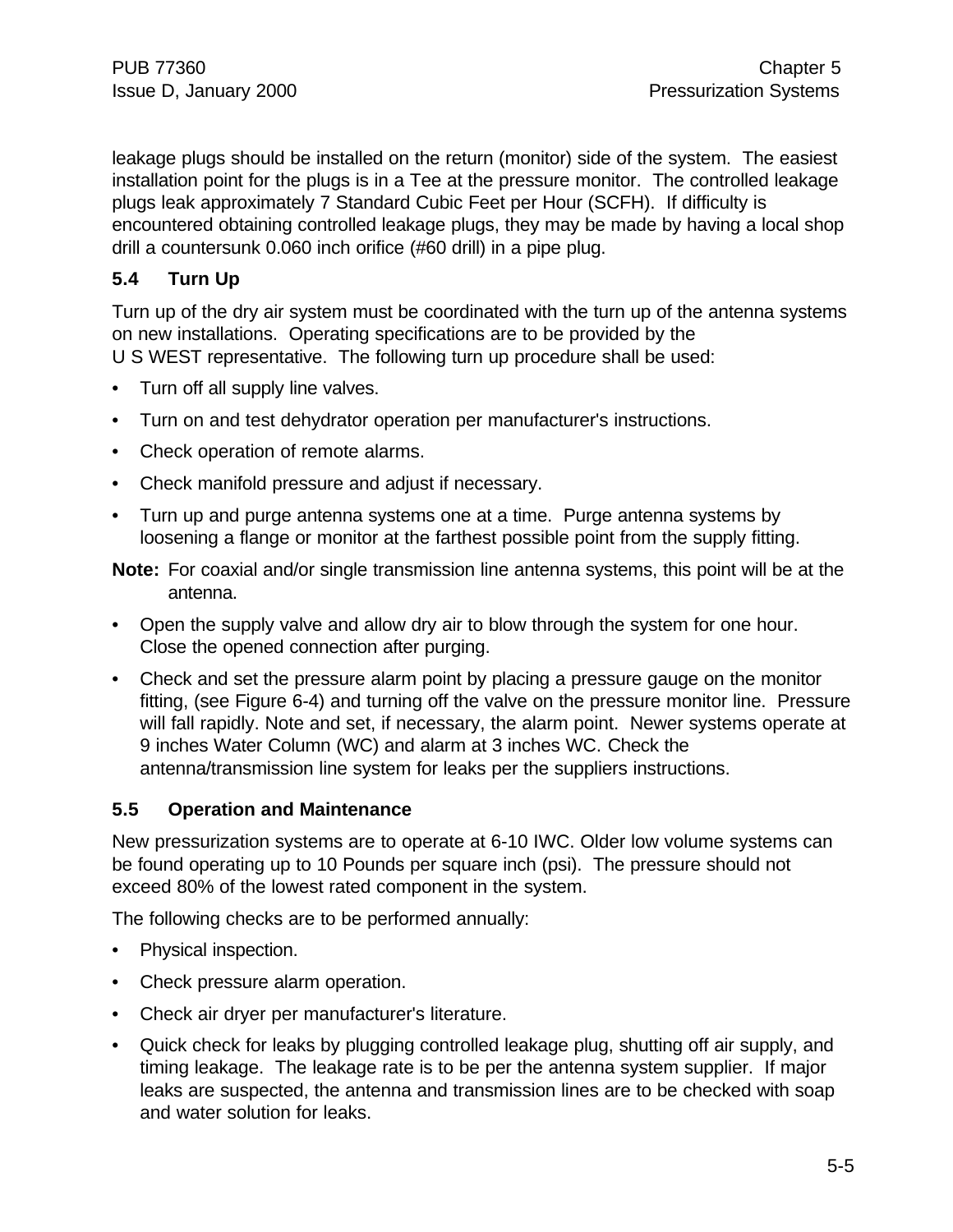- Check labeling.
- Remove or arrange for the equipment engineer to remove retired equipment.

Distribution parts, tubing, fittings, looms, and seamless, nonsticking tape are available at most hardware stores. The maintenance supervisor is to put together a kit(s) for maintenance and upgrade contents per local requirements.

For emergency operation, maintenance forces have occasionally used central office cable dehydrators or low volume, high-pressure dehydrators. EXTREME CAUTION must be used when this is done, to ensure the maximum allowable pressure of the antenna is not exceeded. Excessive pressure to a horn antenna will cause expensive damage and may cause sudden catastrophic failure (explosion).

#### **5.6 Use of the Antenna/Waveguide/Pressurization Checklist**

5.6.1

All contractors' performing Installation/Maintenance of Antenna, Waveguide and Pressurization Equipment and/or Systems will complete a checklist form during or at the completion of the job. This will ensure that all work items are complete as requested in the Installation or Maintenance Work Order, and that the quality of the work performed meets Specifications and/or local conditions.

#### 5.6.2

The form shall be reviewed at the initial Method Of Procedure (MOP) meeting or prior to actual job start. The Service Supplier/Contractor will complete the form during the job or at job completion, and present it to the U S WEST representative performing the final inspection.

#### 5.6.3

The final inspection will be performed with the Service Supplier/Contractor, using the checklist as a reference. The completed copy of this checklist will be included in the Job Package as part of the Installation or Removal process. A copy of the Antenna/Waveguide/Pressurization Checklist is enclosed in this section (Figure 5-5) and may be copied for use as needed.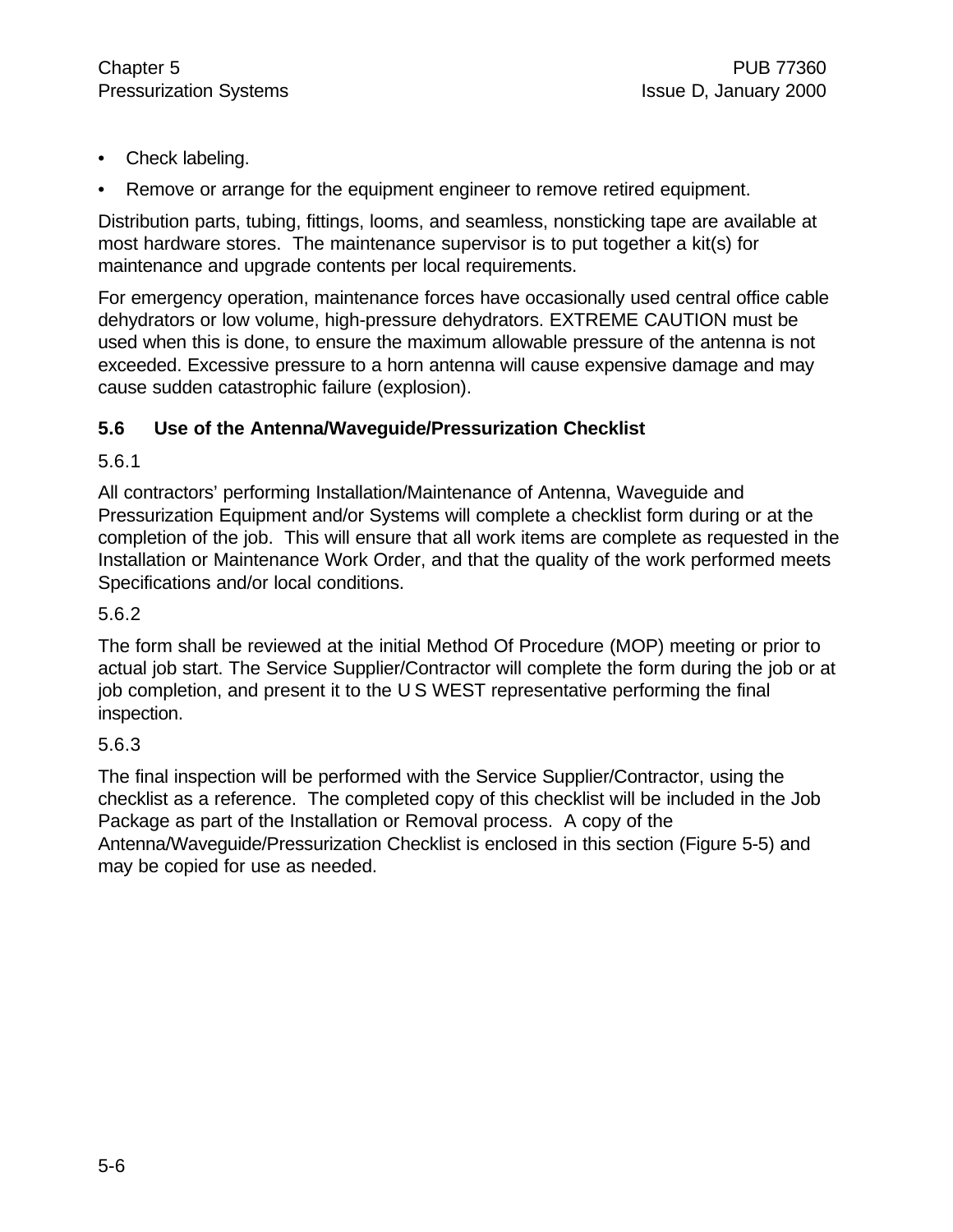

**Figure 5-1:** Dry Air System Block Diagram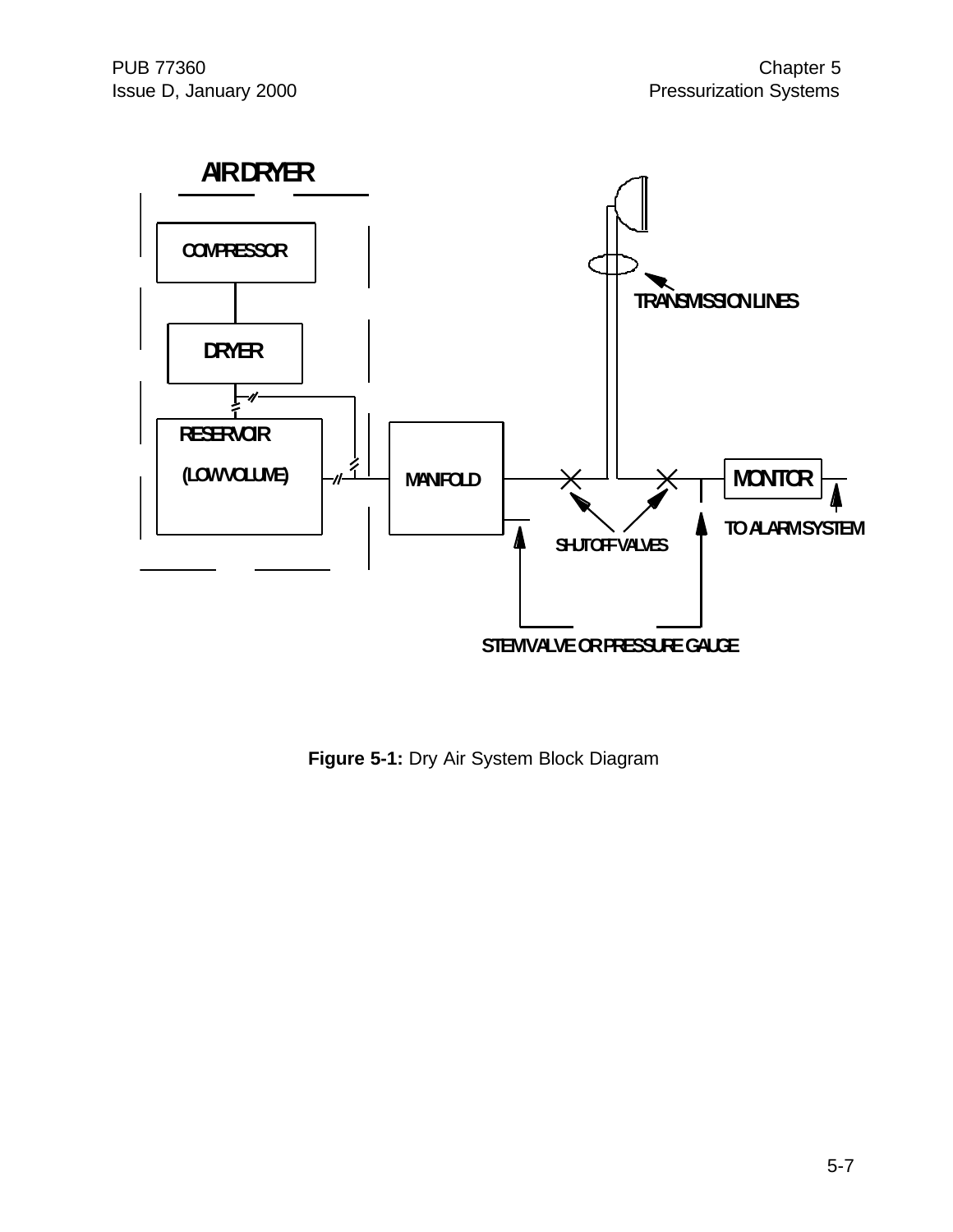

**Figure 5-2:** Air Manifold Systems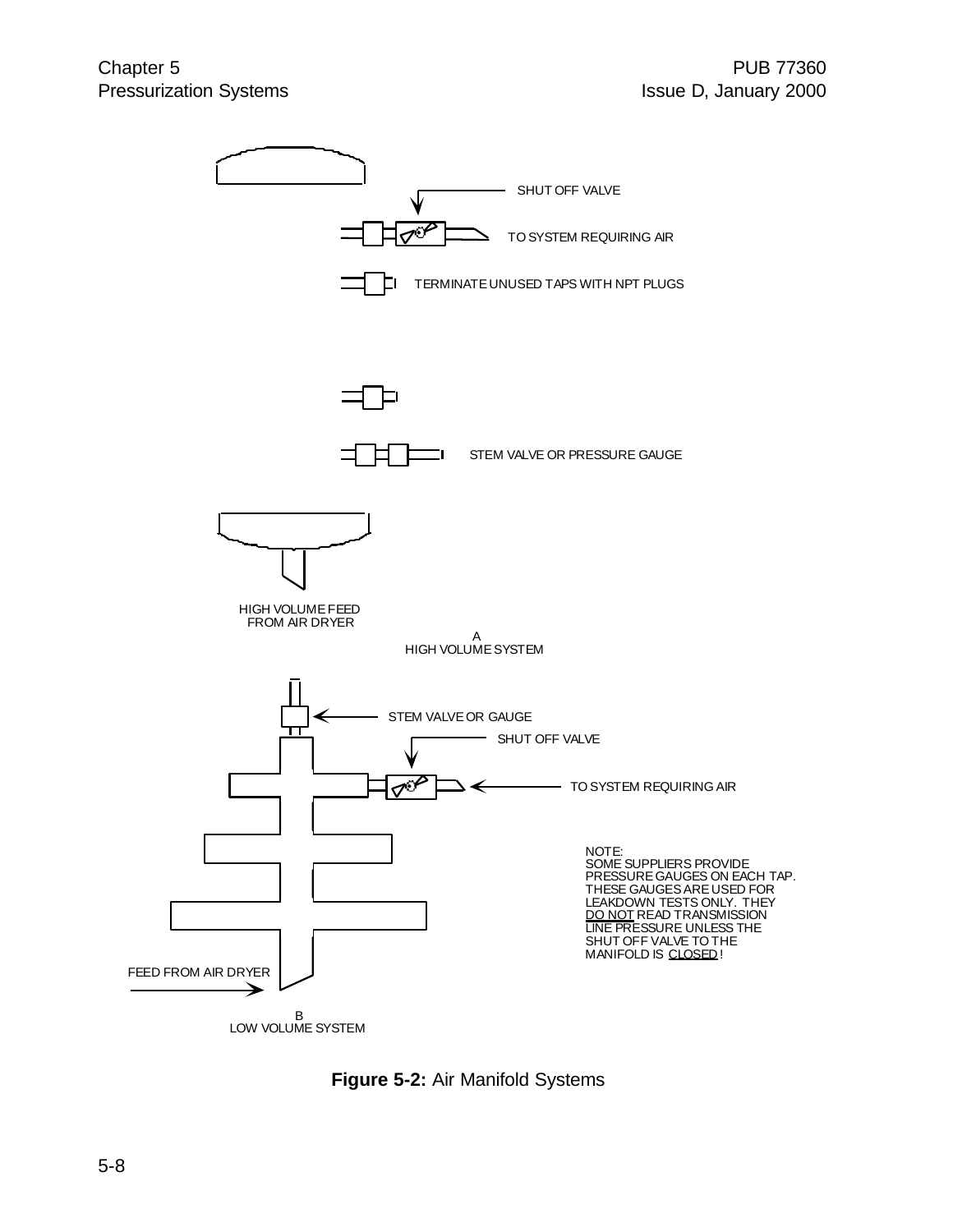

**Figure 5-3:** Pressure Monitor/Alarm Assembly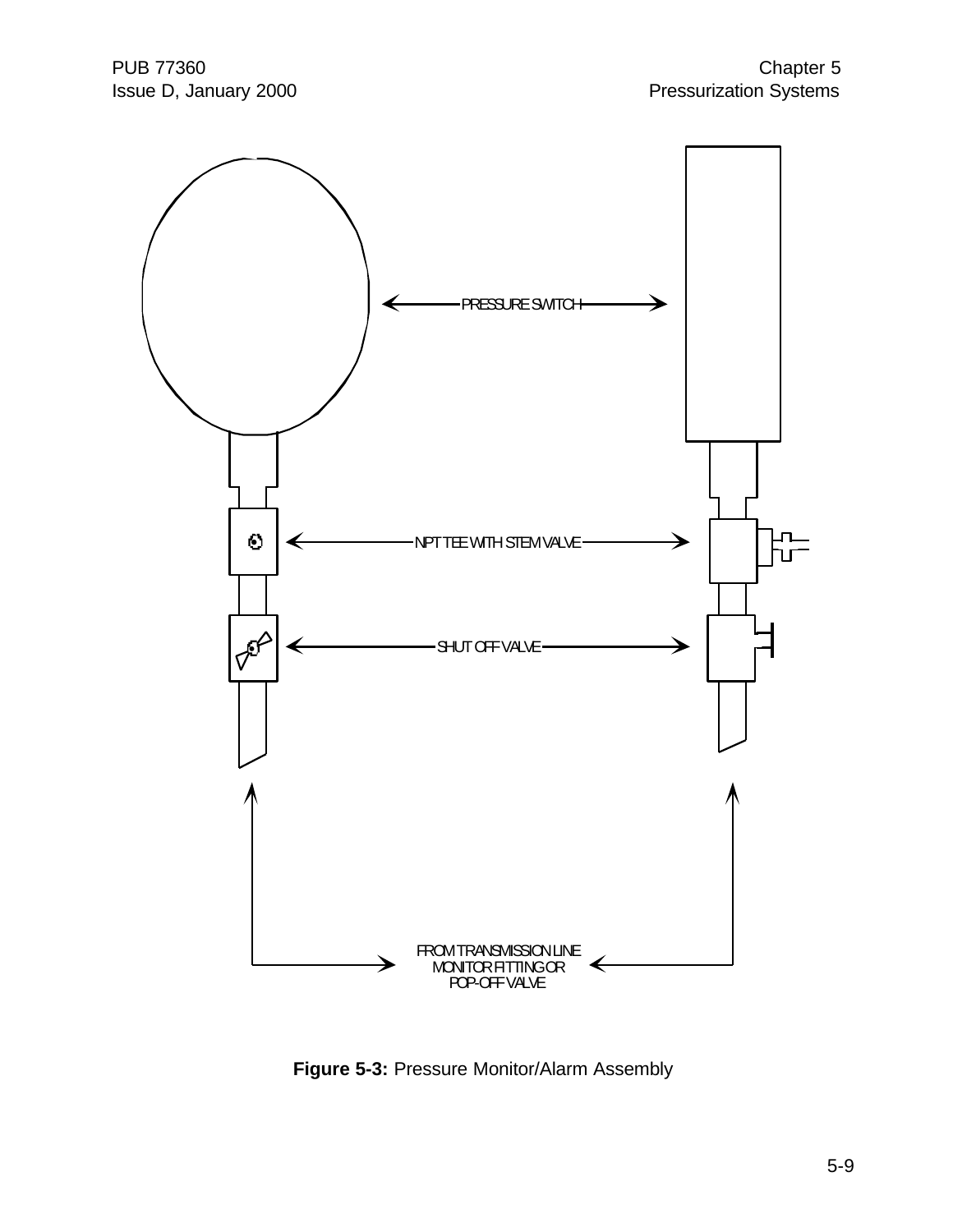

**Figure 5-4:** Portable Pressure Gauge For Turnup and Maintenance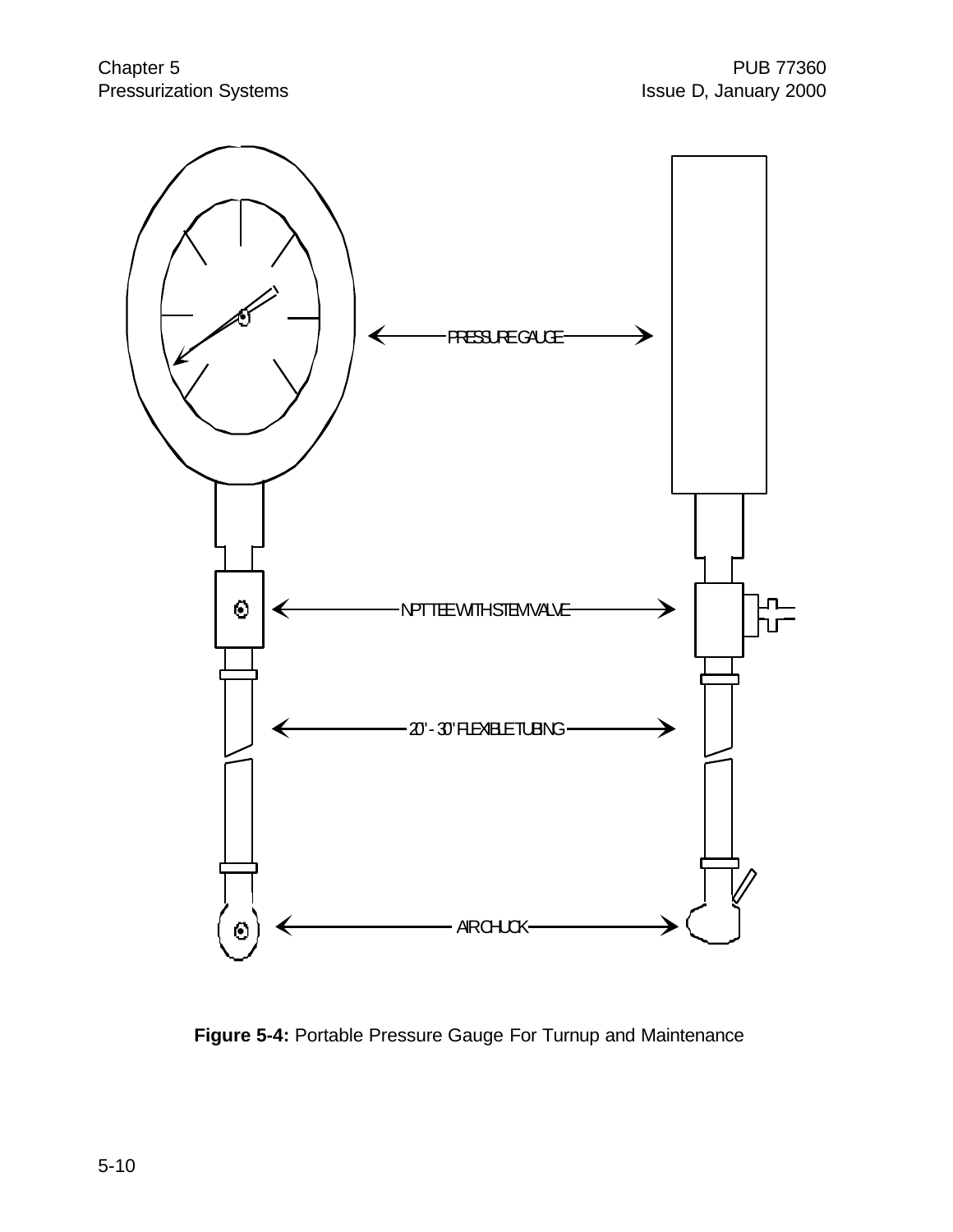| <b>ANTENNA/WAVEGUIDE/PRESSURIZATION INSTALLATION CHECK LIST</b> |  |
|-----------------------------------------------------------------|--|
| Date Of Inspection: __________________                          |  |
|                                                                 |  |
|                                                                 |  |
| Job Number: __________________                                  |  |
|                                                                 |  |
| Name of Person(s) that installed the equipment:                 |  |

Before performing the inspection, obtain all manufacture documentation and instruction sheets, waveguide tags attached to the reel, and drawings associated with this job.

Use the REMARKS column when; explanation is required for an item, it is necessary to identify a specific antenna or waveguide run, or general comments concerning the job or installation. Write NA in the Remarks column if an item does not apply. Sign the last page after the inspection is complete.

 $\overline{a}$  $\overline{a}$ 

\*\*

- 1. Is pipe mount on tower mounted to allow correct position of antenna (per installation drawing, pipe vertical with respect to tower leg or face, allows antenna mount to be clamped correctly, allows correct center line position of antenna, antenna position does not interfere with ladders, other antennas, etc.)?
- 2. Were drilled holes cold galvanized? (remove one bolt from upper and lower mount bracket to tower leg or face and inspect/replace and tighten)

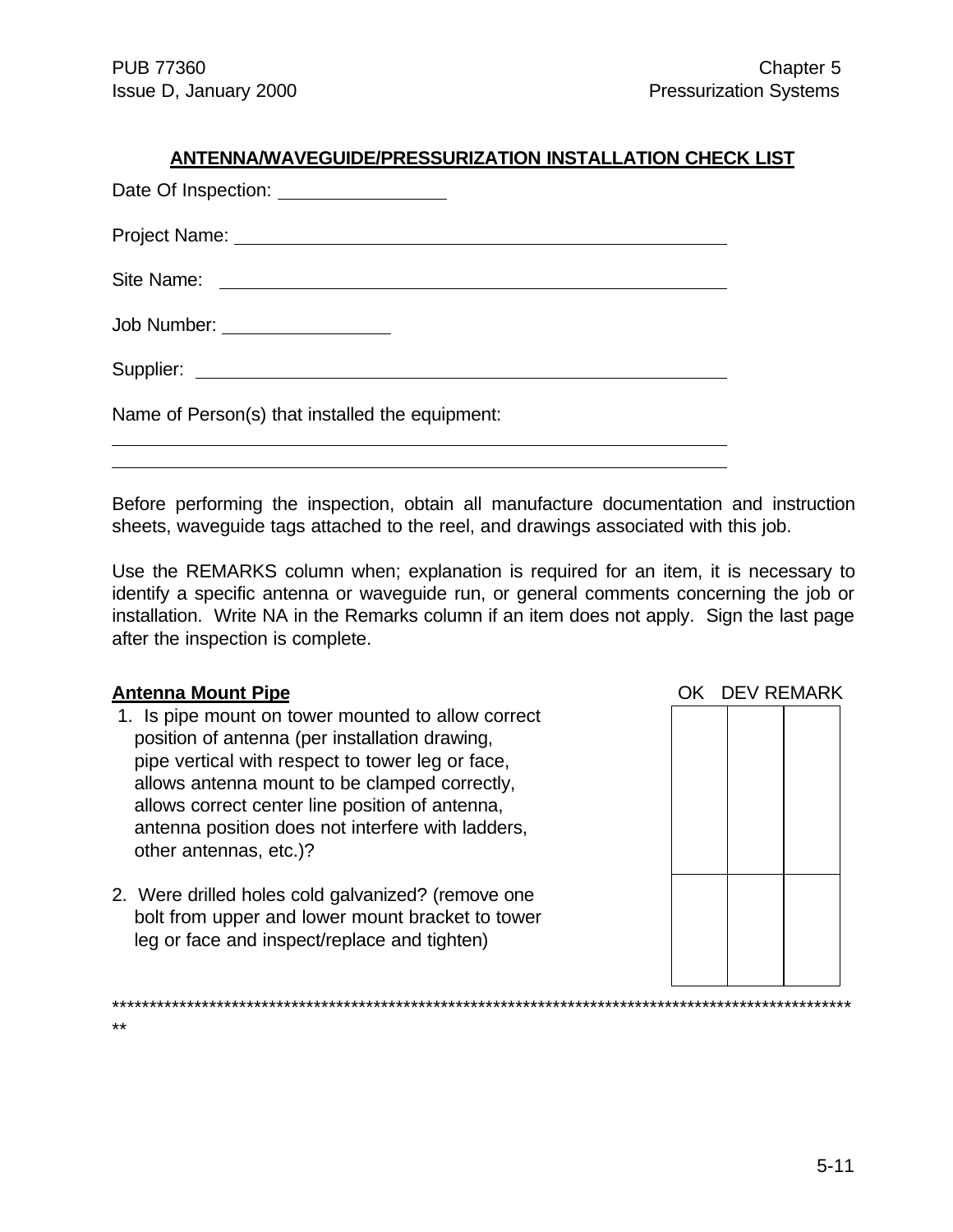# **Antenna (Horn/Parabolic/Collinear)**

|                                                                                                                              | <b>REMARK</b> | OK |  | <b>DEV</b> |
|------------------------------------------------------------------------------------------------------------------------------|---------------|----|--|------------|
| 1. Is this the correct Antenna (by model and<br>manufacture) for this location? (                                            |               |    |  |            |
| 2. Exterior of Antenna Parabola/Horn<br>not dented or scrapped?                                                              |               |    |  |            |
| 3. RF Shield in place between parabola and<br>shroud?                                                                        |               |    |  |            |
| 4. Shroud mounted with correct hardware?                                                                                     |               |    |  |            |
| 5. Shroud not dented or scratched?                                                                                           |               |    |  |            |
| 6. Is cover installed with TOP up?                                                                                           |               |    |  |            |
| 7. Cover (if equipped) torn or damaged?                                                                                      |               |    |  |            |
| 8. Cover bolts (on cover) in place and<br>locked (lock washers or lock tight<br>depending on manufacture of antenna)?        |               |    |  |            |
| 9. Cover J-Bolts and Springs in place and at<br>correct tension?                                                             |               |    |  |            |
| 10. Cover J-Bolts double nuted if required?                                                                                  |               |    |  |            |
| 11. Was Never Seize used on Stainless J-Bolts?                                                                               |               |    |  |            |
| 11. Conical cover not damaged?                                                                                               |               |    |  |            |
| 12. Conical cover mounting hardware in place<br>and tight?                                                                   |               |    |  |            |
| 13. U bolts at Figure 4 (A frame) mount<br>in place, tight, locked?                                                          |               |    |  |            |
| - Vertical Clamps?________________<br>- Azimuth Clamps?___________<br>- Azimuth adjustment rod (at antenna and<br>$tower)$ ? |               |    |  |            |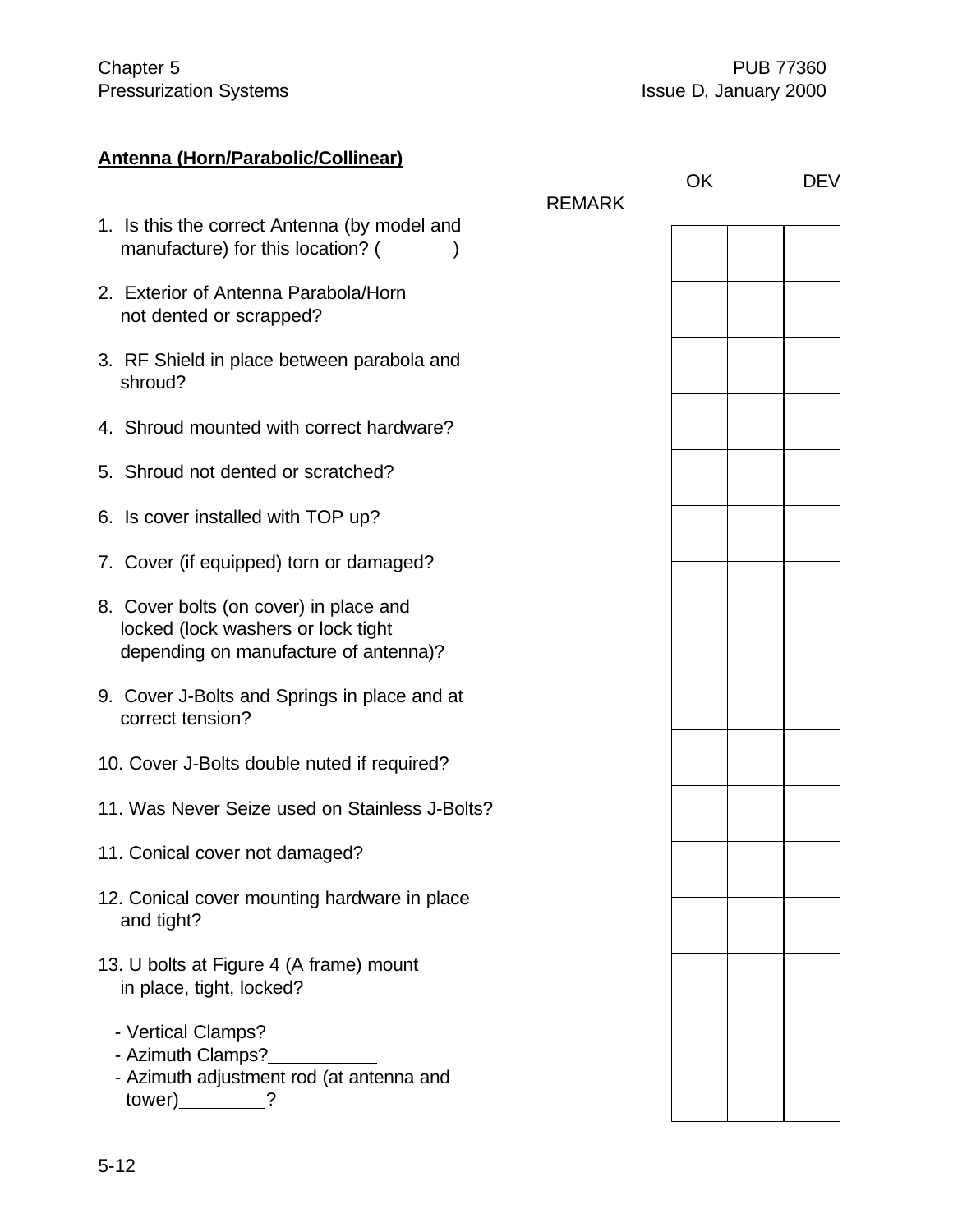\*\*\*

| <b>Antenna (Horn/Parabolic/Collinear) (Continued)</b>                                                                                                  |              |  | OK DEV REMARK |
|--------------------------------------------------------------------------------------------------------------------------------------------------------|--------------|--|---------------|
| 14. Stiff Arm(s) and Azimuth Rods in place with<br>correct hardware, hardware tight and locked? ?<br>(Nuts DOWN on Stiff Arm(s) and Azimuth Rods only) |              |  |               |
| 15. Is antenna feed positioned correctly in<br>vertex place and locked down?                                                                           |              |  |               |
| 16. Is the antenna feed positioned in the<br>antenna parabola with the correct hook<br>(Left or Right per Design Document)?                            |              |  |               |
| 17. Are antenna feed bolts missing, locked,<br>tightened to correct torque?                                                                            |              |  |               |
| 18. Are antenna feed support wires in place<br>and tensioned correctly?                                                                                |              |  |               |
| 19. Are unused ports on the antenna feed<br>terminated? (shorting plates are not allowed).                                                             |              |  |               |
| 20. Is correct hardware used on antenna feed port<br>terminations.                                                                                     |              |  |               |
| 21. Is antenna installed at correct<br>Center Line per FCC License (+/- 1 ft)?                                                                         | (System # 1) |  |               |
|                                                                                                                                                        | (System # 2) |  |               |
| 22. Is Antenna Center Line Height in reference to<br>AGL or ATB?AGL_______ATB_______                                                                   |              |  |               |
| 23. Were cross polarity tests made, documented,<br>and acceptable? (provide documentation)                                                             |              |  |               |
|                                                                                                                                                        |              |  |               |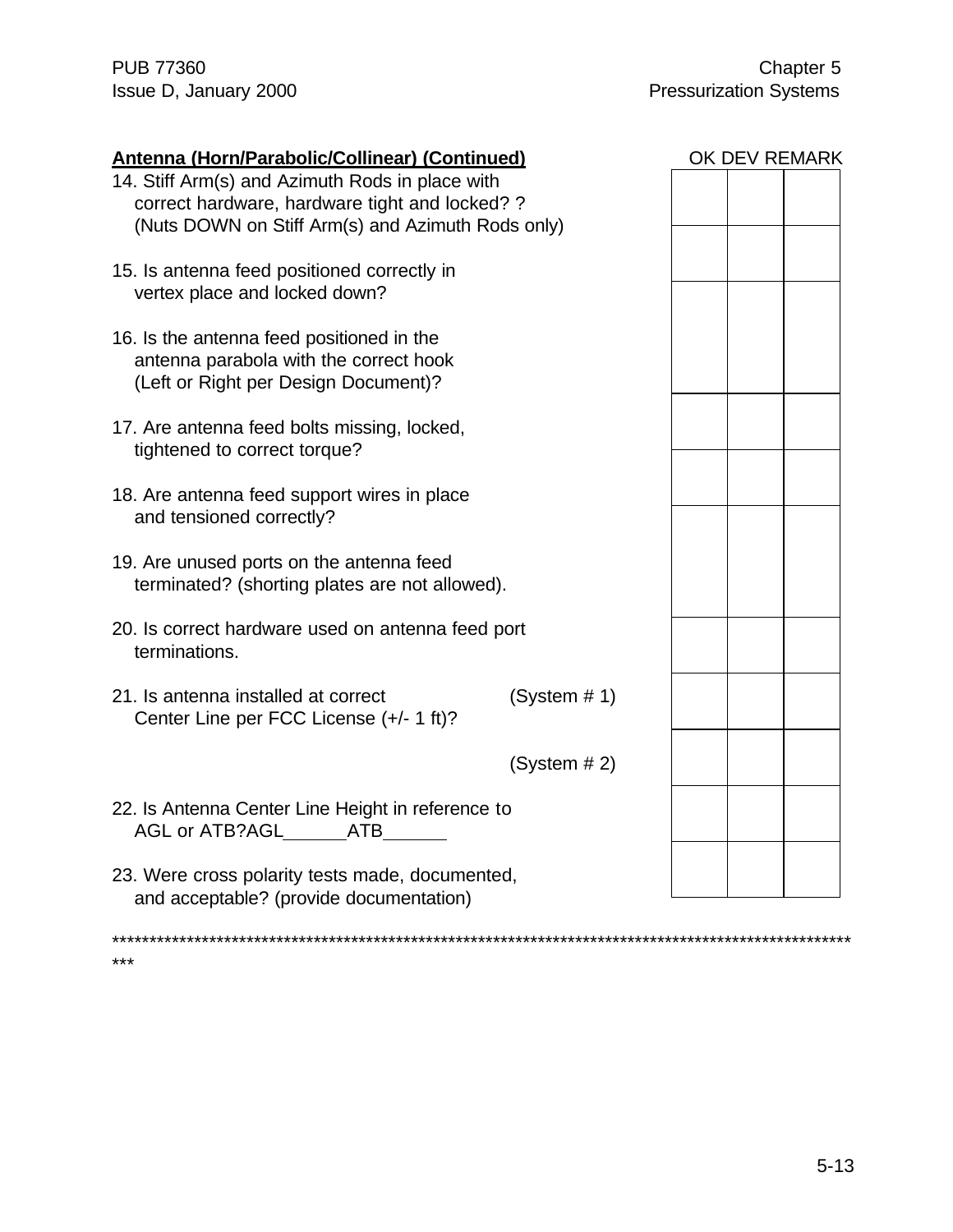#### **Waveguide/Coax**

- 1. Is the waveguide installed the same as what was ordered? (verify against waveguide tag and stencil on outside of wavequide)  $($
- 2. Is the waveguide supported per spec or local conditions? (local conditions would require closer support spacing)
- 3. Are waveguide supports installed correctly (correct hardware and locked)?
- 4. Are there any kinks or sharp bends in each waveguide run?
- 5. Is the waveguide damaged (scrapped, outside cover cut, or deformed)?
- 6. Are waveguide grounds installed correctly and at the correct locations? Tape ScotsKoted?
- 7. Are waveguide connectors installed correctly (correct hardware, gaskets, hardware tight, heat shrink if provided, tuning screws sealed)?
- 8. Are flex sections installed with minimum twist?
- 9. Is the correct hardware used at flex section flanges?
- 10. Are the flex section flanges bolt and nuts installed correctly?
- 11. Was the waveguide tested on the reel and is the sweep document available and acceptable?
- 12. Was the waveguide tested after being hung and is the sweep document available, acceptable, and was the actual length of the waveguide provided?

|  |  | OK DEV REMARK |
|--|--|---------------|
|  |  |               |
|  |  |               |
|  |  |               |
|  |  |               |
|  |  |               |
|  |  |               |
|  |  |               |
|  |  |               |
|  |  |               |
|  |  |               |
|  |  |               |
|  |  |               |
|  |  |               |
|  |  |               |
|  |  |               |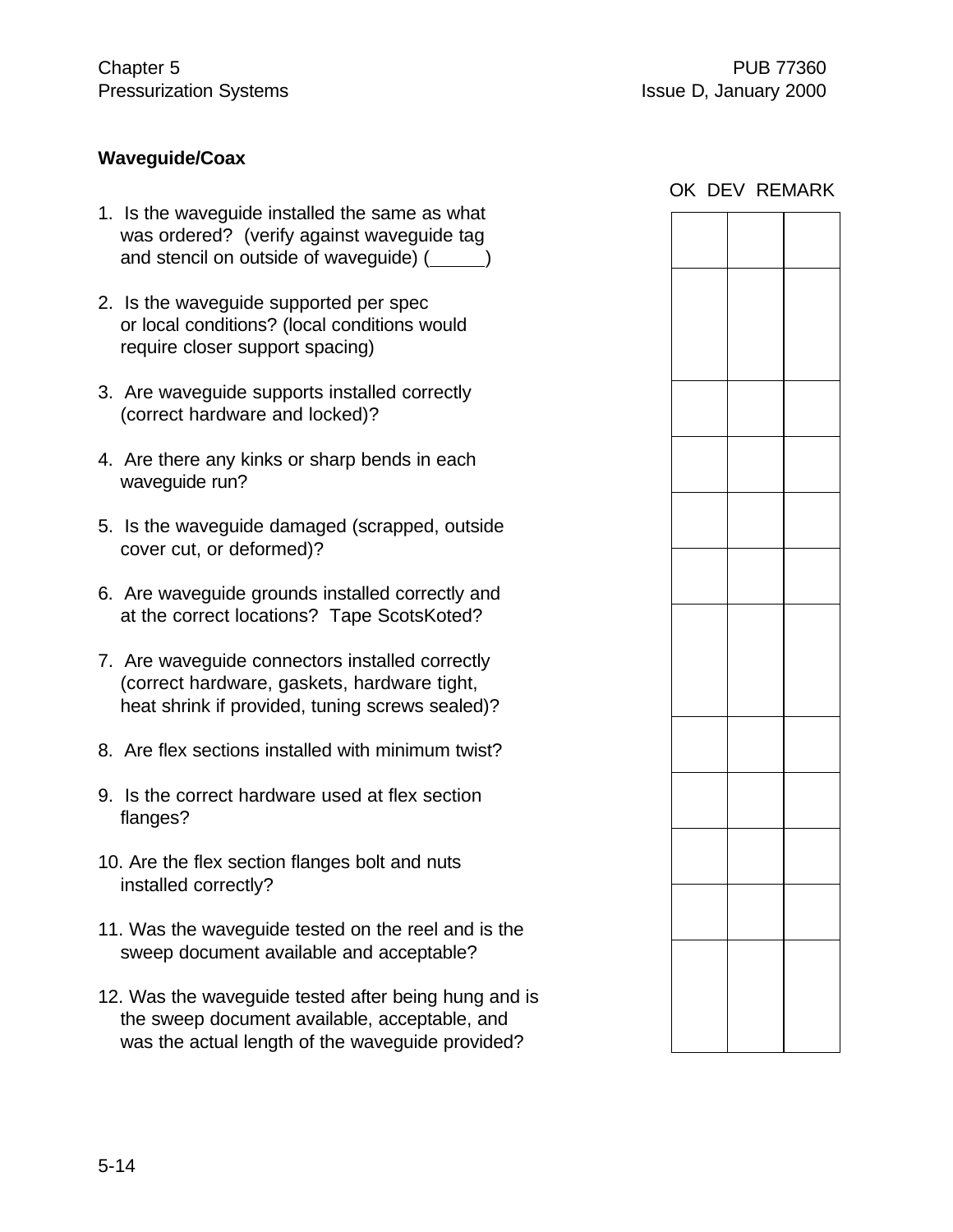| <b>Waveguide/Coax (Continued)</b><br>13. Was the waveguide and antenna tested together and<br>is the sweep document available and acceptable<br>(return loss with the antenna feed)?                                                                                                                                                                                                                                                                                                                          | OK DEV REMARK |  |
|---------------------------------------------------------------------------------------------------------------------------------------------------------------------------------------------------------------------------------------------------------------------------------------------------------------------------------------------------------------------------------------------------------------------------------------------------------------------------------------------------------------|---------------|--|
|                                                                                                                                                                                                                                                                                                                                                                                                                                                                                                               |               |  |
| $**$<br><b>Pressurization</b>                                                                                                                                                                                                                                                                                                                                                                                                                                                                                 |               |  |
| 1. If a new dehydrator was installed:<br>- Is it the correct model?<br>- Is it installed in the correct location?<br>- Is AC Power run correctly, and unit grounded to<br>internal ring ground system?<br>- Are the high/low pressure values of the<br>dehydrator set correctly?<br>(High Press. line value = 4 PSI)<br>(Low Press. line value = MIN 7 to MAX 11 IWC)<br>- Are the alarm leads connected and function<br>correctly?<br>- Does this dehydrator require a bleed orifice<br>and is it installed? | OK DEV REMARK |  |
| 2. If a new pressure alarm switch (high or<br>low press.) was installed for the waveguide:<br>Is it the correct model for the type of<br>pressure system (i.e. high or low)?<br>Is it installed in the correct location<br>and grounded to internal ring ground system?<br>Is the alarm value set correctly?<br>(High Press. = 3 PSI, Low Press. = 3 IWC)                                                                                                                                                     |               |  |
| 3. Does the pressure system have the correct shut<br>off valves, nipples, etc. per spec.?                                                                                                                                                                                                                                                                                                                                                                                                                     |               |  |

4. If a single waveguide was installed, is there a separate port at the connector for pressurization and pressure alarming?

#### 5-15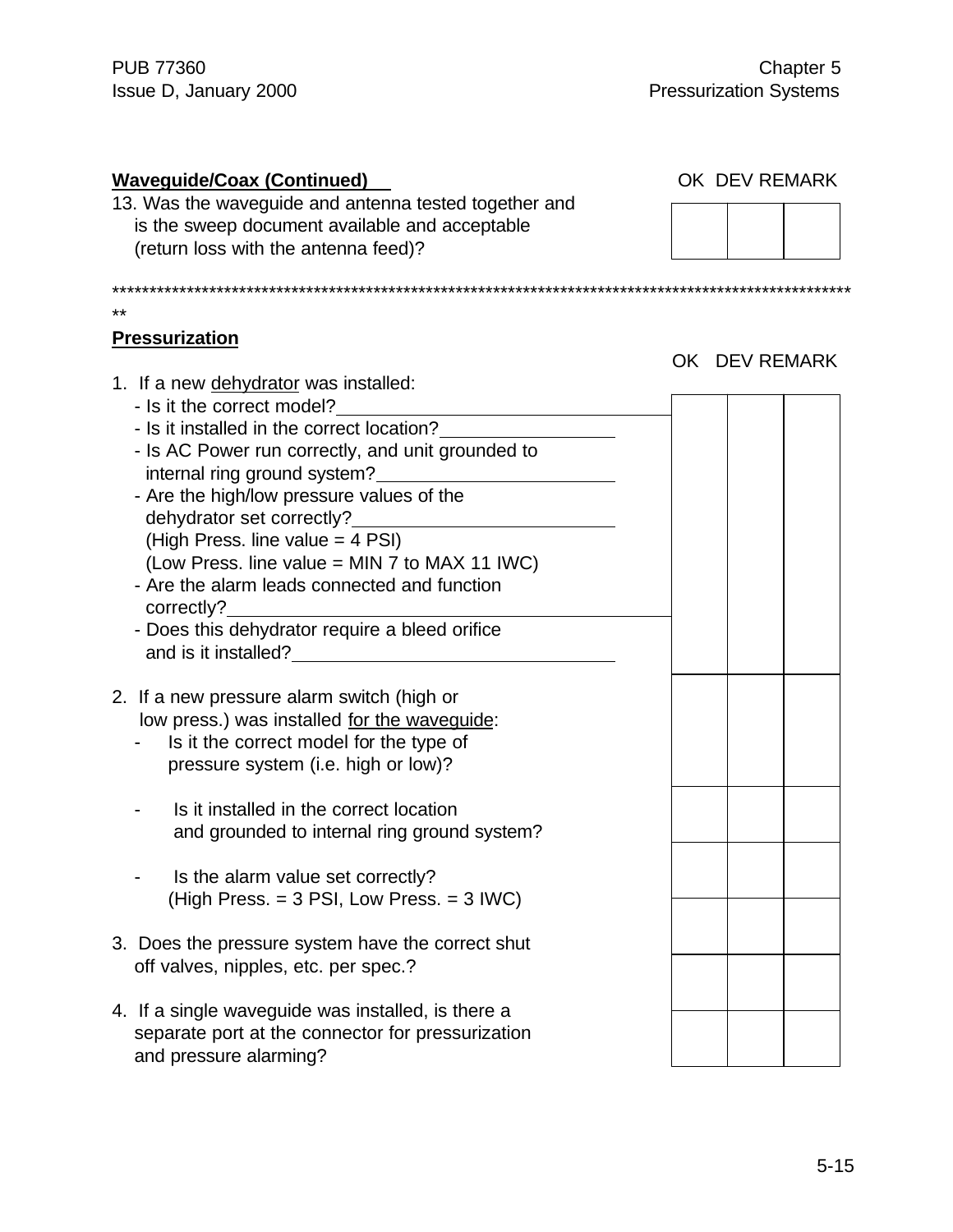#### **Pressurization (Continued)**

|                                                                                                                                                                                                                                                       | OK DEV REMARK |               |
|-------------------------------------------------------------------------------------------------------------------------------------------------------------------------------------------------------------------------------------------------------|---------------|---------------|
| 5. Is the pressure and pressure alarm switch tubing<br>supported correctly with the correct hardware,<br>connectors, and was Teflon tape used?                                                                                                        |               |               |
| 6. Perform a pressure leak down test on the<br>antenna/waveguide system and record the results below:<br>-Type of pressure system (high or low) HIGH _____ LOW                                                                                        |               |               |
| IF LOW PRESS: Initial Pressure of 5.5 Inches Of Water Column.<br>Less than 1 inch of pressure loss in 4 minutes.                                                                                                                                      |               |               |
| IF HIGH PRESS: Initial Pressure of 8 PSI.<br>Less than 1 pound of pressure loss in 5 minutes.                                                                                                                                                         |               |               |
| Note: Ensure that the system (manifold) pressure is set to its<br>normal value after the test is performed. See item 1 above.                                                                                                                         |               |               |
| <u>SYSTEM (A) TOWARD (SYSTEM (B) TOWARD (SYSTEM (B) TOWARD</u><br>Duration of test (minutes)______Duration of test (minutes)______<br>Pressure at start of test ______Pressure at start of test __<br>Pressure at end of test Pressure at end of test |               |               |
| <b>Drawings</b>                                                                                                                                                                                                                                       |               | OK DEV REMARK |

- 1. Were the drawings corrected to show this equipment addition/removal?
- 2. Were two copies made and one left at the site?

\*\*\*\*\*\*\*\*\*\*\*\*\*\*\*\*\*\*\*\*\*\*\*\*\*\*\*\*\*\*\*\*\*\*\*\*\*\*\*\*\*\*\*\*\*\*\*\*\*\*\*\*\*\*\*\*\*\*\*\*\*\*\*\*\*\*\*\*\*\*\*\*\*\*\*\*\*\*\*\*\*\*\*\*\*\*\*\*\*\*\*\*\*\*\*\*\*\*\*

#### **ADDITIONAL REMARKS OR COMMENTS**:



\*\*\*\*

 $\overline{a}$  $\overline{a}$  $\overline{a}$  $\overline{a}$  $\overline{a}$  $\overline{a}$  $\overline{a}$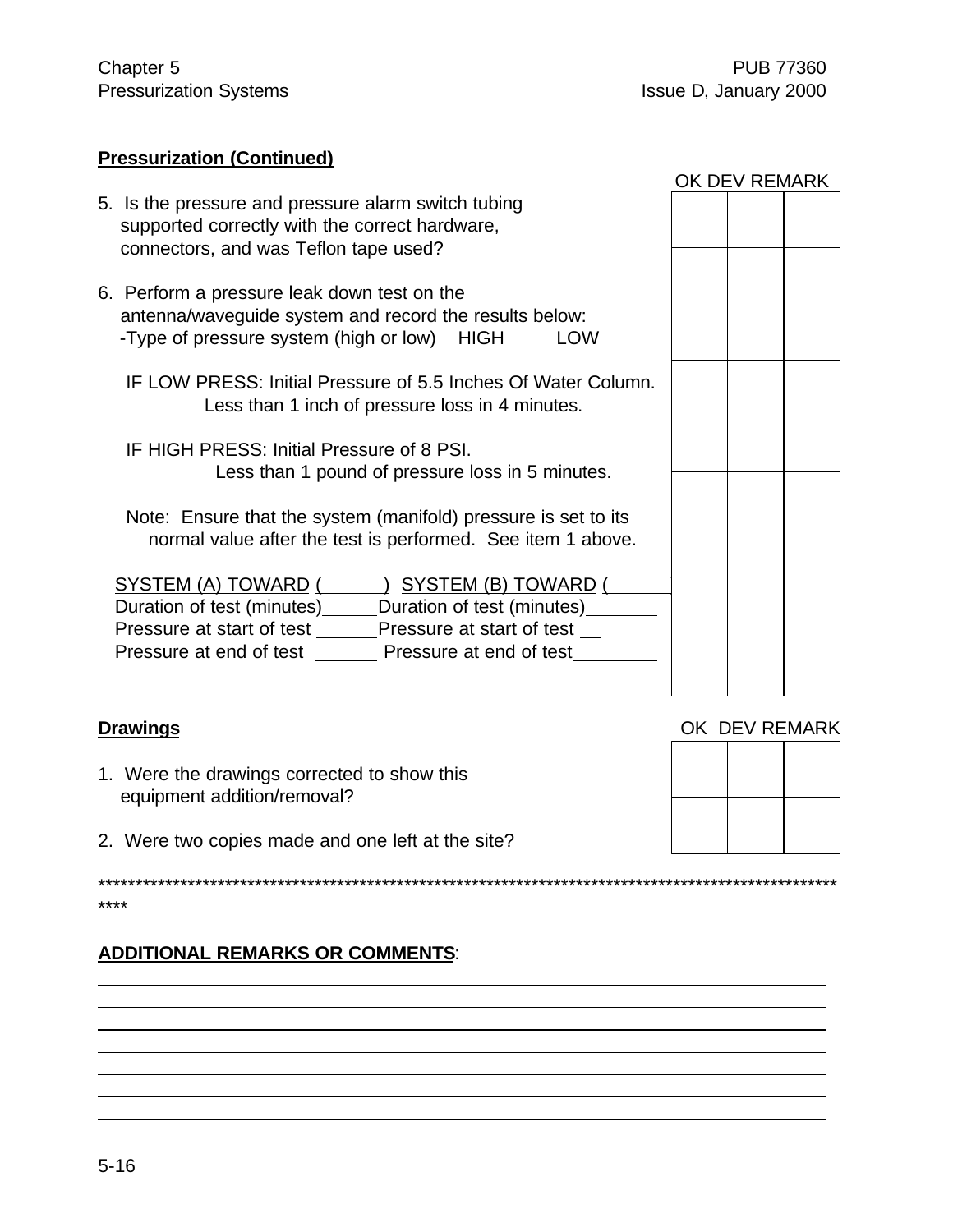$\overline{a}$ 

## **ADDITIONAL REMARKS OR COMMENTS: (Continued)**

| <b>Initial Inspection</b>                |                                                                                                                                                                                                                                      |
|------------------------------------------|--------------------------------------------------------------------------------------------------------------------------------------------------------------------------------------------------------------------------------------|
|                                          |                                                                                                                                                                                                                                      |
| Signed: (Service Supplier or Contractor) |                                                                                                                                                                                                                                      |
|                                          |                                                                                                                                                                                                                                      |
|                                          |                                                                                                                                                                                                                                      |
|                                          |                                                                                                                                                                                                                                      |
| <b>Final Inspection</b>                  |                                                                                                                                                                                                                                      |
|                                          |                                                                                                                                                                                                                                      |
| <b>U S West Communications</b>           |                                                                                                                                                                                                                                      |
| Signed: (US West Representative)         | Date: <u>with the set of the set of the set of the set of the set of the set of the set of the set of the set of the set of the set of the set of the set of the set of the set of the set of the set of the set of the set of t</u> |
|                                          |                                                                                                                                                                                                                                      |

**Figure 5-5:** Installation and Removal Checklist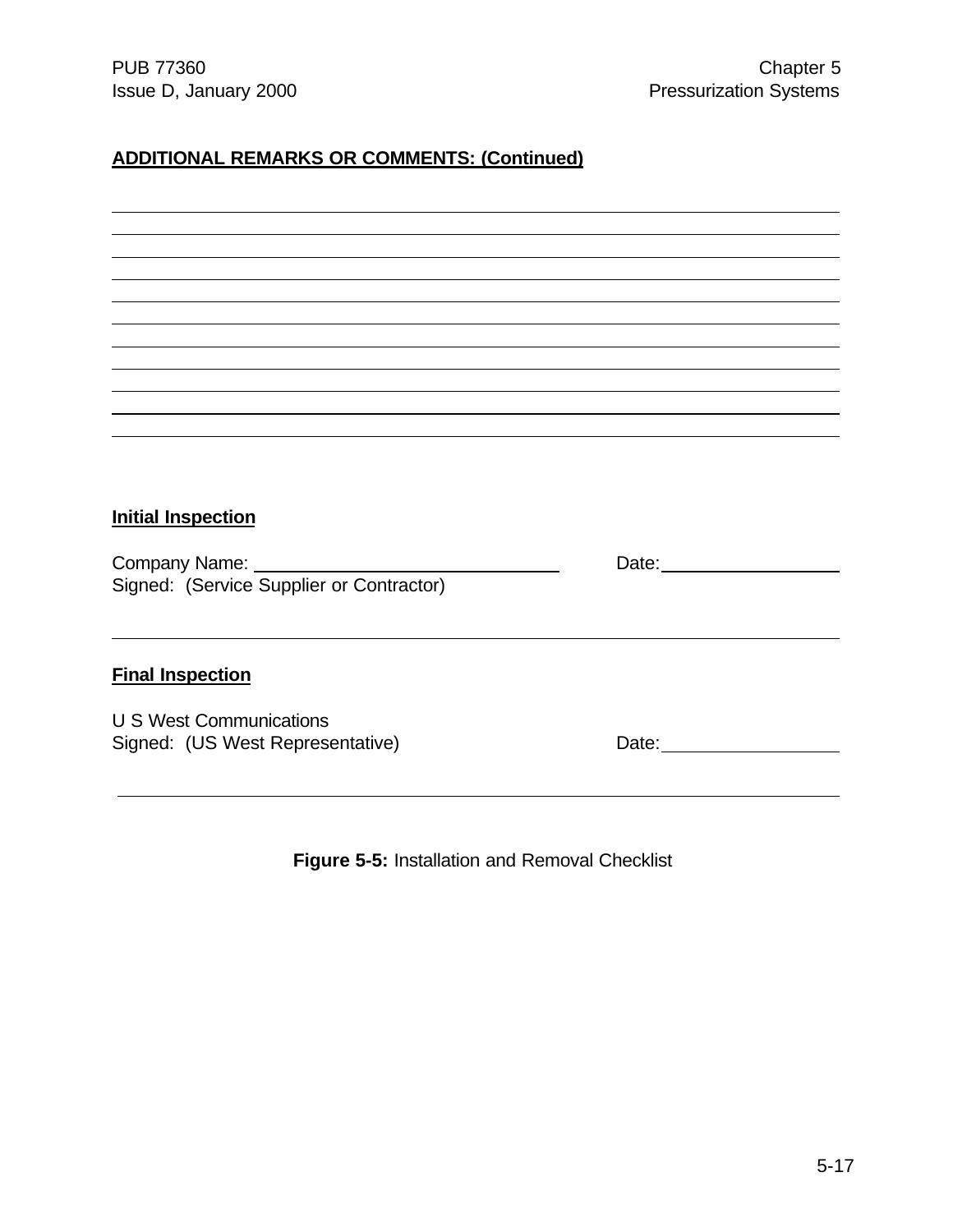## **CONTENTS**

## **Chapter and Section Page**

| 6. |                                                                    |  |
|----|--------------------------------------------------------------------|--|
|    |                                                                    |  |
|    |                                                                    |  |
|    |                                                                    |  |
|    |                                                                    |  |
|    | 6.5 Antenna, Antenna Mounts, Support Rings, and Ice Protection 6-2 |  |
|    |                                                                    |  |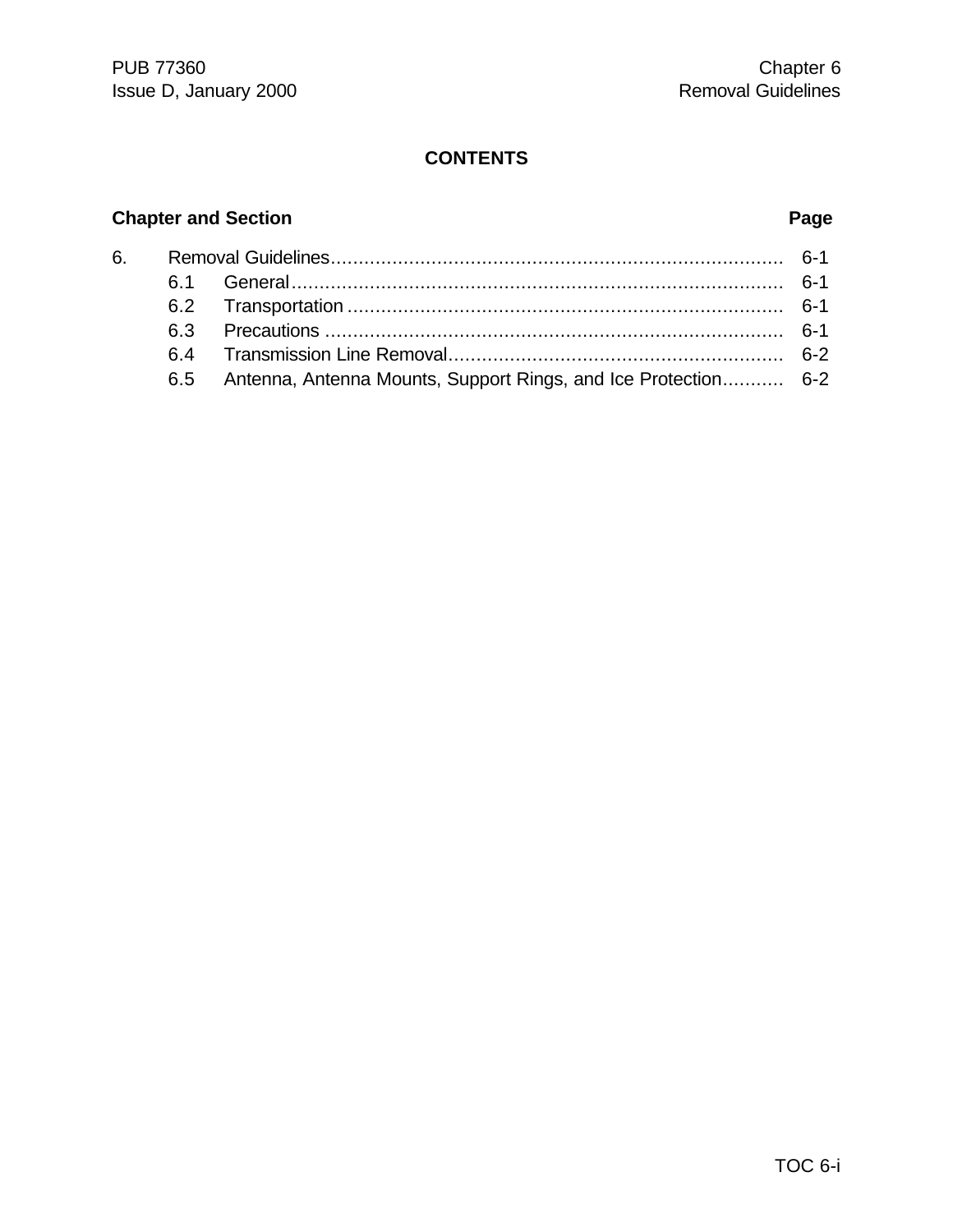#### **6. Removal Guidelines**

#### **6.1 General**

The general requirements described in Chapter 2 also apply to removal operations. The following additional requirements shall also apply.

6.1.1

The weight of the antenna and equipment to be removed shall be obtained by the Supplier, with the concurrence of the U S WEST representative, to determine the appropriate equipment and method needed to hoist and lower it safely to the ground.

#### 6.1.2

All bolt holes in the tower structure that are left open by the removal process will be cleaned and coated with two coats of Zinc Rich Cold Galvanization paint.

#### **6.2 Transportation**

The Supplier shall assume responsibility, unless otherwise outlined in the job specification, for the removal and transportation of all material removed from the radio site or tower.

#### **6.3 Precautions**

The US West Engineer shall identify working and non-working equipment and this list verified with the responsible US West Radio Site representative before any removal activity takes place. Every precaution shall be taken to ensure that working equipment is protected from physical damage, misalignment, movement or interruption. Special care shall be taken when hoisting or lowering materials to ensure that material is not raised or lowered in front of working antennas. A U S WEST representative will be on site during the removal process to ensure that working service is not affected.

#### 6.3.1

The work being performed will be done in such a manner as not to damage the existing facilities. No equipment or material shall be removed from an existing radio tower that will cause a reduction in structural strength. No equipment, hardware, or object shall be thrown or dropped from the tower or support structure during the removal process.

#### **\*\*\*CAUTION\*\*\***

**Removal of an antenna, antenna mount, or ice protection should not be attempted unless wind velocities are gentle and weather conditions are expected to remain stable. Wind loading on the antenna, mount, or ice protection can make control while lowering this equipment difficult, especially when winds are gusty.**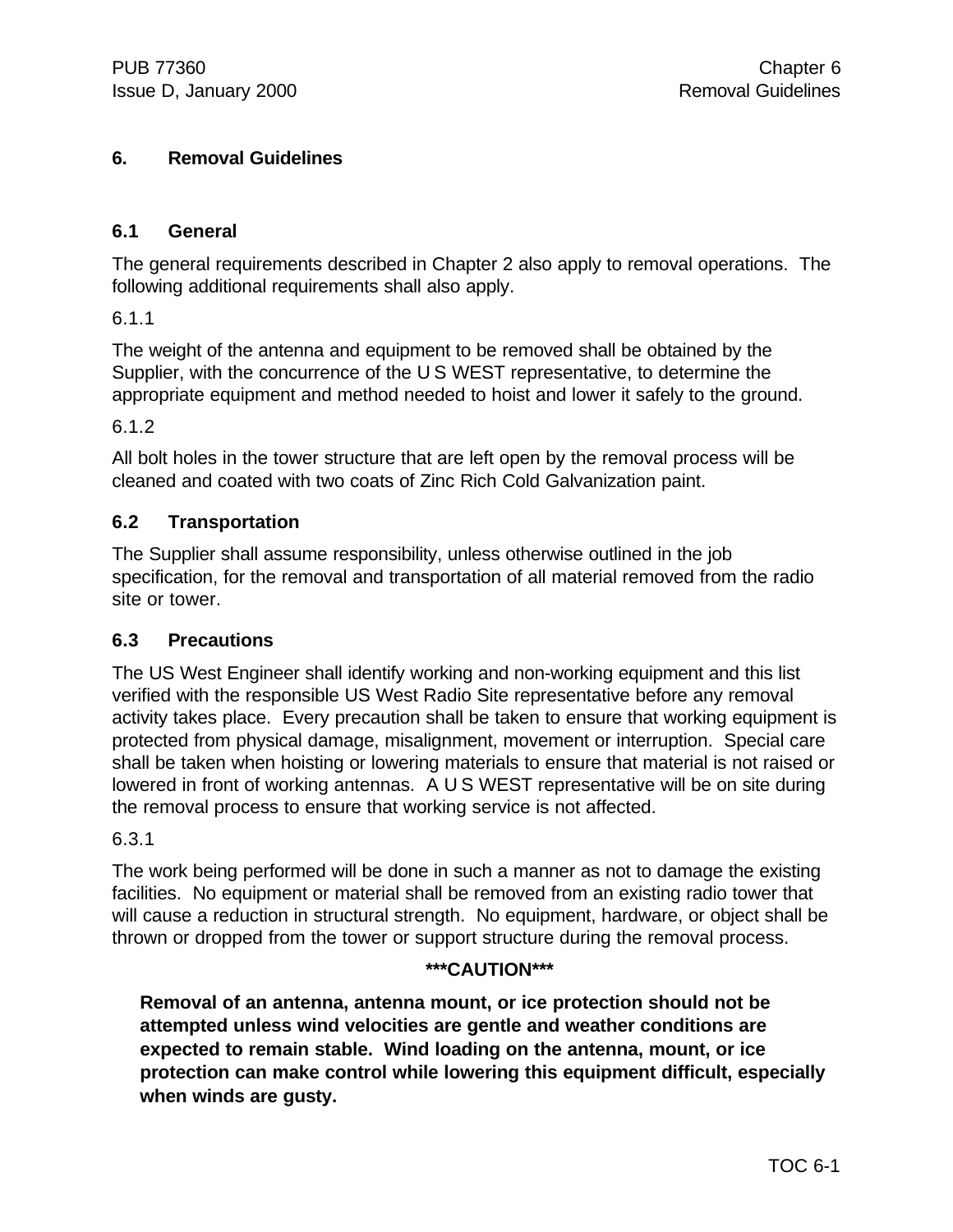#### **6.4 Transmission Line Removal**

The non-working transmission lines shall be removed before the transmitting equipment and antenna. The non-working transmission lines to be removed will be detailed in the removal specification for each antenna. Extreme caution must be exercised when working near in-service transmission lines to prevent service interruption or transmission impairment. Transmission line and support hardware should be removed as detailed in the removal specification for each antenna.

#### 6.4.1

Where necessary to close openings in hatches or terminate unused ports or transmission lines, hatch plate covers, pressure windows, and/or termination's shall be installed.

#### 6.4.2

Where necessary, all designations shall be removed and records updated that are associated with the equipment being removed.

#### **6.5 Antenna, Antenna Mounts, Support Rings, and Ice Protection**

After the non-working transmission lines have been removed, the antenna(s), antenna mounts, support rings, and antenna ice protection shall be removed as detailed in the removal specification.

#### 6.5.1

New grating shall be installed to cover the hole left by the removal of horn type antennas after the ring mount is removed.

#### 6.5.2

No pulley, hoist or other means of lifting and lowering shall be placed on the tower where the weight being lifted or lowered will damage, bend, or deform the tower structure, horizontal, or diagonal cross members.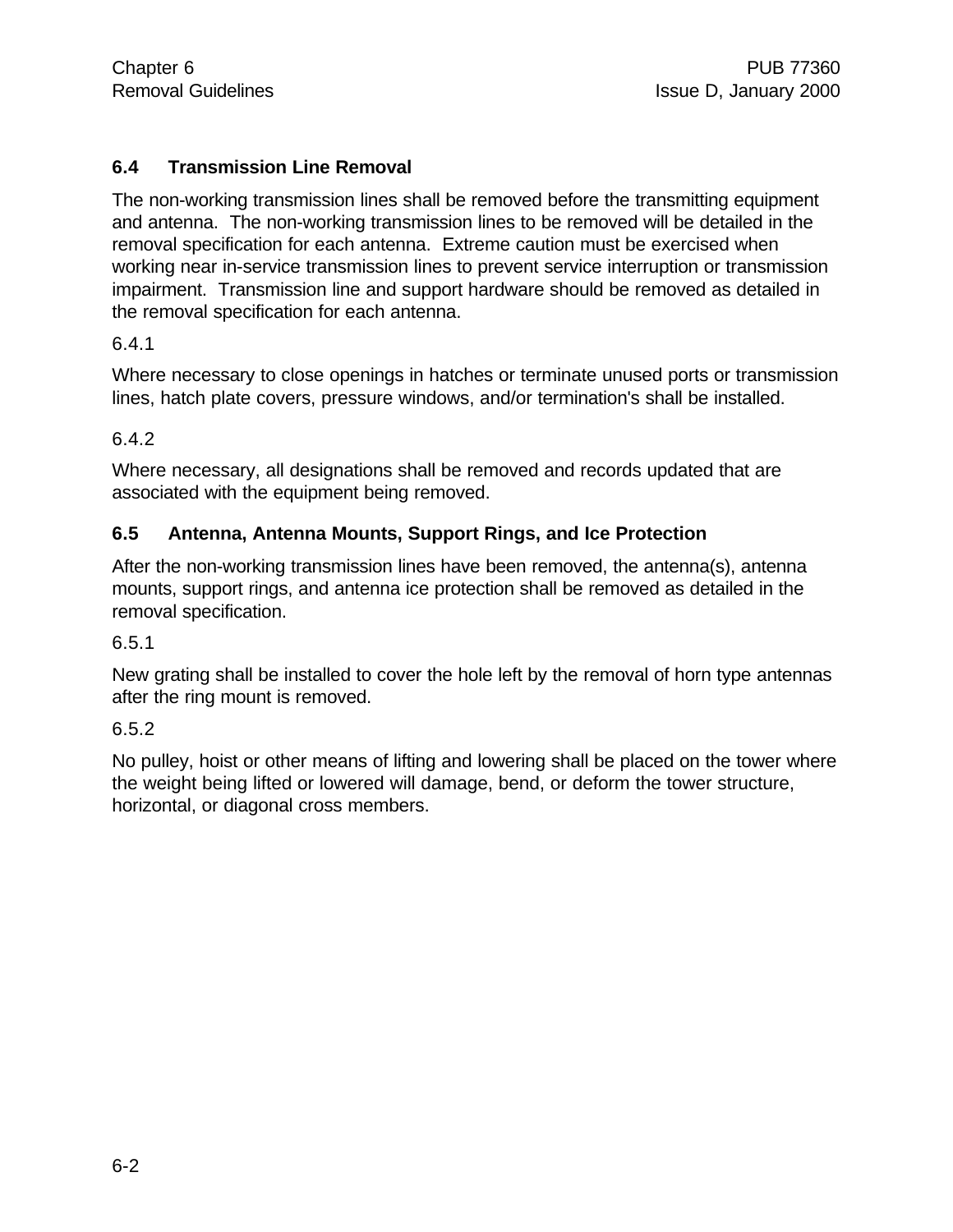## **CONTENTS**

## **Chapter and Section**

## Page

| 7 <sub>1</sub> |     |         |
|----------------|-----|---------|
|                | 7.1 | $7 - 1$ |
|                | 7.2 | $7 - 3$ |
|                | 7.3 | $7 - 4$ |
|                | 7.4 | $7 - 4$ |
|                | 7.5 | $7 - 5$ |
|                | 7.6 | $7 - 5$ |
|                | 7.7 | $7-6$   |
|                | 7.8 | $7 - 7$ |
| <b>Figures</b> |     |         |
|                |     | 7-8     |
| <b>Tables</b>  |     |         |
|                |     |         |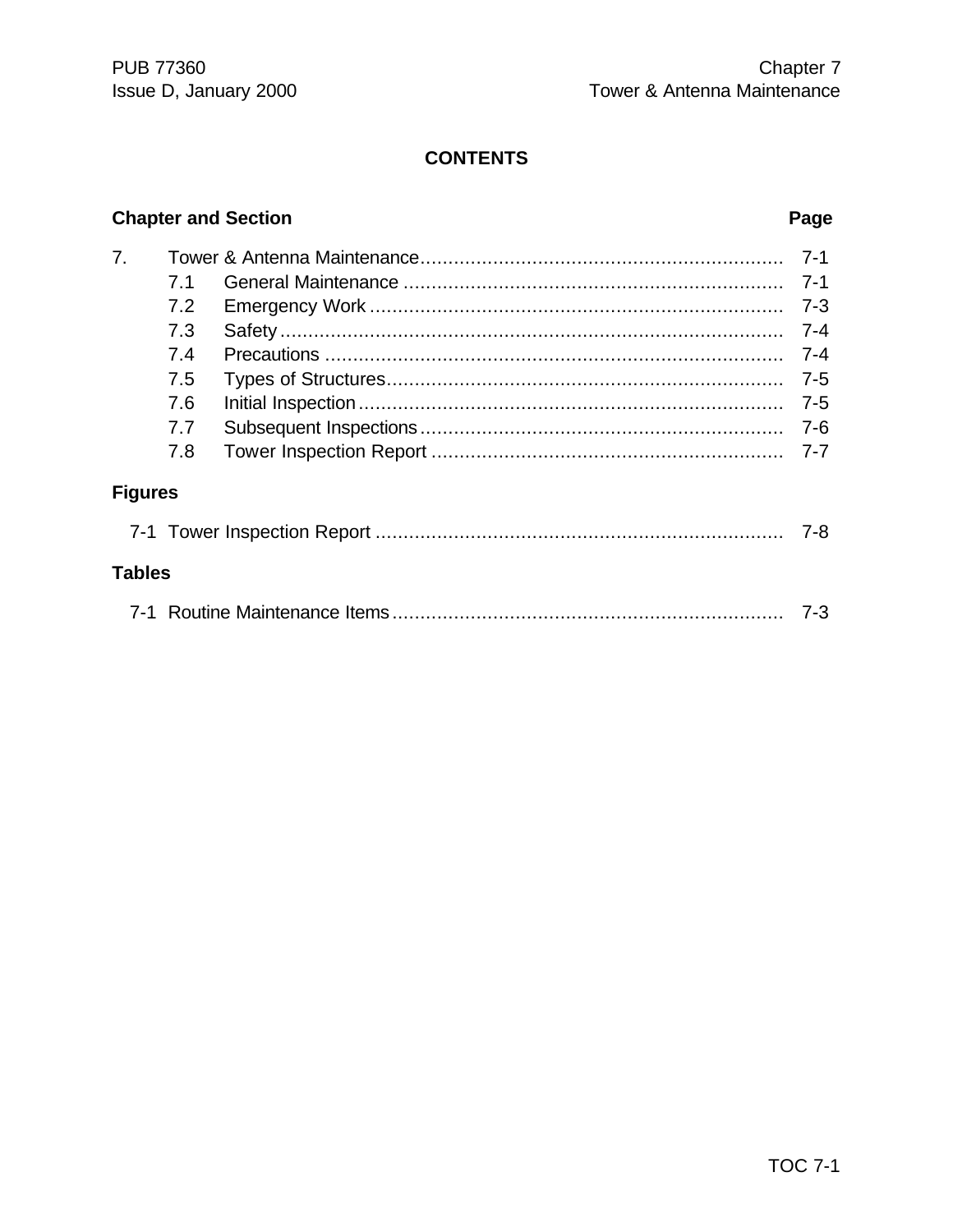#### **7. Tower & Antenna Maintenance**

Persons knowledgeable in the installation and maintenance of antenna supporting structures, antenna systems, and radio transmission lines should carry out Work operations mentioned in this chapter. In certain instances it will be necessary to contract out certain work operations and/or repair. In all cases a knowledgeable U S WEST person should oversee the maintenance process to ensure satisfactory performance.

#### **7.1 General Maintenance**

With proper installation and maintenance, most antenna supporting structures and antenna systems now in use in U S WEST can be expected to give long and satisfactory service. Without proper maintenance, the performance of the associated radio system may be impaired or disrupted even though the structure itself appears intact. Additionally, its physical life will be greatly reduced.

7.1.1

Regulations of the Federal Communications Commission (FCC) and/or Federal Aviation Agency (FAA) may require painting the structure and operation of an obstruction lighting system. Local governments, Parks Service, Forest Service, Bureau of Land Management (BLM) or other agencies may also require painting the tower structure and antenna (including specific colors of radomes).

#### 7.1.2

In preparation for the inspection, the following documents should be obtained before the inspection:

- Drawings for the site
- Tower drawings
- Blue prints of the original tower installation and subsequent changes and/or modifications.
- Previous Tower Inspection Reports for this site.

Other publications used as reference are:

- U S WEST Technical Publication 77350 "*Telecommunications Equipment Installation Guidelines (TEIG)", latest issue*
- U S WEST Technical Publication 77355 "*Grounding Central Office and Remote Equipment Environment", latest issue*
- Manufacturer installation manuals and reference material for the equipment being inspected or corrected. Inspection teams need a working knowledge of ASTM Specification A123 & A153 and EIA RS222D.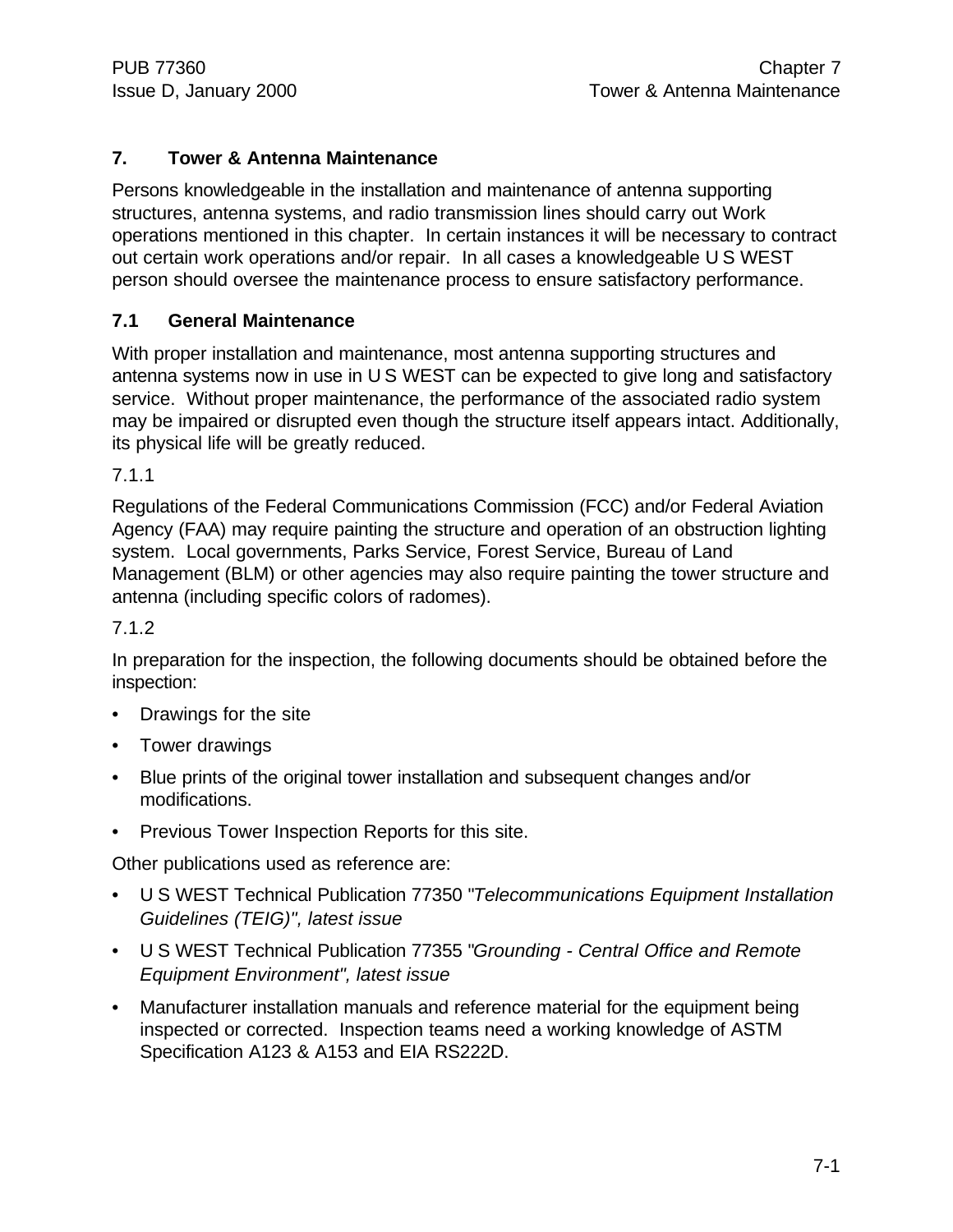#### 7.1.3

Inspections should be scheduled with the appropriate U S WEST representative who has area Antenna or Radio Operations Supervisory responsibilities. The inspections will cover the actual inspection and minor repairs only. Major repair items are to be identified and documented with sufficient detail on the accepted inspection form and include photographs of the defective item(s). The inspection identification and documentation must include unsafe work areas or structures and missing or damaged vertical safety climbs and/or horizontal safety cables (see Table 7-1).

#### 7.1.4

The Tower Inspection Report (Figure 7-1) shall be returned to the U S WEST representative who has area Antenna or Radio Operations Supervisory responsibilities, who will determine if the repair should be performed immediately, within one year or be done during the next scheduled inspection. The U S WEST Antenna or Operations Manager will review and schedule the repair or request a contract for items to be repaired using the correct account coding.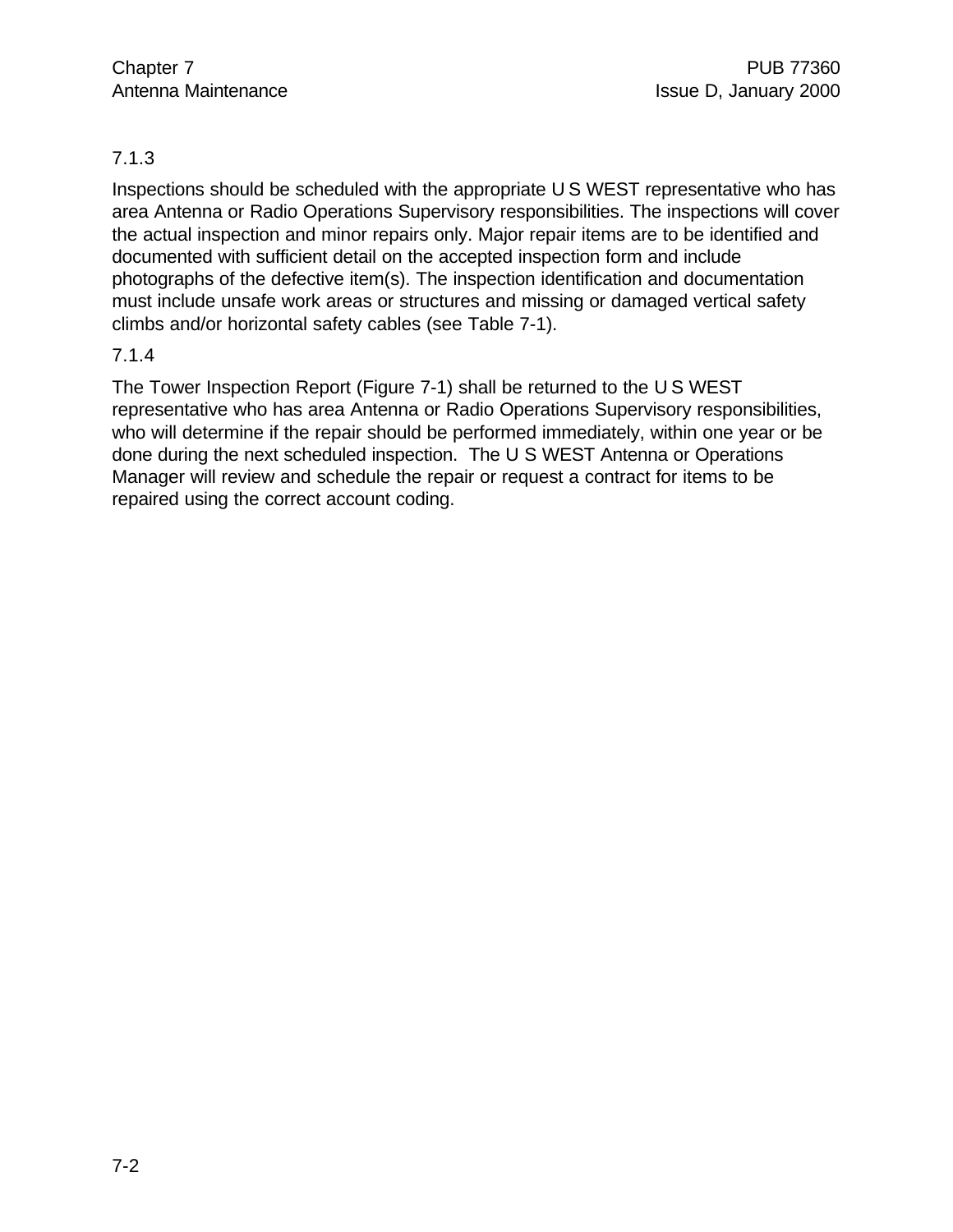|  |  | <b>Table 7-1: Routine Maintenance Items</b> |  |
|--|--|---------------------------------------------|--|
|--|--|---------------------------------------------|--|

|      | <b>CLASS I</b>                                                                                                                                                                                                                            |  |  |
|------|-------------------------------------------------------------------------------------------------------------------------------------------------------------------------------------------------------------------------------------------|--|--|
|      | (CORRECTED DURING INSPECTION VISIT)                                                                                                                                                                                                       |  |  |
| (01) | Incorrect guy tension; loose guy clamps, rods, wire rope serving, jam nuts,<br>turnbuckles; all exposed ground connections.                                                                                                               |  |  |
| (02) | Base Plate: Loose nuts, bolts, general condition of grout.                                                                                                                                                                                |  |  |
| (03) | Loose and Missing parts: All accessible bolts, nuts, washers, ring fills and palnuts on<br>towers, stub towers or antenna support standoffs, waveguide runs, waveguide supports,<br>antennas, reflectors and associated equipment.        |  |  |
| (04) | Tower Lighting: Replace lamps in beacon and sidelights. Lighting conduit and junction<br>boxes that may be loose, have plugged drains, or bad water seals. Test and repair if<br>needed, photo cell, control panel operation, and alarms. |  |  |
| (05) | Loose Step Bolts. Ladders, and Safety Climb devices used on ladders or step bolts or<br>safety cables on towers.                                                                                                                          |  |  |
| (06) | Drain holes in tubular members.                                                                                                                                                                                                           |  |  |
|      | <b>CLASS II</b>                                                                                                                                                                                                                           |  |  |
|      | (CORRECTED AS SOON AS IT CAN BE ARRANGED)                                                                                                                                                                                                 |  |  |
| (01) | Guy Cables: Kinks, broken, rusted, dented or broken strands, "birdcaging", etc. Any<br>items broken, damaged or missing listed under "Minor" (1).                                                                                         |  |  |
| (02) | Component parts of any tower or associated equipment that may be broken, bent,<br>deformed or missing.                                                                                                                                    |  |  |
| (03) | Tower lighting: Broken or cracked lens, frayed insulation, broken or leaking conduit or<br>exposed wiring.                                                                                                                                |  |  |
| (04) | Missing Step Bolts.                                                                                                                                                                                                                       |  |  |
| (05) | Foundations and Anchors: Shifting, cracking and scaling. Corrosion of guy rods<br>below grade.                                                                                                                                            |  |  |
| (06) | Finish -- Paint and Galvanize: Loose, scaled, peeling, absent, faded.                                                                                                                                                                     |  |  |
| (07) | Tower Bow and Plumb.                                                                                                                                                                                                                      |  |  |
| (08) | Cracked tubular or angular members.                                                                                                                                                                                                       |  |  |

#### **7.2 Emergency Work**

Emergency work performed by U S WEST personnel should be coordinated with the radio operations personnel. All Emergency type work that will be contracted requires that sufficient detail of the work to be done be provided to the Supplier and confirmation from the Supplier of the charges including travel, labor rate, and any miscellaneous charges that may be associated with the work to be done. The Supplier shall FAX the confirmation on the Supplier's letterhead to the Antenna or Operations Manager and, if accepted, a purchase order will be provided to the Supplier. U S WEST will issue a purchase order number after proper approval of work is obtained. That order number must be listed on all invoices submitted by the Supplier. The correct account coding will be provided when the purchase order is requested, or detailed when the invoice for work done is received.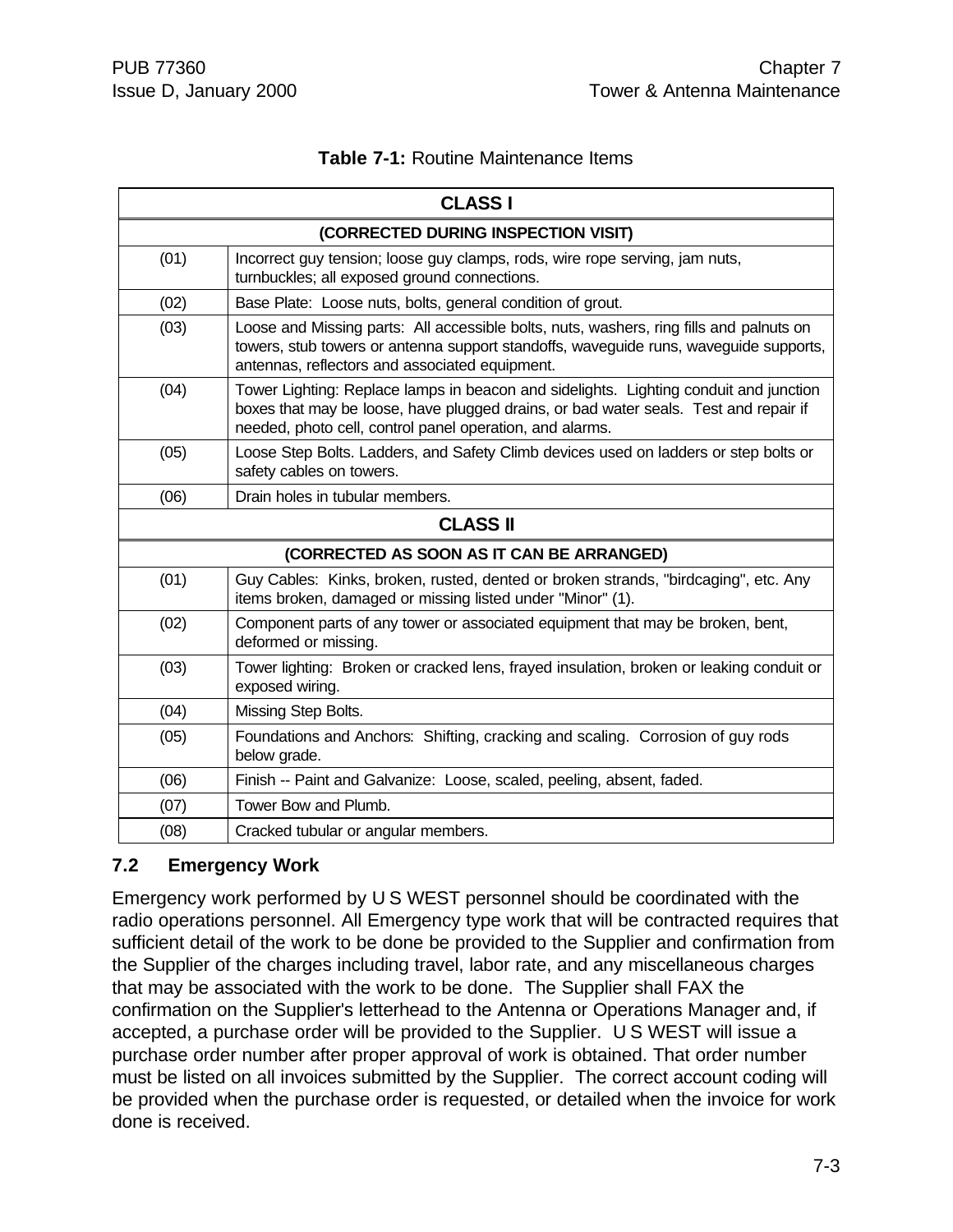#### 7.2.1

As with other contracted work for U S WEST, the Supplier should be approved, and is required to complete a Method Of Procedure (MOP) (form RG47-0005 & 0006) for all work to be done.

#### 7.2.2

A detailed MOP will be required if working service will be affected. If service is degraded or interrupted due to the work operation, form RG47-0013 must be completed after the service is restored and before any work can proceed.

#### 7.2.3

After the work is complete, a Job Completion Notice (form RG47-0002) is required from the Supplier prior to payment of the invoice.

#### **7.3 Safety**

#### 7.3.1

Work aloft by U S WEST personnel shall be performed in accordance with U S WEST Communications Safety And Loss Prevention Plan (SLLP), and all appropriate Local, City, County, Federal, State, and OSHA regulations.

#### 7.3.2

Work aloft or on the ground by Suppliers requires strict adherence to all Local, City, County, Federal, State, and OSHA regulations. The Supplier shall designate an on site safety person and discuss all safety precautions with the U S WEST Representative.

#### 7.3.3

The following reminders apply to both Suppliers and U S WEST personnel:

- Persons not part of the work operation should be informed of the work to be done aloft and the need to keep a safe distance away.
- All persons on the ground and aloft must wear hard hats while work is being performed.
- Vehicles not involved in the work operation should be kept at a safe distance (minimum of 50 ft. radius from a tower where possible) or otherwise protected while work is being performed aloft to prevent damage.

#### **7.4 Precautions**

Tampering with the tower or its appurtenances, antennas, antenna mounts, waveguide or supporting structures by unauthorized persons may result in damaged bolts or turnbuckles, excessively loose or tight guys, broken or missing ground wires, misalignment of antennas, impairment of the transmission lines, life threatening safety hazards, service outages, or other damage.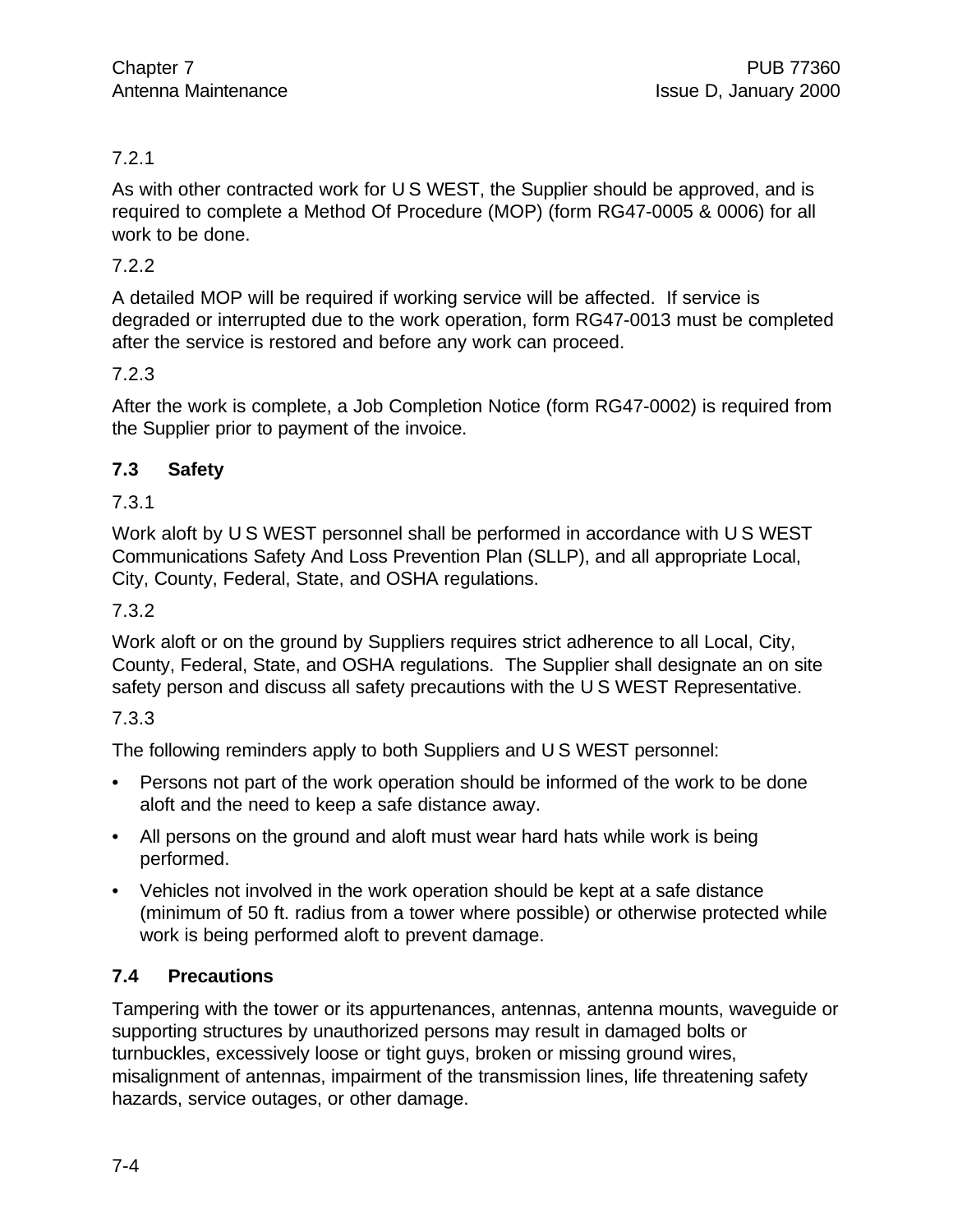### **7.5 Types of Structures**

Antennas may be supported by several types of structures such as double wooden poles, masonry, or steel (H Fixtures), simple tubular steel poles, or fabricated steel structures consisting of members bolted, welded or otherwise joined together. All antenna support structures shall be constructed or repaired to meet current ASTM and/or EIA Standards, accept at least the number of antennas requested, and meet wind and ice loading requirements for the location they are being installed.

#### 7.5.1

For all new tower structures, a complete set of tower drawings are to be available.

7.5.2

For additions or modifications, a set of as built drawings will be furnished to the U S WEST Representative.

#### 7.5.3

The types of antennas found in U S WEST include but are not limited to; Horns, Parabolic, Collinear, or Yagi. These antennas will be mounted on the types of structures listed in paragraph 7.5 or can be mounted on buildings with simple pipe mount hardware.

#### 7.5.4

Since these antennas and the associated radio systems are providing service either internally or to the general public, extreme caution must be used moving or working around these antennas. Manufacturer documentation should be obtained and available prior to inspecting or repairing any antenna.

#### **7.6 Initial Inspection**

It is desirable to make the first maintenance inspection of antenna supporting structures about six months to one year after erection. If the initial construction was correct, very little tightening of bolts or guys will be found necessary. Most of the maintenance work required at the first inspection is generally caused by faulty construction, abnormal storm loading, malicious mischief or improper design. A thorough inspection at regular intervals will prevent minor faults from developing into serious trouble.

#### 7.6.1

Guy tension tests should allow for temperature and wind velocity differentials and should only be performed by qualified personnel. Guy tension should be checked using a Strand Tensiometer that has been calibrated.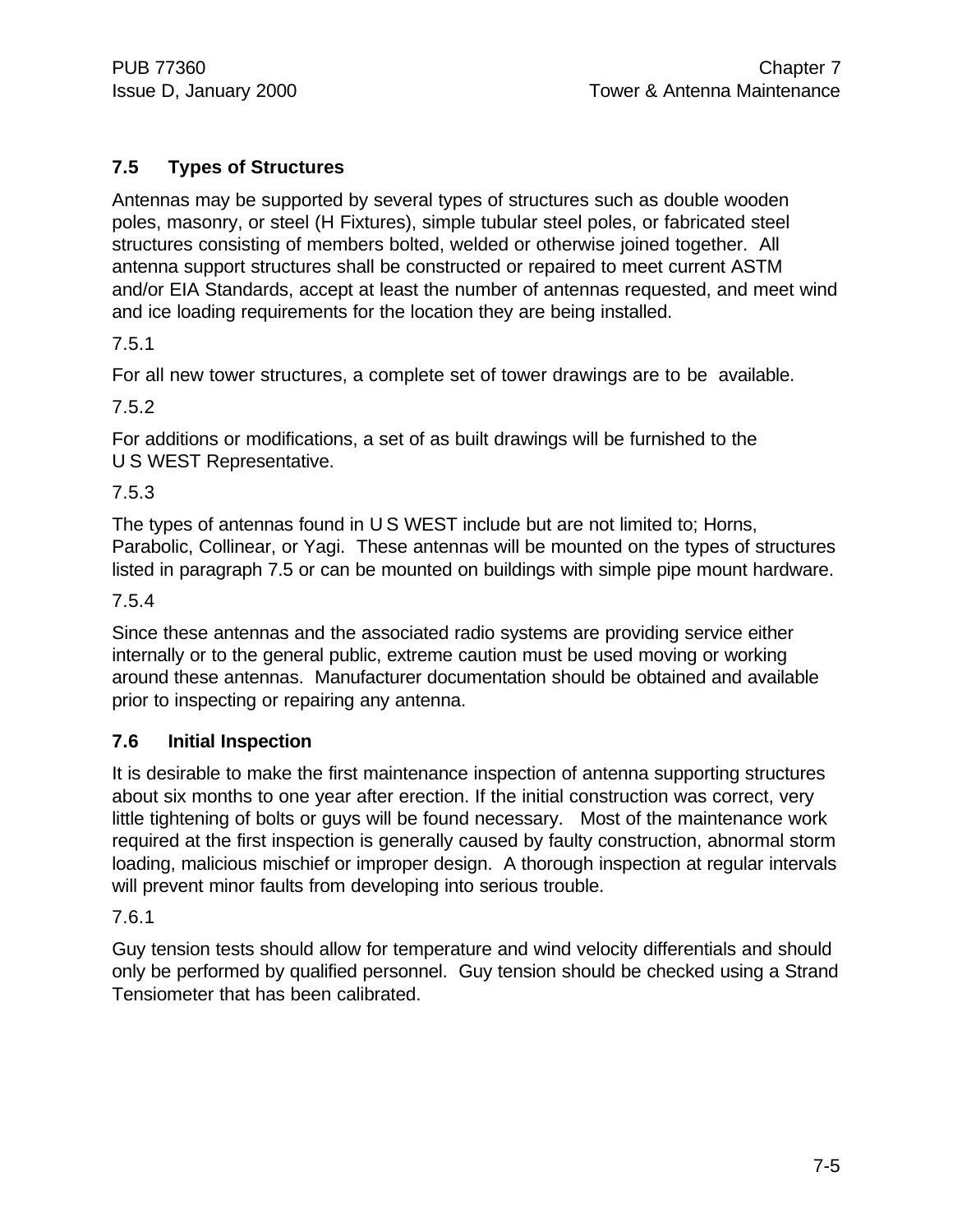#### 7.6.2

It is anticipated that the items listed in Table 7-1 as Class I should be repaired during the inspection visit, while the Class II items should be noted and repaired as soon as can be arranged. Circumstances may dictate or allow the repair of class II items during the initial inspection (i.e., material is available, elimination of the mobilization charge if the work is done now, etc.).

#### 7.6.3

Towers constructed of tubular members should be inspected for evidence of splitting. This may be caused by freezing of condensed moisture. Split tubes should be repaired by replacing the member, or if this is not practical by welding and then coating with zinc rich paint. Drainage holes shall be provided.

#### 7.6.4

Verification of the Antenna Model and Transmission Center Line Height, Waveguide or Coax type, etc. against the FCC License and existing drawings, or past inspection reports, should be included in the initial inspection.

#### 7.6.5

Verification of the tower structure(s) height against the FCC License and existing drawings should also be included. Documentation of this verification will be provided on the drawing for the site or on a field sketch if the drawing is not available.

#### 7.6.6

When performing antenna leak-down tests, determine if the antenna system has control leakage plugs. The methods used to introduce controlled leakage can vary from control leakage plugs in the outdoor waveguide system to partially open valves at the manifold. Any of these methods may affect the antenna leak-down test results.

Some single waveguide run systems have leakage plugs at the network or antenna, and some antenna networks have a control leakage plug in lieu of a water trap. The controlled leakage plugs leak approximately 7 Standard Cubic Feet per Hour (SCFH). Control leakage plugs can also be made by drilling a countersunk 0.060 in orifice (#60 drill) in a pipe plug. More details of Pressurization Systems can be found in Chapter 5 of this publication.

#### **7.7 Subsequent Inspections**

The second inspection should not be necessary for about three years, with subsequent inspections at three to four year intervals. It is advisable, however, to make additional inspections after unusually heavy rain or snow storms, hurricanes, or cloudbursts. Foundations or anchorages may be subject to possible washout, large pieces or debris may have been blown into the tower or its guys, structural members may have been twisted or bent, etc.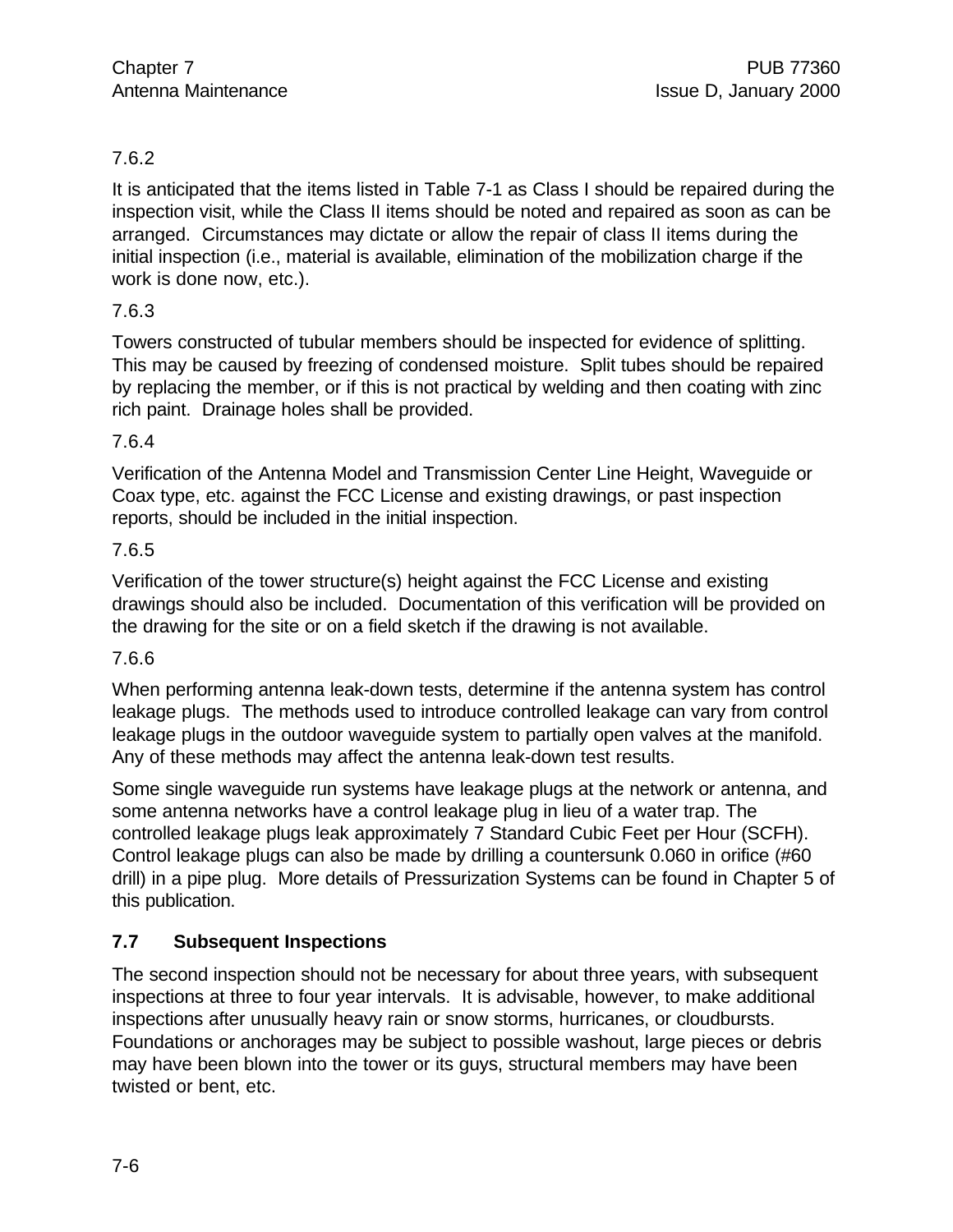## 7.7.1

Beacon and sidelights should be changed prior to the manufactures expected bulb life rating to prevent FCC/FAA notifications and possible fines should burnt out lamps not be changed within the required time frame. Beacon and sidelight socket voltages should be within 3% of the lamps rated voltage to ensure proper light output and rated bulb life.

#### 7.7.2

In addition to the points mentioned in the preceding paragraphs, the general condition of the paint should be checked. Generally, the life of the paint film should be the controlling factor as to the interval between scheduled inspections, unless there are some special features of the installation that may require more frequent attention.

#### 7.7.3

Guy rods should be checked for corrosion above and below grade. If corrosion is found below grade, the guy rod should be inspected down to the concrete encasement to determine the extent of the damage.

#### **7.8 Tower Inspection Report**

The Supplier shall complete a Tower Inspection Report (Figure 7.1) as the inspection is made. All entries in this report should be complete and legible. The Supplier may use their own report if approved by the US West Antenna or Operations Supervisor. The Antenna or Operations Manager should keep the Tower Inspection Report and all subsequent documentation for a period of 6 years (or two inspection cycles).

#### 7.8.1

The Tower Inspection Report is to be completed per site or tower and returned to the U S WEST Antenna or Operations Supervisor.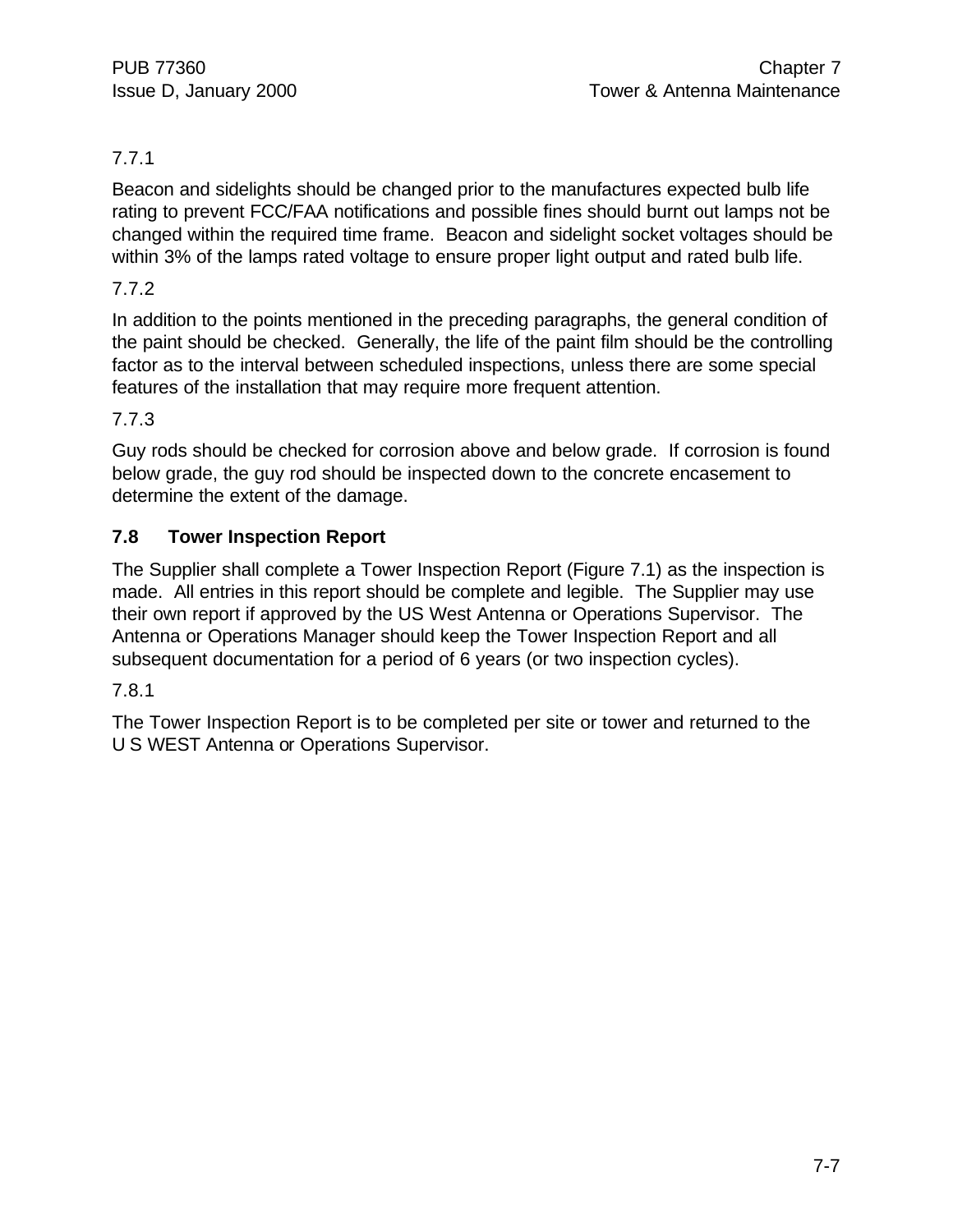If the tower/antenna inspection is contracted, the vendor may, upon approval of the U S WEST Antenna or Operations Supervisor, use their Tower Inspection Report. The Vendors Inspection Report must, at minimum, include all items identified in the U S WEST Tower Inspection Report

SITE OR OFFICE **SITE OR OFFICE** 

DATE **DATE** 

 $\overline{a}$ 

INSPECTION CONDUCTED BY:

#### **INDEX**

Location Data Tower Structure Guying System Lighting System Waveguide and/or Coaxial Lines Antennas List All Repairs Made List All Materials Used Pictures and Major Repair Work Specifications to be Attached

#### *Note: Comments are added to some items below. These comments will not appear in the actual inspection booklet.*

**Figure 7-1:** Tower Inspection Report (Example) Page 1 of 14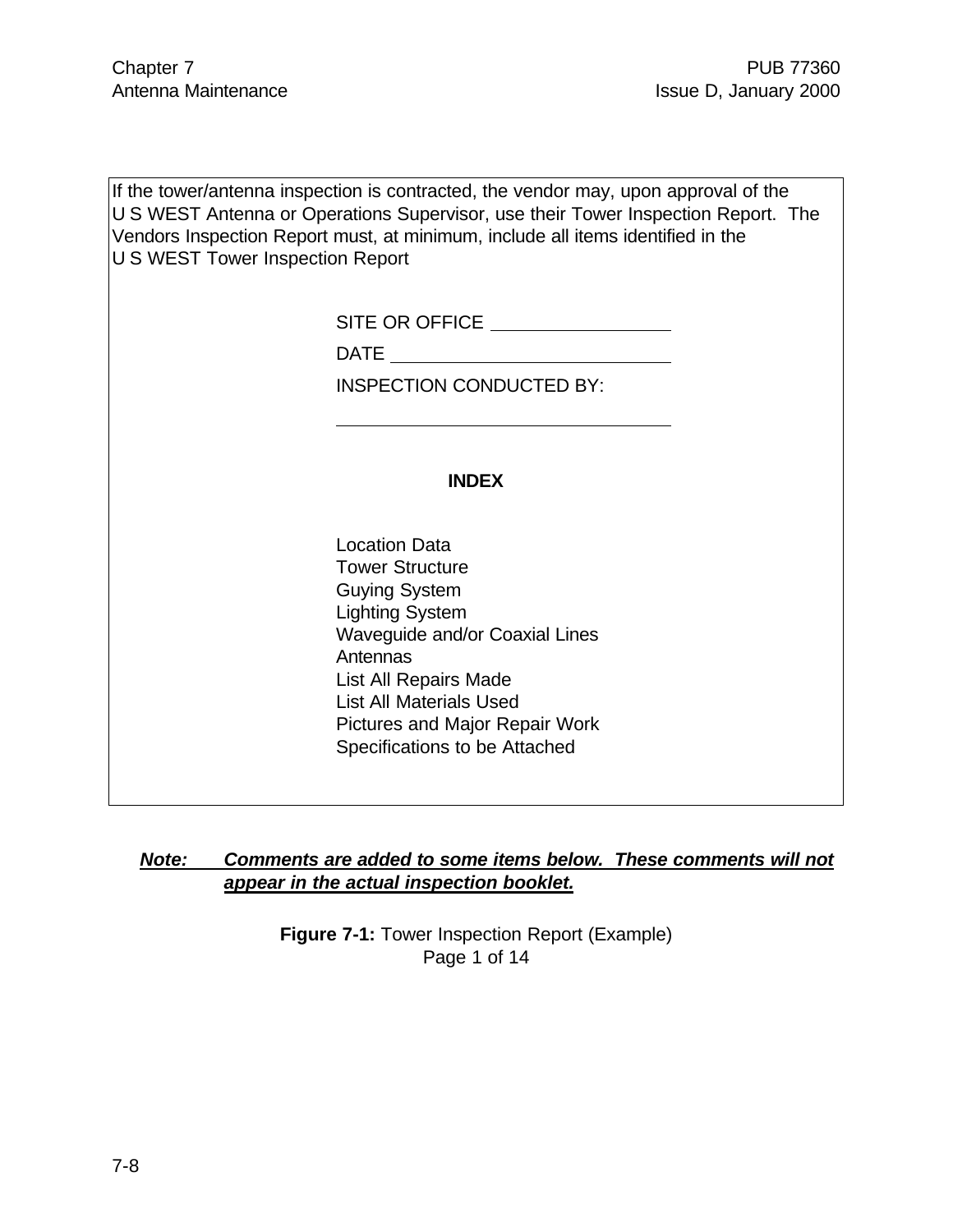| <b>LOCATION DATA</b>                                          |                                                                                                                                                                                                                                      |
|---------------------------------------------------------------|--------------------------------------------------------------------------------------------------------------------------------------------------------------------------------------------------------------------------------------|
|                                                               | Tower Location (or site name)                                                                                                                                                                                                        |
|                                                               | Tower Type ______________(guyed, self supporting, mono-pole, wood, etc.)                                                                                                                                                             |
|                                                               |                                                                                                                                                                                                                                      |
|                                                               |                                                                                                                                                                                                                                      |
|                                                               | Measured Tower Height (tower height as verified by instrument or tape)                                                                                                                                                               |
|                                                               | Date Inspected (the actual date of the inspection)                                                                                                                                                                                   |
|                                                               | Inspector <i>(name of the person(s) conducting the inspection</i> )                                                                                                                                                                  |
|                                                               |                                                                                                                                                                                                                                      |
|                                                               |                                                                                                                                                                                                                                      |
|                                                               | Company Representative (the US WEST person who is responsible for this site or for the                                                                                                                                               |
|                                                               | <i>Inspection</i> ) and the contract of the contract of the contract of the contract of the contract of the contract of the contract of the contract of the contract of the contract of the contract of the contract of the contract |
|                                                               | Telephone Number <i>(site telephone number)</i> and the manufacture of the manufacture of the manufacture of the manufacture of the manufacture of the manufacture of the manufacture of the manufacture of the manufacture of the   |
| <b>LEGEND:</b>                                                |                                                                                                                                                                                                                                      |
| $Y = Yes$ $N = No$ $NA = Not Applicable$                      |                                                                                                                                                                                                                                      |
| <b>RM</b><br>$=$                                              | Repair Made (This notation requires an explanation in the rear<br>of the inspection booklet or separate written documentation)                                                                                                       |
| <b>RR</b><br>$=$<br>explanation including measurements, etc.) | Repairs Recommended (like Repair Made, this entry requires a written                                                                                                                                                                 |

**Note:** A turn of a nut shall be construed to mean that a single point on the nut has traveled through 360° of arc.

A loose nut shall be one, which can be turned through more than 180 deg of arc with a wrench.

A tight nut shall be one, which cannot be turned more than 180 deg of arc with a wrench.

> **Figure 7-1:** Tower Inspection Report (Example) Page 2 of 14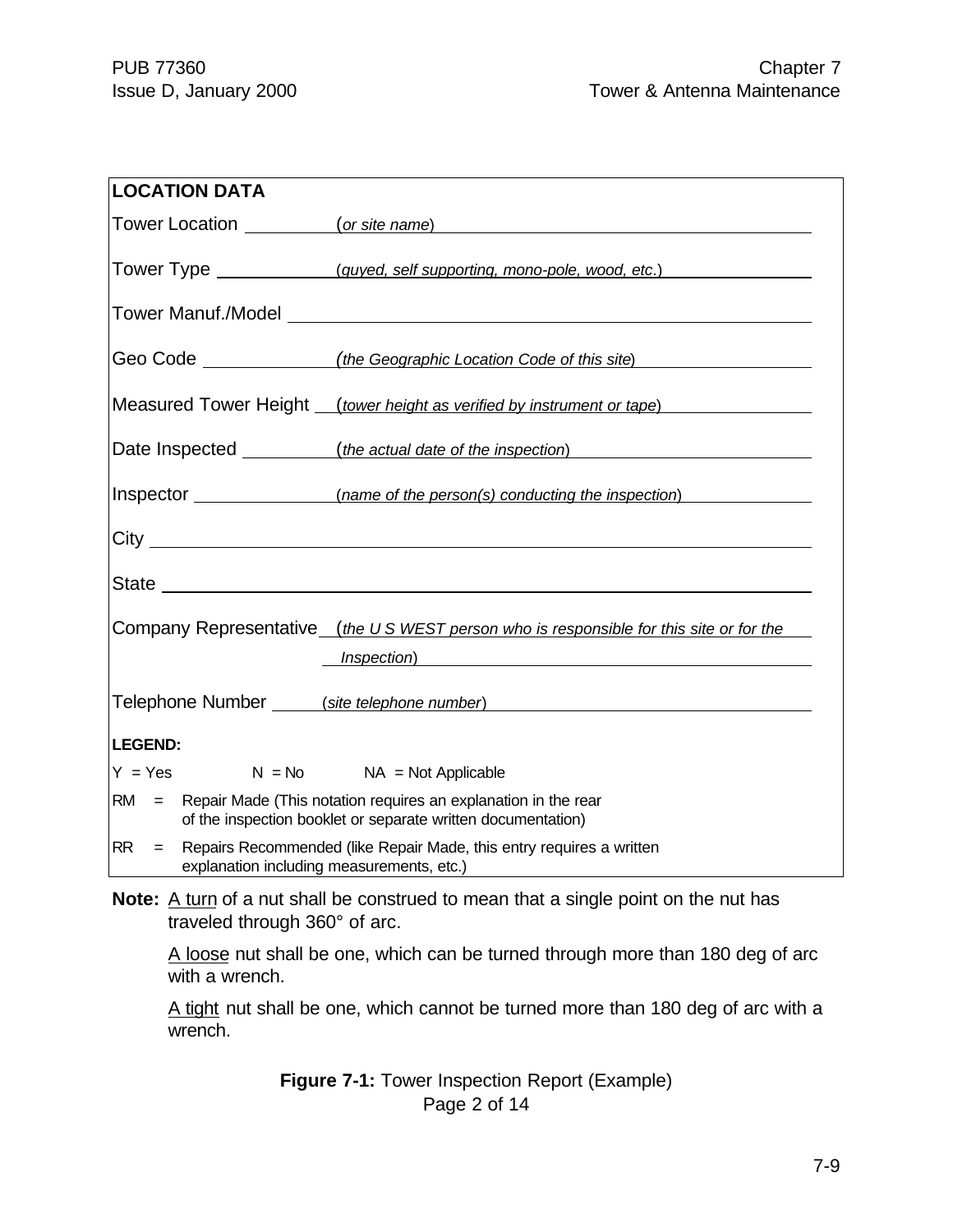## **Tower Structure**

| 1. | Is concrete foundation cracking/checking? _<br>(The top of the tower leg pier should be tapered away from the center to prevent<br>standing water. If the foundation was coated, check for bubbles, cracks, or<br>pieces of the coating that are coming off. The foundation should be checked<br>using a Schmitt Hammer or equivalent and any deviations noted.) |
|----|------------------------------------------------------------------------------------------------------------------------------------------------------------------------------------------------------------------------------------------------------------------------------------------------------------------------------------------------------------------|
| 2. | Is there any deterioration of grout?<br>If yes, where? $\overline{\phantom{a}}$<br>(The base plate grout should be formed to allow for water drainage.)                                                                                                                                                                                                          |
| 3. | Are all Tower Base Plate anchor nuts and bolts tight and double nutted?                                                                                                                                                                                                                                                                                          |
| 4. | Is each leg of tower grounded and secured correctly to tower leg?<br>If not, where?<br>(The ground wire should be cadwelded to the tower leg or tower base plate.)                                                                                                                                                                                               |
| 5. | Are all grounding connections tight and free of corrosion or rust?                                                                                                                                                                                                                                                                                               |
| 6. | Are any ground wires damaged or sharply bent?<br>(The ground wire should be formed in a smooth radius bend, not bent to form<br>around square corners.)                                                                                                                                                                                                          |
| 7. | Is tower base plate clean and properly drained?                                                                                                                                                                                                                                                                                                                  |
| 8. | Are all tower weep holes open?                                                                                                                                                                                                                                                                                                                                   |
| 9. | Is there any evidence of settlement at the tower base 11 100 m<br>(Use transit and note reference leg position (i.e. N/W leg) and deviation of other<br>legs.) REF LEG ______________ LEG A ____________ LEG B __________<br>LEG C                                                                                                                               |
|    | Was tower vertical alignment checked with transit?<br>Note degree deviation; between guy points () overall () and deviation in at<br>Is water shedding a problem, low spots ___________?                                                                                                                                                                         |
|    | (Elevations of tower and reflector support to be shot for signs of settling. Tower<br>height to be verified with transit or tape measure. If transit was used, furnish<br>field sketch showing setup, measurements, and calculations.)                                                                                                                           |

**Figure 7-1:** Tower Inspection Report (Example) Page 3 of 14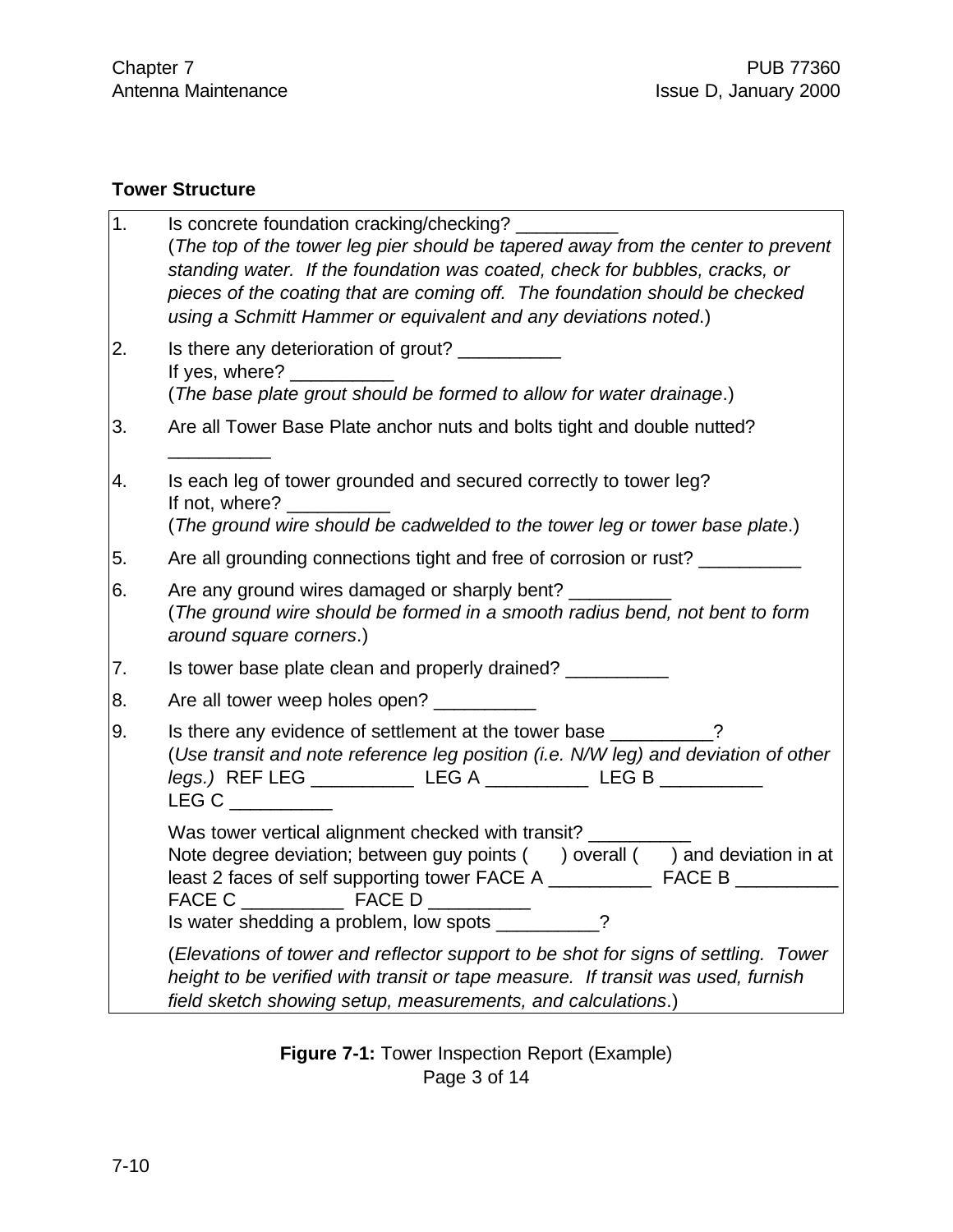## **Tower Structure** (Continued)

| 10. |                                                                                                                                                                                   | Does tower have safety climb device?<br>(If the tower has a vertical safety climb device, note what kind (cable, pipe, etc<br>Note if there are safety cables at horizontal levels of the tower to allow safe<br>movement around the tower.)                                                                                                                                                                                                |  |  |
|-----|-----------------------------------------------------------------------------------------------------------------------------------------------------------------------------------|---------------------------------------------------------------------------------------------------------------------------------------------------------------------------------------------------------------------------------------------------------------------------------------------------------------------------------------------------------------------------------------------------------------------------------------------|--|--|
| 11. | Are lightning rod(s) secure and extend at least one foot above top light fixture or<br>highest antenna? ___________                                                               |                                                                                                                                                                                                                                                                                                                                                                                                                                             |  |  |
| 12. | Is rust evident on tower structure or nuts and bolts? ___________<br>(Note where there is rust.) $\frac{1}{1}$                                                                    |                                                                                                                                                                                                                                                                                                                                                                                                                                             |  |  |
| 13. |                                                                                                                                                                                   | Are any structural members damaged or missing? If so, where?                                                                                                                                                                                                                                                                                                                                                                                |  |  |
|     |                                                                                                                                                                                   | (Note location, size of member, and type/extent of damage) _____________________                                                                                                                                                                                                                                                                                                                                                            |  |  |
| 14. |                                                                                                                                                                                   | How many tower bolts were checked for tightness?<br>(Spray tightened bolts with cold gal spray.) (After spray has dried, put one line<br>across head of bolt with black permanent marker). QTY __________<br>Percent checked is a series of the series of the series of the series of the series of the series of the series of the series of the series of the series of the series of the series of the series of the series of the serie |  |  |
|     |                                                                                                                                                                                   | Check 10% initially. If the majority of these were loose, check 10% more on the<br>same portion of the structure (i.e. leg splices). If more are found, notify the<br>antenna or operations supervisor.                                                                                                                                                                                                                                     |  |  |
| 15. |                                                                                                                                                                                   | How many tower bolts were found loose? ______________ QTY _____<br>a. Are all bolts installed with nut up or out. ___________ If not where?                                                                                                                                                                                                                                                                                                 |  |  |
| 16. |                                                                                                                                                                                   | Are bolts, nuts, or locking devices missing?<br>Note location(s). ___________                                                                                                                                                                                                                                                                                                                                                               |  |  |
| 17. | Is tower paint flaking, peeling, fading? ___________<br>Is the tower paint visually effective? ___________<br>Note % of flaking ___________, peeling _________, fading _________. |                                                                                                                                                                                                                                                                                                                                                                                                                                             |  |  |
| 18. | Is there undue damage or fatigue at welds?                                                                                                                                        |                                                                                                                                                                                                                                                                                                                                                                                                                                             |  |  |
|     | Guyed:                                                                                                                                                                            | Guy lugs & torque arm lugs<br>Equalizer plate anchor<br>Tower cantilevered joints above guy levels                                                                                                                                                                                                                                                                                                                                          |  |  |
|     | Self-Supp:                                                                                                                                                                        | Pipe connection to flange plate<br>End clips where brace connects to leg<br>Brace clip<br>Step bolt lugs                                                                                                                                                                                                                                                                                                                                    |  |  |

**Figure 7-1:** Tower Inspection Report (Example) Page 4 of 14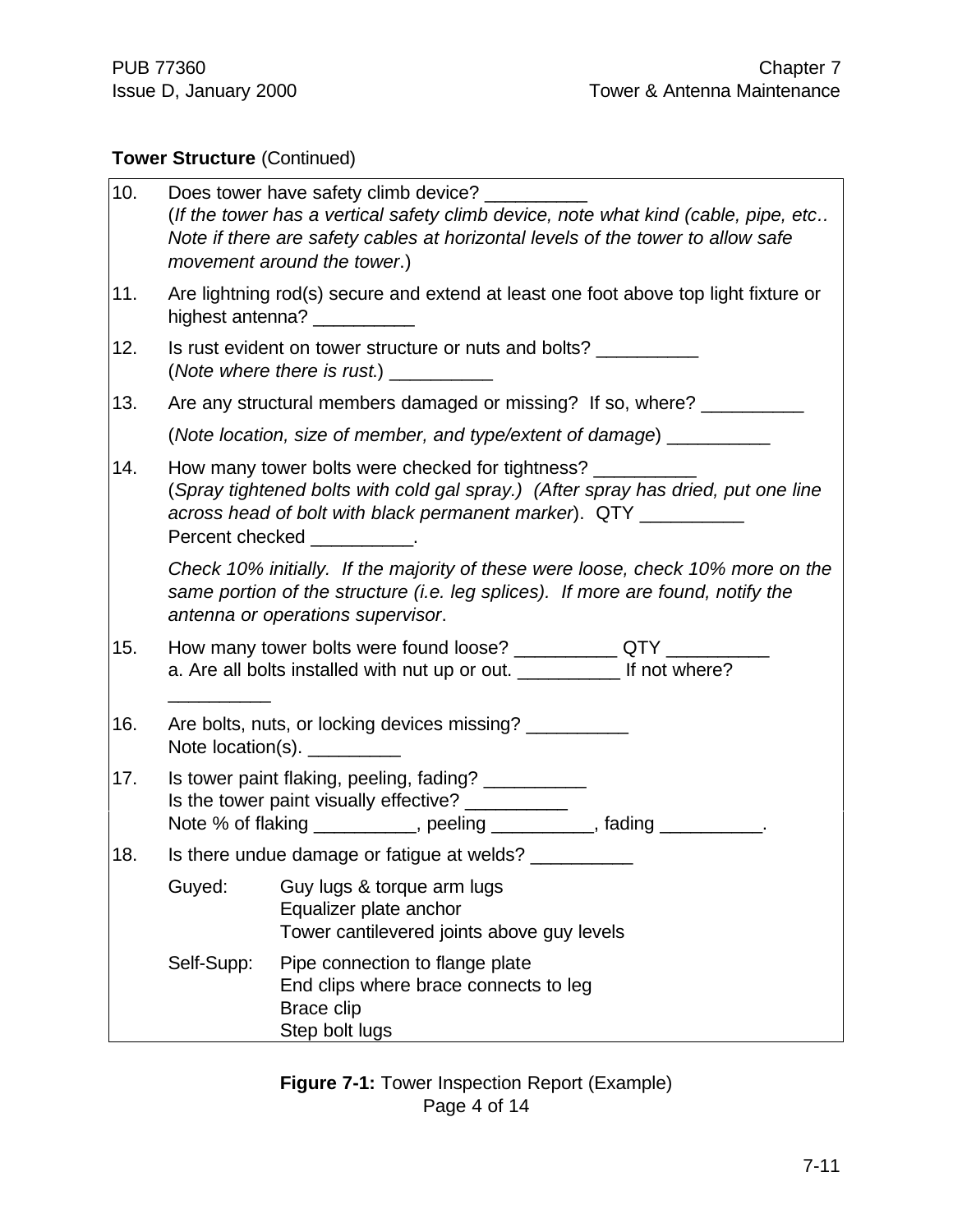## **Guying System**

| 1.  | Are cable clamps malleable, dropforged or pre-formed?<br>(Perform grips should have a clip holding the end closed to prevent ice from<br>forming inside.)                  |
|-----|----------------------------------------------------------------------------------------------------------------------------------------------------------------------------|
| 2.  | Are all clamps tight? __________                                                                                                                                           |
| 3.  | Are ice breakers securely fastened to guys having pre-form grips?                                                                                                          |
| 4.  | Are all anchors grounded above ground? ___________                                                                                                                         |
| 5.  | Are all grounding connections tight and in good condition? ___________                                                                                                     |
| 6.  | Is there any sign of rust or damage to guy strand or guy hardware? ________                                                                                                |
| 7.  | Are slippage bands in good condition?                                                                                                                                      |
| 8.  | Does guy show signs of slippage? ______<br>(Look at guy strand immediately next to grips.)                                                                                 |
| 9.  | Is all hardware above ground level and free of erosion or filled in<br>soil/gravel? ___________                                                                            |
| 10. | Is there any sign of erosion, humping, heaving or any movement<br>in guy anchors? $\frac{1}{\sqrt{1-\frac{1}{2}}\sqrt{1-\frac{1}{2}}\left(\frac{1}{2}-\frac{1}{2}\right)}$ |
| 11. | Are guy safeties installed and correct?                                                                                                                                    |
| 12. | Are cotter pins in good condition and correct size?<br>(Check clevis at star mount if so equipped)                                                                         |
| 13. | Is there any rust or corrosion on anchor bars?                                                                                                                             |
| 14. | *Were guy tensions checked and recorded? *                                                                                                                                 |
| 15. | Do turnbuckle threads need to be coated?                                                                                                                                   |
|     | *Tensions are to be checked utilizing Tensiometer.*                                                                                                                        |

**Figure 7-1:** Tower Inspection Report (Example) Page 5 of 14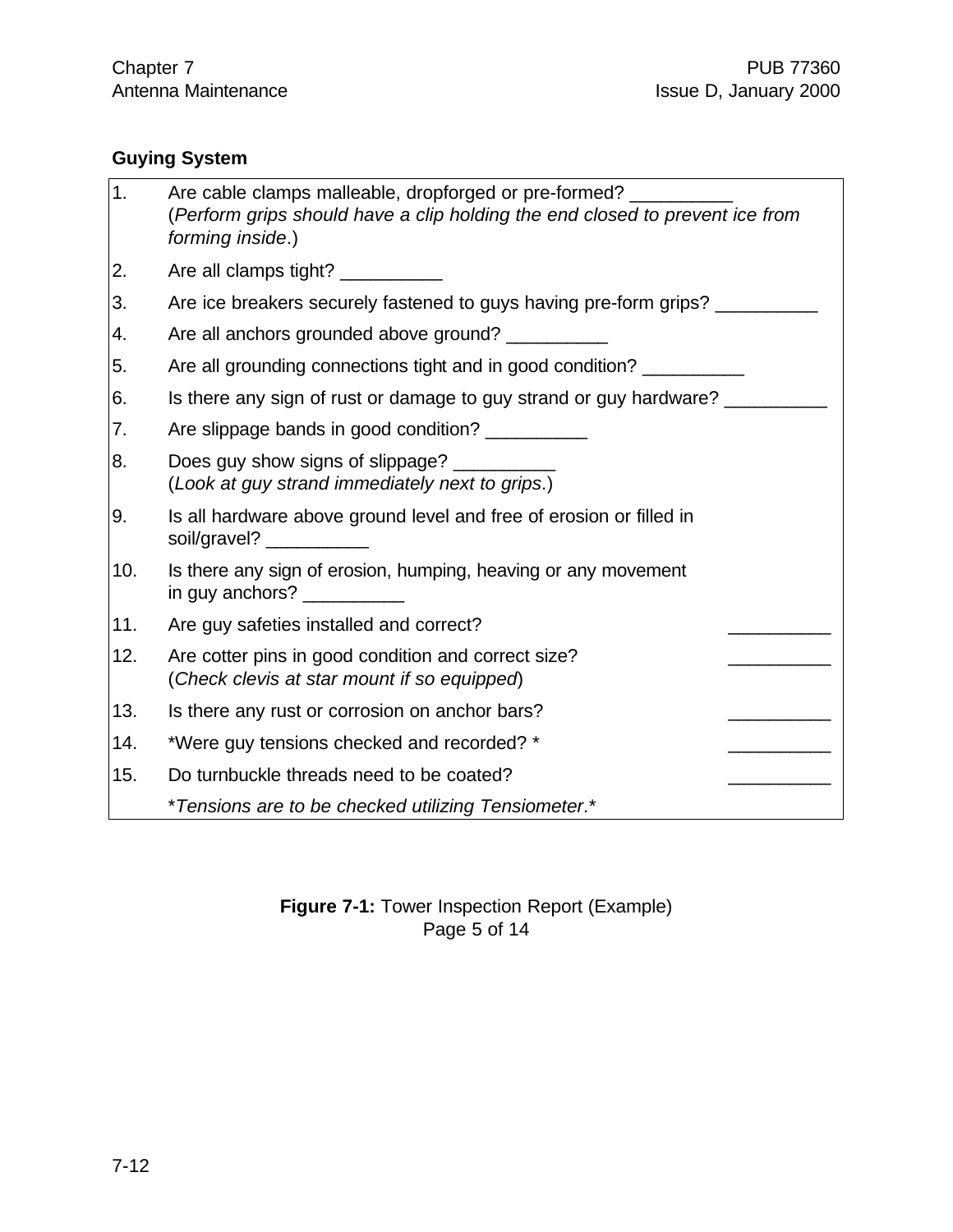### **Please Document**

| <b>Record Readings</b>                                                                    |       |      |  |
|-------------------------------------------------------------------------------------------|-------|------|--|
| Side of Tower (Direction N, S, E, W)<br><b>Top Guy</b><br>Middle Guy<br><b>Bottom Guy</b> |       |      |  |
| Side of Tower (Direction N, S, E, W)<br><b>Top Guy</b><br>Middle Guy<br><b>Bottom Guy</b> |       |      |  |
| Side of Tower (Direction N, S, E, W)<br><b>Top Guy</b><br>Middle Guy<br><b>Bottom Guy</b> |       |      |  |
| Sunny,<br>Overcast,                                                                       | Wind, | Temp |  |
|                                                                                           |       |      |  |

**Figure 7-1:** Tower Inspection Report (Example) Page 6 of 14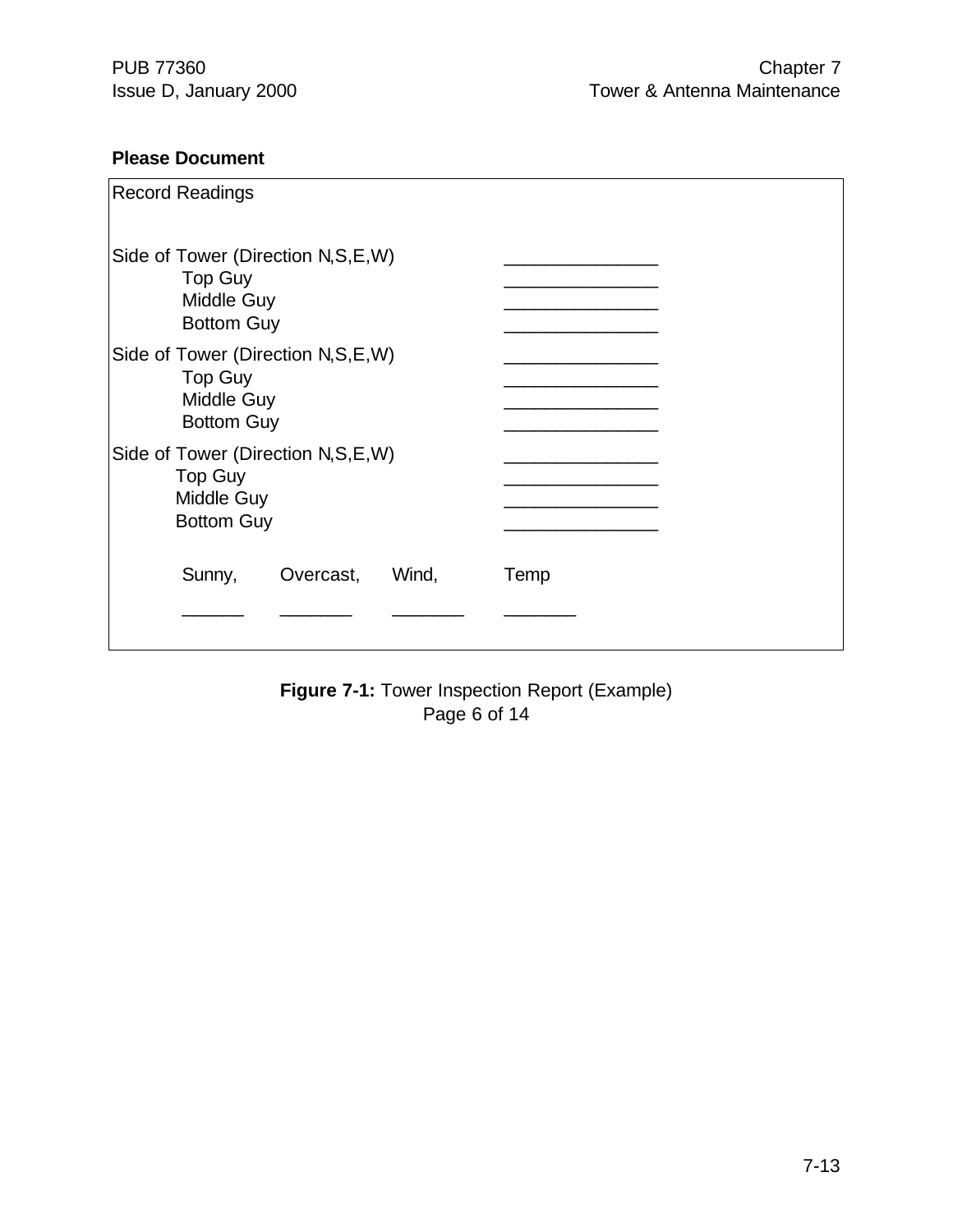## **Lighting System**

| 1.  | Check tower lighting control unit and photo cell for proper operation.<br>(If equipped)<br>(Note Model of Photo Cell <b>Community</b> 1999) (Note Model of Photo Cell <b>Community</b> 2008)                                                                                                                                                |
|-----|---------------------------------------------------------------------------------------------------------------------------------------------------------------------------------------------------------------------------------------------------------------------------------------------------------------------------------------------|
| 2.  | *Are conduit or junction boxes cracked, broken or rusted? ___________                                                                                                                                                                                                                                                                       |
| 3.  | Was any water found in lighting fixture or boxes? __________<br>If so, where? $\sqrt{ }$                                                                                                                                                                                                                                                    |
| 4.  | Is breather and drain installed on conduit and working properly?                                                                                                                                                                                                                                                                            |
| 5.  | *Are conduit clamps tight and in good condition? ___________                                                                                                                                                                                                                                                                                |
| 6.  | Are all fixture weep holes open and fixtures clean and free of broken                                                                                                                                                                                                                                                                       |
| 7.  | Are all gaskets in good condition? ___________                                                                                                                                                                                                                                                                                              |
| 8.  | Are all sockets in good condition?                                                                                                                                                                                                                                                                                                          |
| 9.  | *Are obstruction light globes broken or cracked? ___________                                                                                                                                                                                                                                                                                |
| 10. | Is there any broken or damaged glass in beacon? ___________                                                                                                                                                                                                                                                                                 |
| 11. | Are beacon color screens in good condition and clear?                                                                                                                                                                                                                                                                                       |
| 12. | *Is beacon cord and internal beacon in good condition and weather                                                                                                                                                                                                                                                                           |
| 13. | *Change Beacon and sidelights. List manufacturer, model, and quantity of<br>lamps used:                                                                                                                                                                                                                                                     |
|     | <b>Manufacturer Model</b><br>Quantity                                                                                                                                                                                                                                                                                                       |
|     | Beacon<br>$\frac{1}{2}$ $\frac{1}{2}$ $\frac{1}{2}$ $\frac{1}{2}$ $\frac{1}{2}$ $\frac{1}{2}$ $\frac{1}{2}$ $\frac{1}{2}$ $\frac{1}{2}$ $\frac{1}{2}$ $\frac{1}{2}$ $\frac{1}{2}$ $\frac{1}{2}$ $\frac{1}{2}$ $\frac{1}{2}$ $\frac{1}{2}$ $\frac{1}{2}$ $\frac{1}{2}$ $\frac{1}{2}$ $\frac{1}{2}$ $\frac{1}{2}$ $\frac{1}{2}$<br>SideLights |
| 14. | *Are power outlets on tower water tight, in good condition and secured correctly<br>to tower structure? ____________                                                                                                                                                                                                                        |
| 15. | *Are all lamp sockets within 3% of the lamp rated voltage?                                                                                                                                                                                                                                                                                  |
| 16. | Does tower lighting control unit alarm properly? ____________                                                                                                                                                                                                                                                                               |
|     | *Use Tower Figure To Note Location                                                                                                                                                                                                                                                                                                          |
|     |                                                                                                                                                                                                                                                                                                                                             |

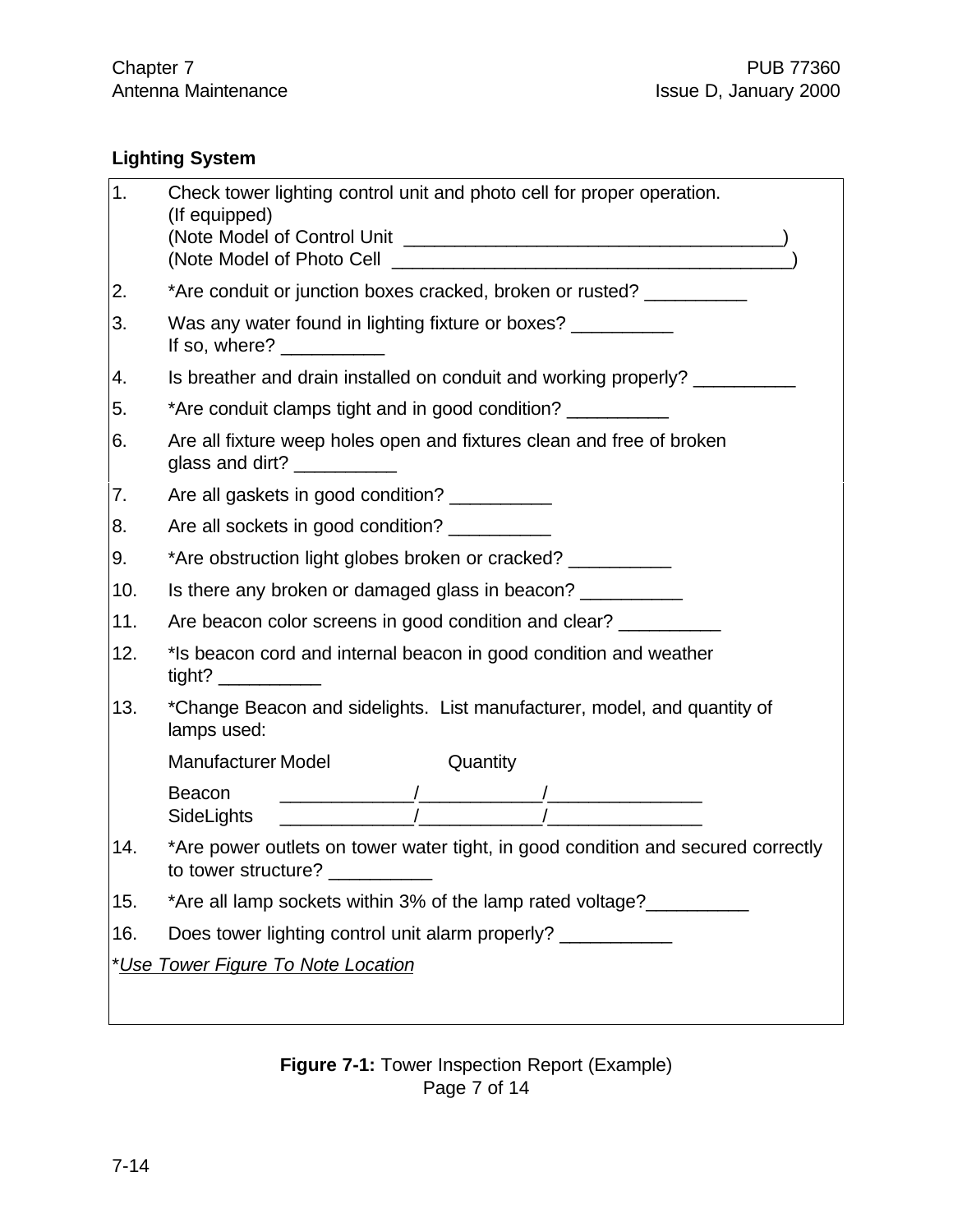

**Figure 7-1:** Tower Inspection Report (Example) Page 8 of 14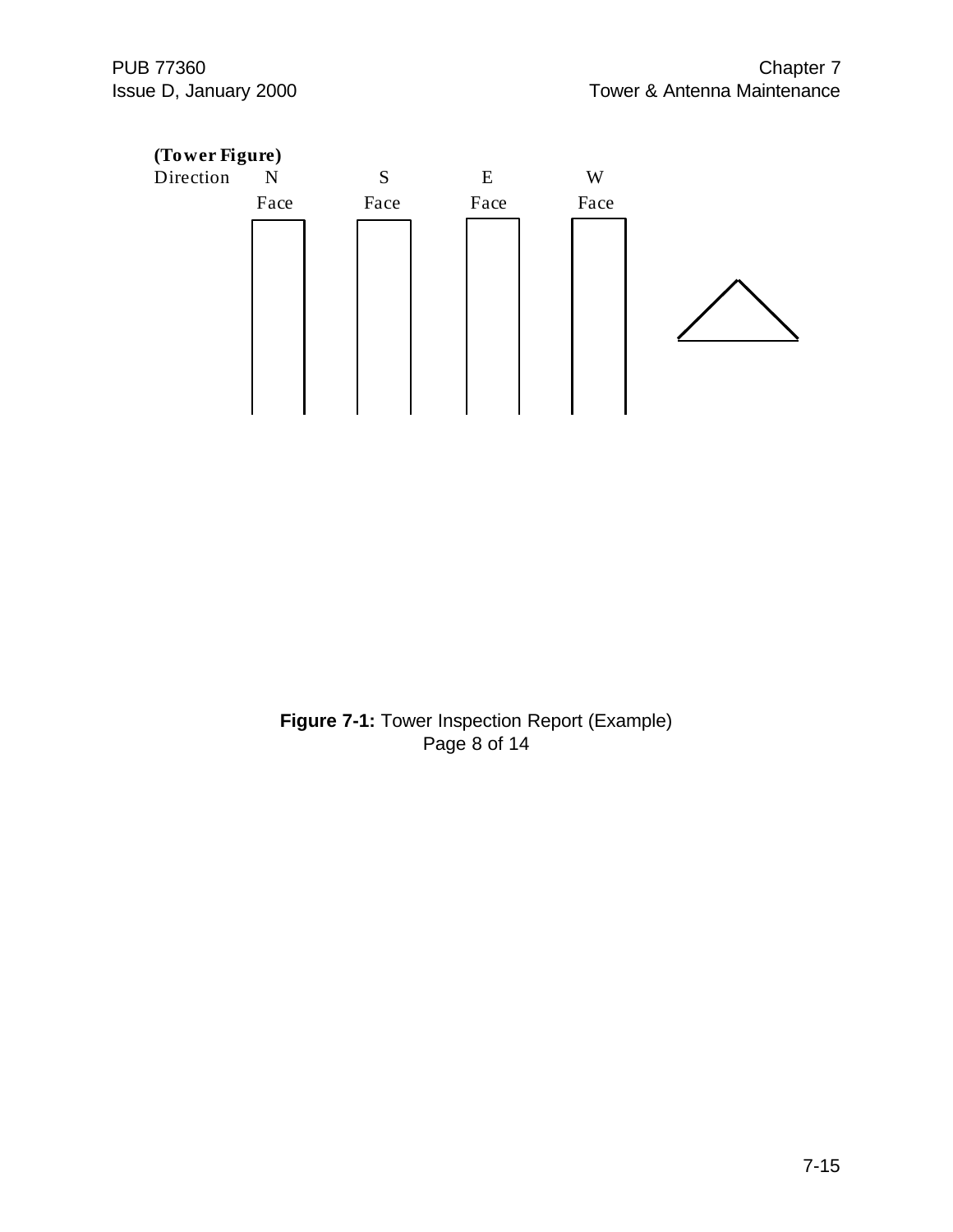## **Waveguide and/Or Coaxial Lines**

| 1.  | Type of coaxial line (RG8-U, etc.)<br>(List all types and quantity of lines to each antenna.)                                                                                                                                                                                                                                                                                                                                                                                              |
|-----|--------------------------------------------------------------------------------------------------------------------------------------------------------------------------------------------------------------------------------------------------------------------------------------------------------------------------------------------------------------------------------------------------------------------------------------------------------------------------------------------|
| 2.  | Types of waveguide (rigid, heliax, etc.) _________<br>(List all types and quantity of lines to each antenna.)                                                                                                                                                                                                                                                                                                                                                                              |
|     | (Where circular flex is found in a working radio system, it should be referred to<br>the Radio Operations Manager.)                                                                                                                                                                                                                                                                                                                                                                        |
| 3.  | Are all grounding connections tight and in good condition?<br>(Remember that single bolt lugs for grounding connections<br>must have a locking device (i.e. star washer, lock washer, etc.).                                                                                                                                                                                                                                                                                               |
| 4.  | Does taped ground wire on heliax and coax connections need<br>to be retaped?<br>(Retape and cover tape with sealer or weather coat or as required<br>by local practice.)                                                                                                                                                                                                                                                                                                                   |
| 5.  | Are all waveguides and coax lines grounded properly (most direct<br>route to ground, minimum bending radius, not at bend in the coax<br>or waveguide)? ______                                                                                                                                                                                                                                                                                                                              |
| 6.  | Are ground crimp lugs sealed with heat shrink to #6 grd wire?                                                                                                                                                                                                                                                                                                                                                                                                                              |
| 7.  | Are there any dents, cracks or damage?                                                                                                                                                                                                                                                                                                                                                                                                                                                     |
| 8.  | Are waveguides and restrainer properly aligned?                                                                                                                                                                                                                                                                                                                                                                                                                                            |
| 9.  | In vertical runs of rigid waveguide, are all bolts installed with nuts                                                                                                                                                                                                                                                                                                                                                                                                                     |
| 10. | In vertical runs of rigid waveguide, how many waveguide bolts                                                                                                                                                                                                                                                                                                                                                                                                                              |
| 11. | How many waveguide bolts were loose and tightened? QTY_<br>(Extreme CAUTION must be used when working around ANY waveguide or<br>networks to prevent tools from hitting it, bending or deforming in any way, or<br>cords and ropes from rubbing against it. This inspection includes circular<br>waveguide with all flange bolts checked for correct torque including bolts at the<br>milk stool. NEVER tighten axial ratio compensators, or adjust the red head bolts<br>at the network.) |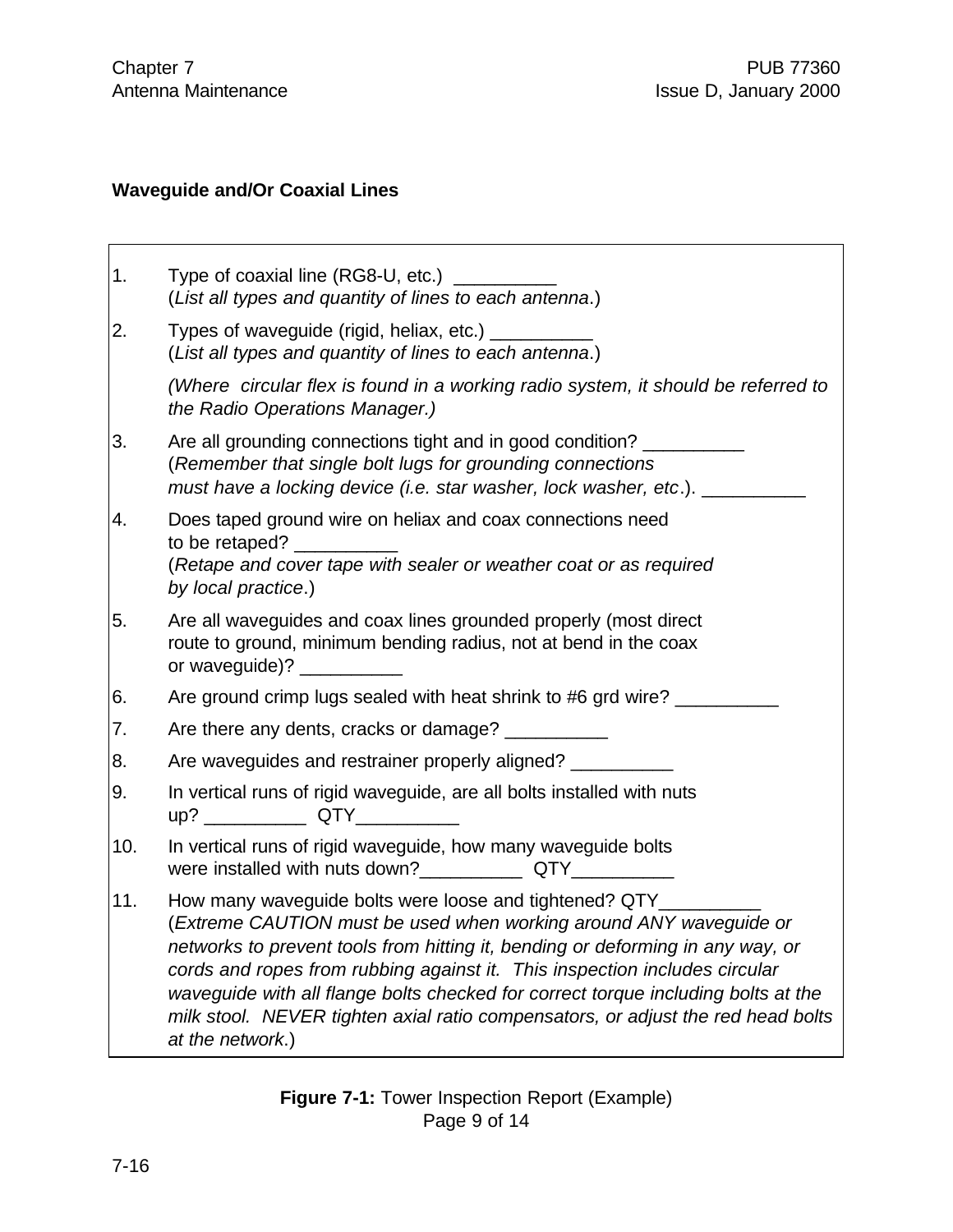## **Waveguide and/Or Coaxial Lines** (Continued)

| 12. | How many waveguide bolts were missing and installed?                                                                                                                                                                                                                                           |
|-----|------------------------------------------------------------------------------------------------------------------------------------------------------------------------------------------------------------------------------------------------------------------------------------------------|
| 13. | Is all waveguide hardware in good condition, made of stainless steel, and free of<br>rust and corrosion? (rigid, flex, coax) If not, note location ____________                                                                                                                                |
| 14. | Are waveguide flex sections the proper length and in good<br>condition?<br>If not, note location. _________                                                                                                                                                                                    |
| 15. | Do waveguide flex sections have #6 jumpers?<br>Are nuts on rigid side of flange?<br>(At flex sections, the bolt head should be on the flex (rubber) side of the flange<br>and the nut on the rigid side. There are very few exceptions to this.)                                               |
| 16. | Were any leaks found? _____________ If so, where?_________<br>(Note that the pressure system may be either High (Max 10 PSI) or Low (Max 12<br>inches of water) when performing the leak down test.)<br>Type of pressure system: High ______ Low ______ Dehy Model No _____                    |
|     | IF LOW PRESS:<br>Initial Pressure of 5.5 Inches of Water Column.<br>Less than 1 inch of pressure loss in 4 minutes.<br>IF HIGH PRESS:<br>Initial Pressure of 8 PSI.<br>Less than 1 pound of pressure loss in 5 minutes.<br>(Reset manifold pressure to original value when test is completed.) |
| 17. | Are bolted flanges tight? (rigid, flex, elliptical). _____________                                                                                                                                                                                                                             |
| 18. | Is waveguide or coaxial connection to antenna weather tight?<br>(Coax connector at antenna may be taped and coated. Do not remove tape. If a<br>elliptical connector flange is taped, untape and test for air leak. Do not retape<br>and coat.)                                                |
| 19. | Are the tuning screws on elliptical waveguide connectors sealed? ___                                                                                                                                                                                                                           |
| 20. | Are hangers in need of repair?<br>Location: ______________Type: ____________                                                                                                                                                                                                                   |
| 21. | Are protective hood and waveguide hatch(s) water tight and free of                                                                                                                                                                                                                             |
| 22. | Are all flanges at pressure window grounded together and then to hatch or ground<br>system? $\frac{1}{2}$                                                                                                                                                                                      |

**Figure 7-1:** Tower Inspection Report (Example) Page 10 of 14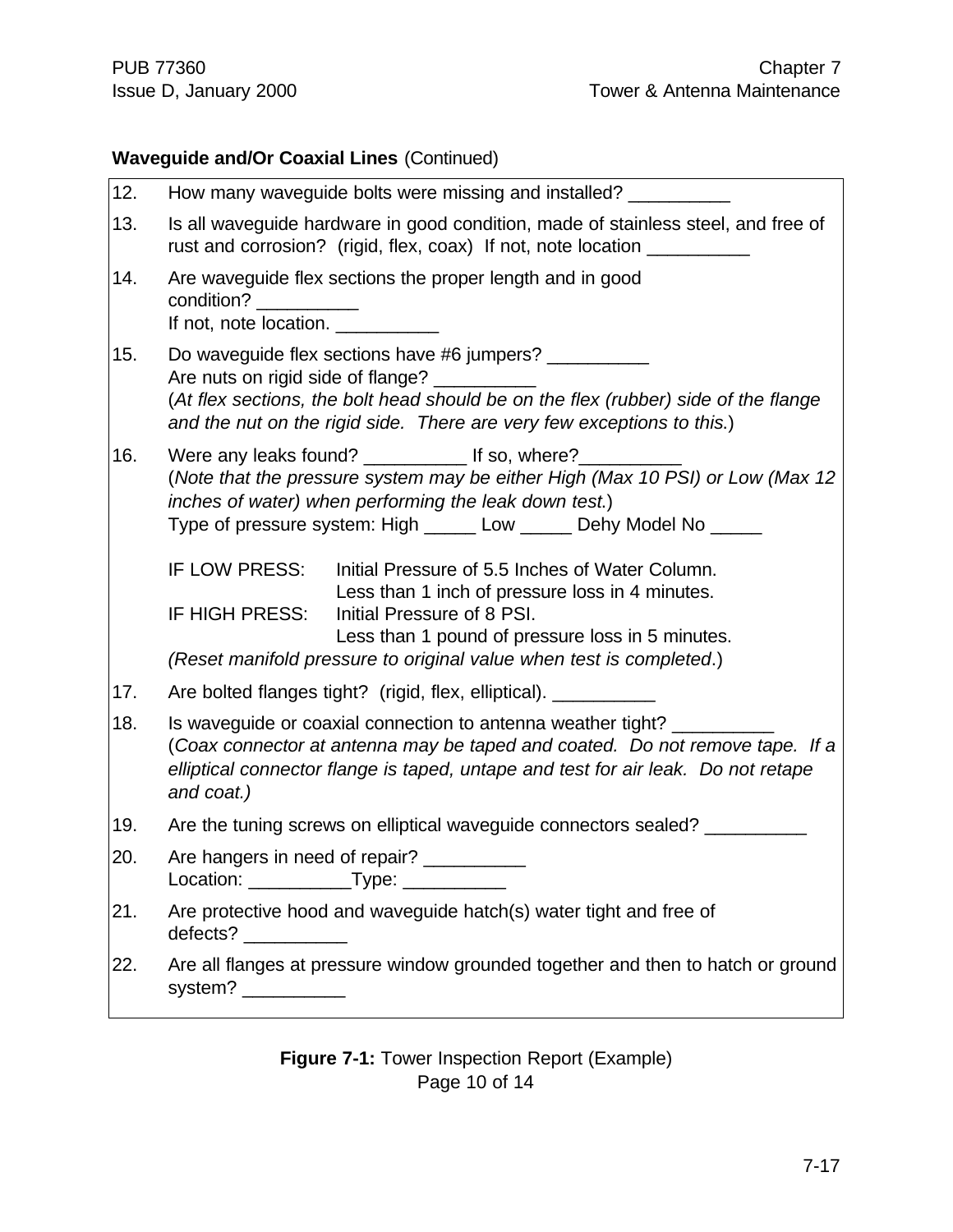## **Waveguide and/Or Coaxial Lines** (Continued)

| 23. | Are waveguide/coax support hangers/clamps spaced correctly?<br>If not, where? $\sqrt{ }$                                                                                                                                                                                                                                                   |
|-----|--------------------------------------------------------------------------------------------------------------------------------------------------------------------------------------------------------------------------------------------------------------------------------------------------------------------------------------------|
| 24. | Can network move in slot angle brackets and are they positioned correctly for<br>movement up and down?                                                                                                                                                                                                                                     |
| 25. | Do milk stools have all bolts in place and have sufficient adjustment for vertical                                                                                                                                                                                                                                                         |
| 26. | Are temperature compensating rods tight? ________________ Bowed? _______________<br>Have jam nuts on turnbuckles?<br>Safeties on top attachment pin? ___________<br>Aligned correctly? ___________<br>(Turnbuckle threads should be lubricated)                                                                                            |
| 27. | Are bell restrainers aligned vertically with waveguide? ___________                                                                                                                                                                                                                                                                        |
| 28. | Does taped ground wire on elliptical and coax connections need to be<br>retaped?<br>(If so, retape and cover tape with sealer or weather coat or as required by local<br>practice.) (Sealer or weather coat requires a second coat within 6 months after<br>initial installation, then as required during the normal inspection interval.) |
| 29. | Do watertraps operate correctly? ______________ Leak excessively? _____________                                                                                                                                                                                                                                                            |
| 30. | Are pressure relief valves for horn antennas set and operate<br>(Set to 9 IWC per manufacturer specifications.)                                                                                                                                                                                                                            |

**Figure 7-1:** Tower Inspection Report (Example) Page 11 of 14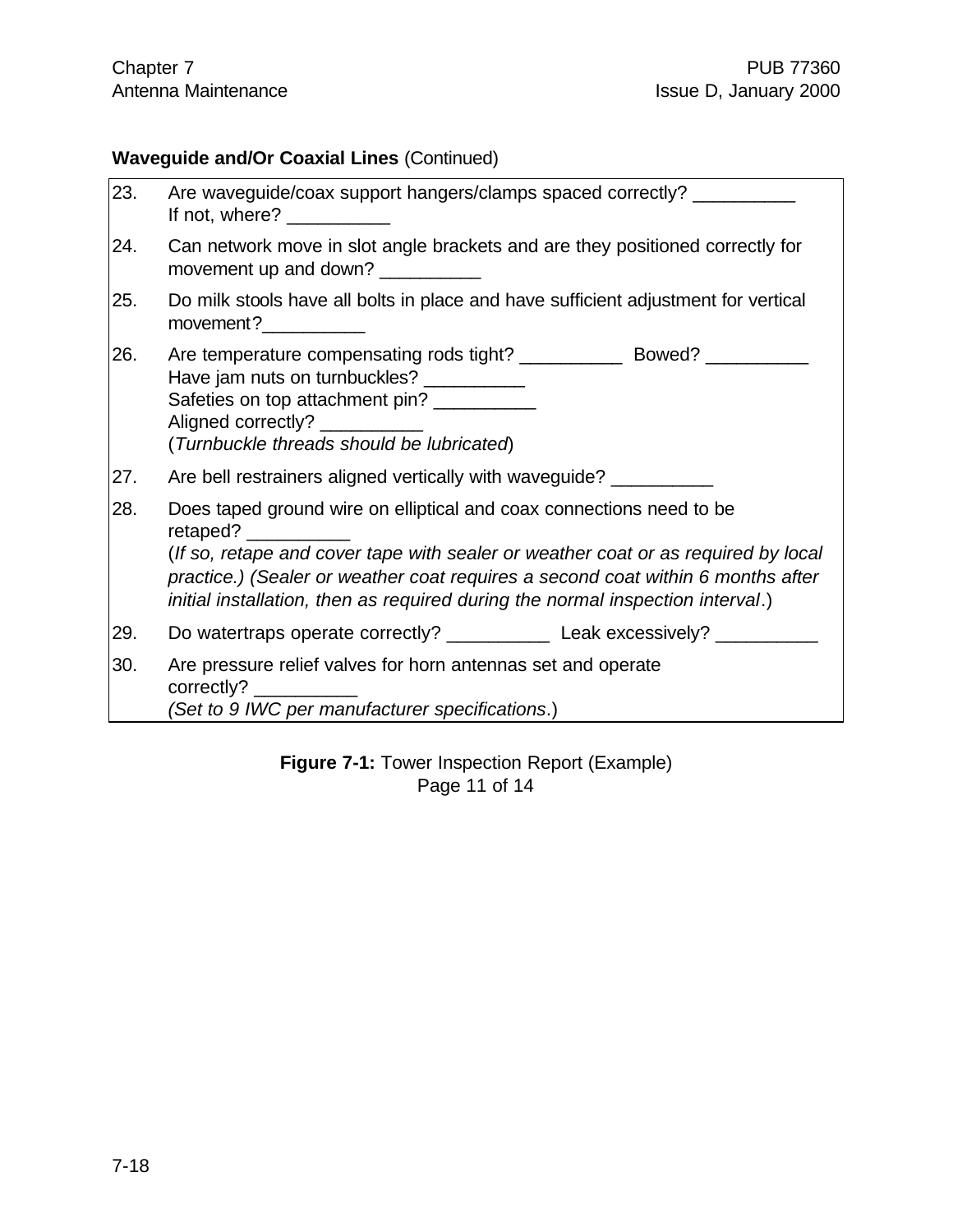#### **Antennas**

| 1. | Number                | Model                                                                                                                                                                                                                                                                                                                                                                                                       | <b>Type</b> | <b>Size</b> |  |
|----|-----------------------|-------------------------------------------------------------------------------------------------------------------------------------------------------------------------------------------------------------------------------------------------------------------------------------------------------------------------------------------------------------------------------------------------------------|-------------|-------------|--|
|    |                       |                                                                                                                                                                                                                                                                                                                                                                                                             |             |             |  |
|    |                       | (Note if the antenna feed is single or dual frequency and if dual pol. This is not<br>required if feed model is known.)                                                                                                                                                                                                                                                                                     |             |             |  |
| 2. |                       | Were there any loose bolts or nuts, signs of rust or cracked welds on antennas or<br>passive reflectors and associated mountings ____________ If so, where?                                                                                                                                                                                                                                                 |             |             |  |
|    |                       | (The azimuth adjust rod and stiff arm(s) may be attached to the antenna and/or<br>tower with the bolt down. This is acceptable and prevents the rod or arm from<br>falling away from the antenna if the nut comes off.)<br>(The azimuth and horizontal adjust rod screws should be checked for corrosion<br>and lubricated if necessary.)<br>(Check casting bolts on passive reflectors for signs of rust). |             |             |  |
| 3. |                       | Do installed ice shields provide adequate protection?                                                                                                                                                                                                                                                                                                                                                       |             |             |  |
| 4. |                       | Are there any signs of damage to radomes, or horn reflector weather                                                                                                                                                                                                                                                                                                                                         |             |             |  |
| 5. |                       | Is gel-coat in good condition on antenna?                                                                                                                                                                                                                                                                                                                                                                   |             |             |  |
| 6. |                       | Are all antennas grounded properly?                                                                                                                                                                                                                                                                                                                                                                         |             |             |  |
| 7. | tensioned?            | Are all antenna stinger support wires in place, equipped with tension springs, and                                                                                                                                                                                                                                                                                                                          |             |             |  |
| 8. | bends or impressions? | Do antennas or reflector show signs of damage such as dents, cracks, holes,<br>If so, which antenna or reflector?                                                                                                                                                                                                                                                                                           |             |             |  |

**Figure 7-1:** Tower Inspection Report (Example) Page 12 of 14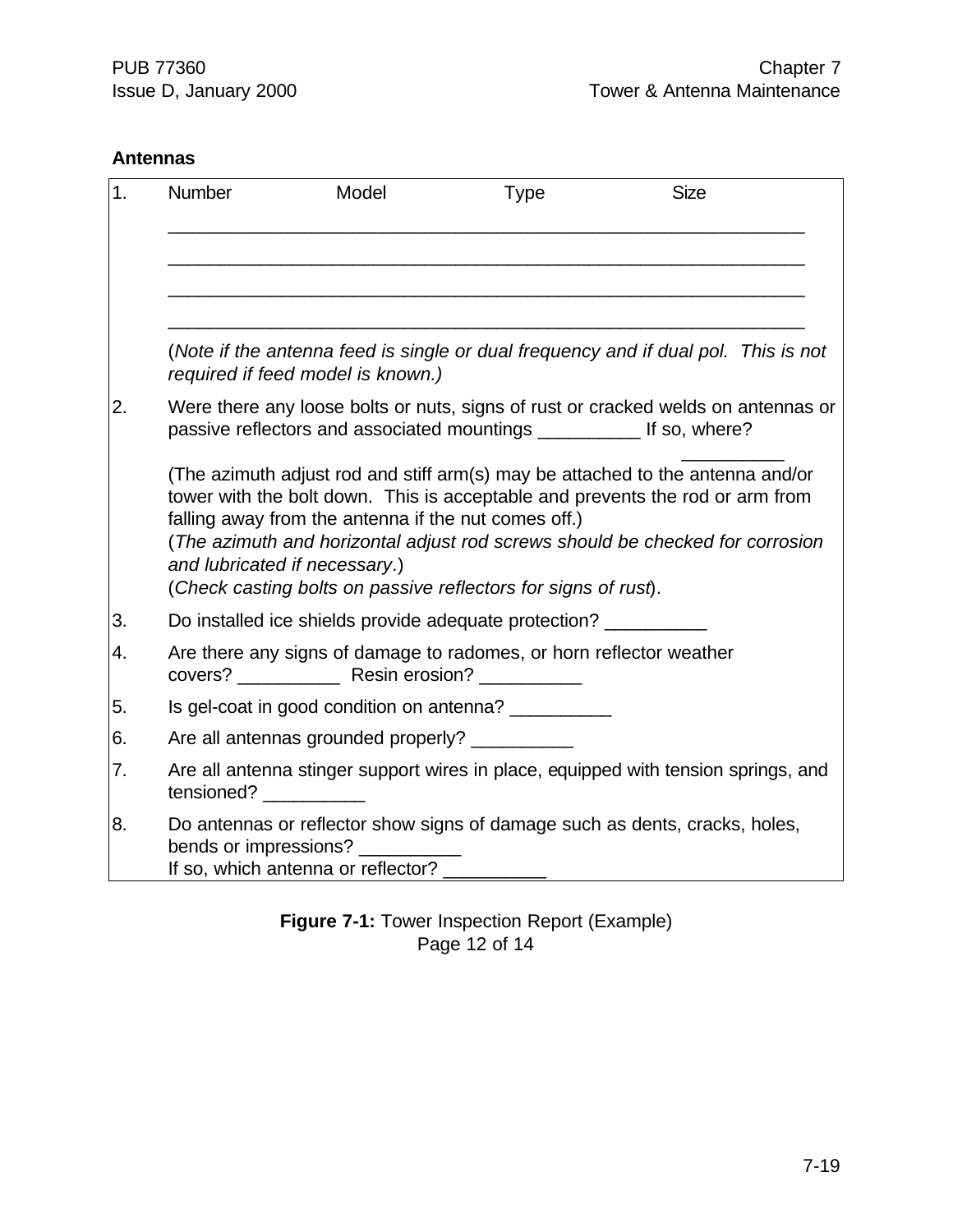#### **Antennas** (Continued)

| 9.  | How many stiff arms on:                                                                                                     |  |  |
|-----|-----------------------------------------------------------------------------------------------------------------------------|--|--|
|     |                                                                                                                             |  |  |
|     |                                                                                                                             |  |  |
| 10. | Are radomes installed on parabola and tight?<br>(Note condition of weather seal.)                                           |  |  |
|     | (Remember that fabric radome covers relax after the initial installation.)                                                  |  |  |
| 11. | Do the fabric Radome cover springs have correct tension?<br>Missing spring rods? _____________ (Refer to Manuf. Spec.)      |  |  |
|     | (Note: Stainless, 1/4" Cover Spring Rods should be double nutted.)                                                          |  |  |
| 12. | Are heaters, if equipped, operating and in good condition, (including conduit,                                              |  |  |
|     | <b>Site Appearance &amp; General Condition</b>                                                                              |  |  |
| 1.  | Is site clean and free of rubbish, weeds and brush?                                                                         |  |  |
| 2.  | Are guy anchors and tower site fenced?                                                                                      |  |  |
| 3.  | Is there evidence of vandalism?                                                                                             |  |  |
| 4.  | Are all gates locked and secure?                                                                                            |  |  |
| 5.  | Are gates, fence, and down guy anchor enclosures (if so equipped) grounded to<br>perimeter group system? If no, note where. |  |  |
|     | <b>List All Repairs Made</b>                                                                                                |  |  |
|     | <b>Description/Date/Time</b>                                                                                                |  |  |
|     |                                                                                                                             |  |  |
|     |                                                                                                                             |  |  |
|     |                                                                                                                             |  |  |
|     |                                                                                                                             |  |  |
|     |                                                                                                                             |  |  |
|     |                                                                                                                             |  |  |

\_\_\_\_\_\_\_\_\_\_\_\_\_\_\_\_\_\_\_\_\_\_\_\_\_\_\_\_\_\_\_\_\_\_\_\_\_\_\_\_\_\_\_\_\_\_\_\_\_\_\_\_\_\_\_\_\_\_\_\_\_\_\_\_ \_\_\_\_\_\_\_\_\_\_\_\_\_\_\_\_\_\_\_\_\_\_\_\_\_\_\_\_\_\_\_\_\_\_\_\_\_\_\_\_\_\_\_\_\_\_\_\_\_\_\_\_\_\_\_\_\_\_\_\_\_\_\_\_

\_\_\_\_\_\_\_\_\_\_\_\_\_\_\_\_\_\_\_\_\_\_\_\_\_\_\_\_\_\_\_\_\_\_\_\_\_\_\_\_\_\_\_\_\_\_\_\_\_\_\_\_\_\_\_\_\_\_\_\_\_\_\_\_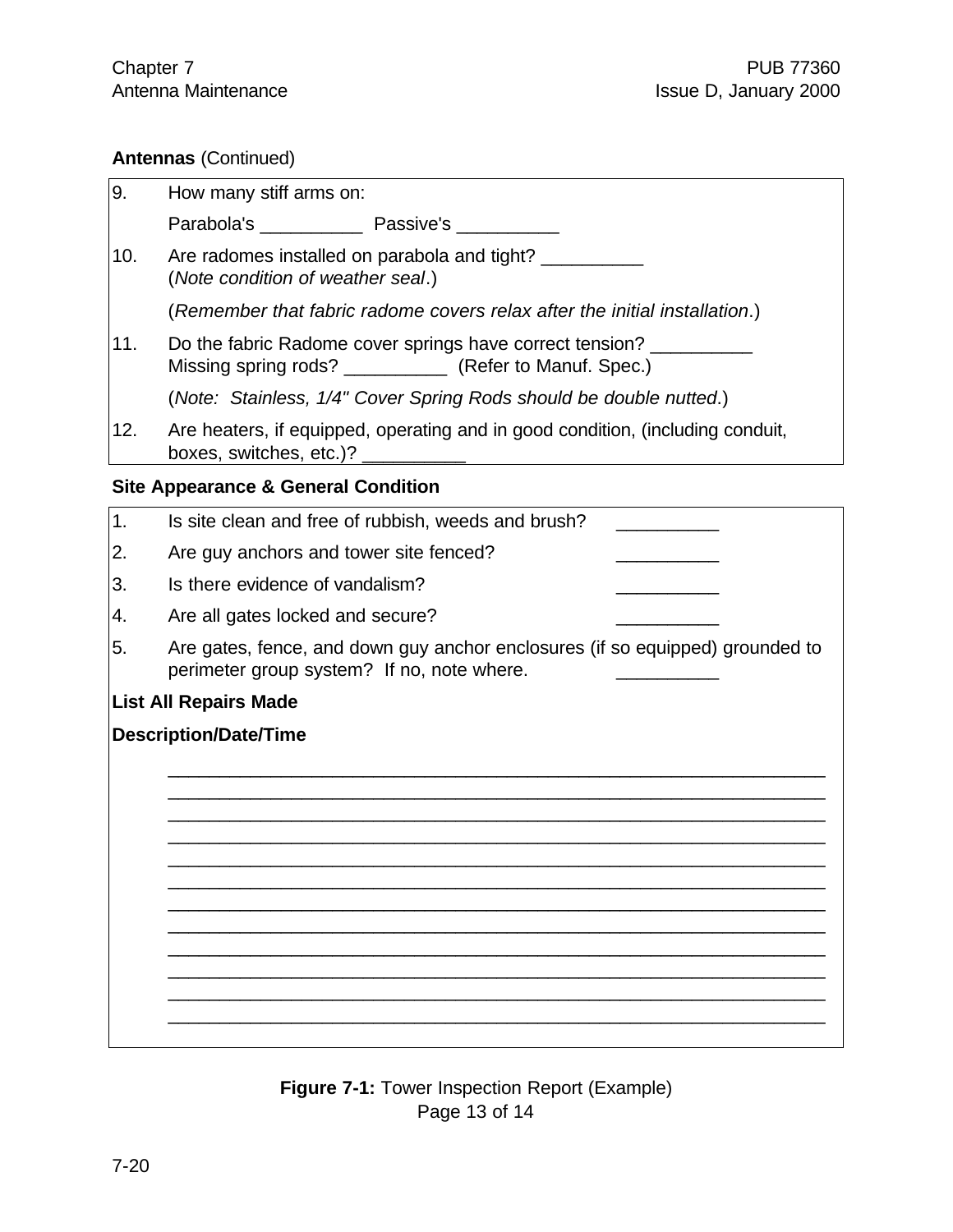### Site Appearance & General Condition (Continued)

| <b>List All Materials Used</b> | Quantity |  |
|--------------------------------|----------|--|
|                                |          |  |
|                                |          |  |
|                                |          |  |
|                                |          |  |
|                                |          |  |
|                                |          |  |
|                                |          |  |
|                                |          |  |
|                                |          |  |
|                                |          |  |
|                                |          |  |
|                                |          |  |
|                                |          |  |
|                                |          |  |
|                                |          |  |
|                                |          |  |
|                                |          |  |
|                                |          |  |
|                                |          |  |
|                                |          |  |
|                                |          |  |
|                                |          |  |
|                                |          |  |
|                                |          |  |
|                                |          |  |
|                                |          |  |

Figure 7-1: Tower Inspection Report (Example) Page 14 of 14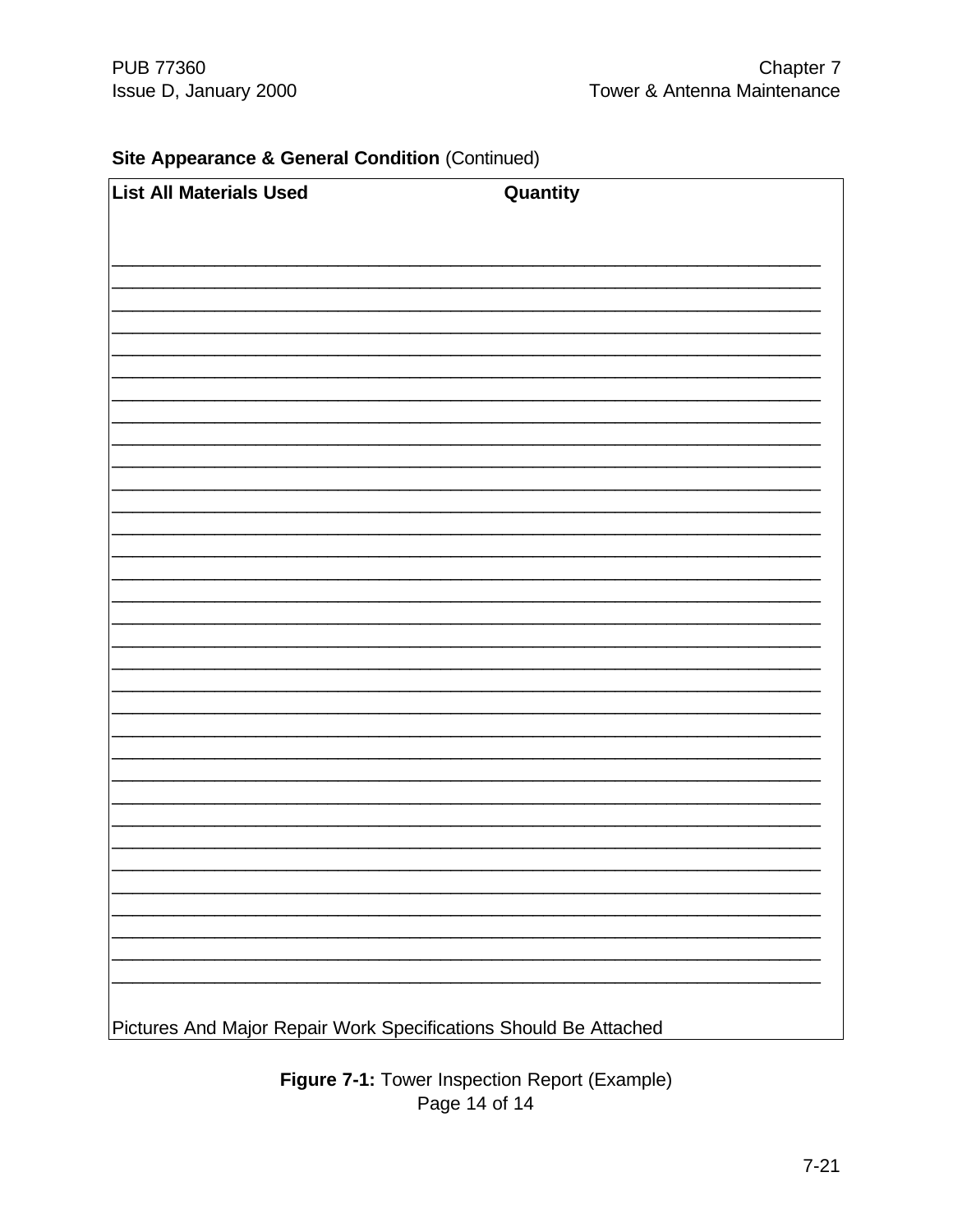#### **CONTENTS**

#### **Chapter and Section**

8.

# 

8.1 8.2

#### Page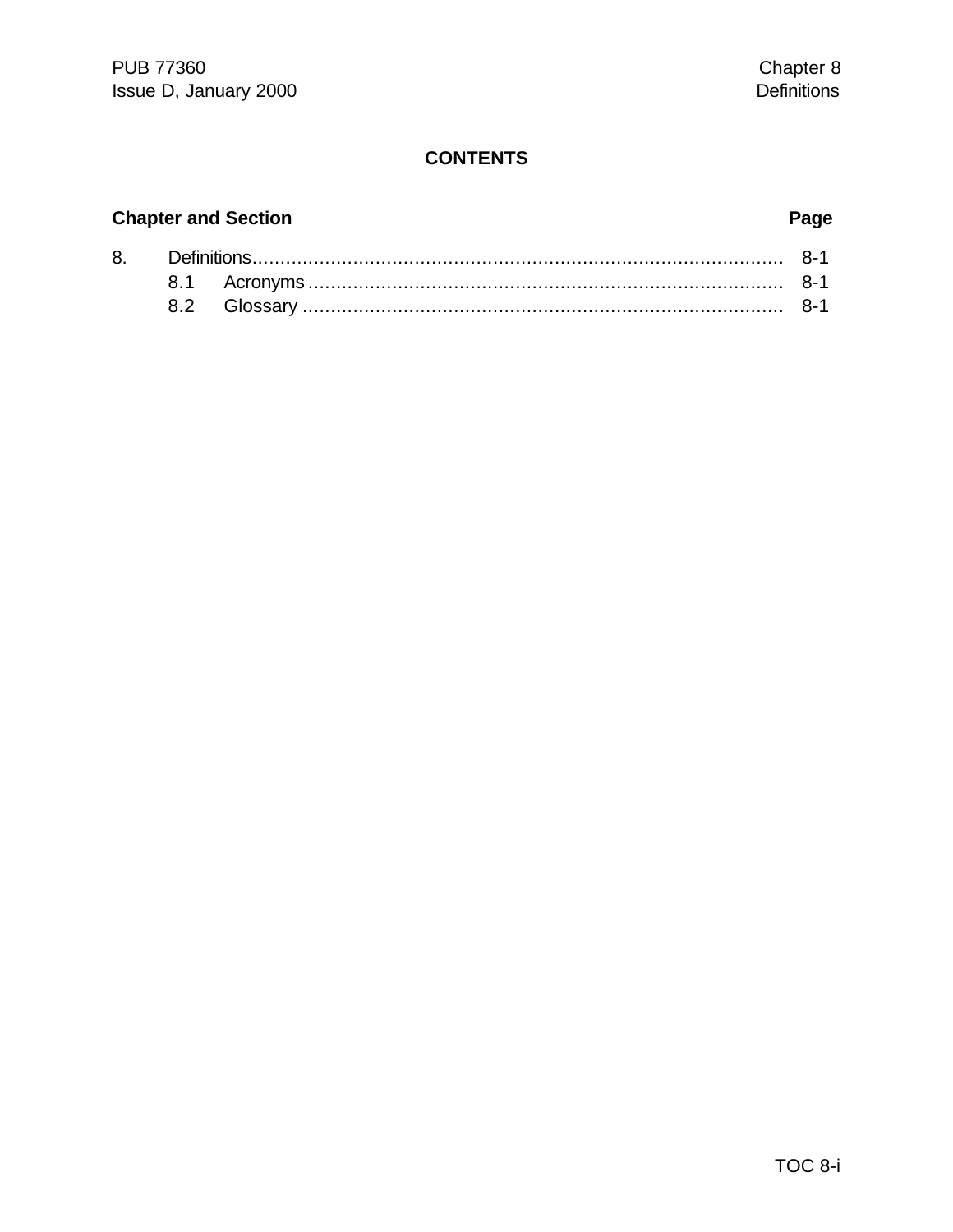#### **8. Definitions**

#### **8.1 Acronyms**

| <b>ANSI</b> | America National Standards Institute           |
|-------------|------------------------------------------------|
| <b>ASTM</b> | <b>American Society of Testing Metals</b>      |
| C.S.M.      | <b>Contractor Specification Manual</b>         |
| EIA         | <b>Electronics Industry Association</b>        |
| FAA         | <b>Federal Aviation Administration</b>         |
| <b>FCC</b>  | <b>Federal Communications Commission</b>       |
| <b>IWC</b>  | Inches of Water Column                         |
| <b>NEC</b>  | <b>National Electric Code</b>                  |
| <b>NPT</b>  | National Pipe Thread                           |
| <b>OSHA</b> | Occupational Safety and Health Administration  |
| <b>RF</b>   | Radio Frequency                                |
| <b>SCFH</b> | <b>Standard Cubic Feet per Hour</b>            |
| <b>SLPP</b> | Safety and Loss Prevention Program             |
| <b>TIA</b>  | <b>Telecommunications Industry Association</b> |
| <b>UHF</b>  | <b>Ultra High Frequency</b>                    |
| <b>UV</b>   | <b>Ultra Violet</b>                            |
| <b>VHF</b>  | Very High Frequency                            |
| <b>WC</b>   | <b>Water Column</b>                            |

#### **8.2 Glossary**

#### **American National Standards Institute (ANSI)**

An organization supported by the telecommunications industry to establish performance and interface standards.

#### **Bridging (MULTIPOINT-SERVICE)**

Denotes the process of connecting three or more customer locations.

#### **Carrier**

An organization whose function is to provide telecommunications services. Examples are: Local Exchange Carriers, Interexchange Carriers, Cellular Carriers, etc.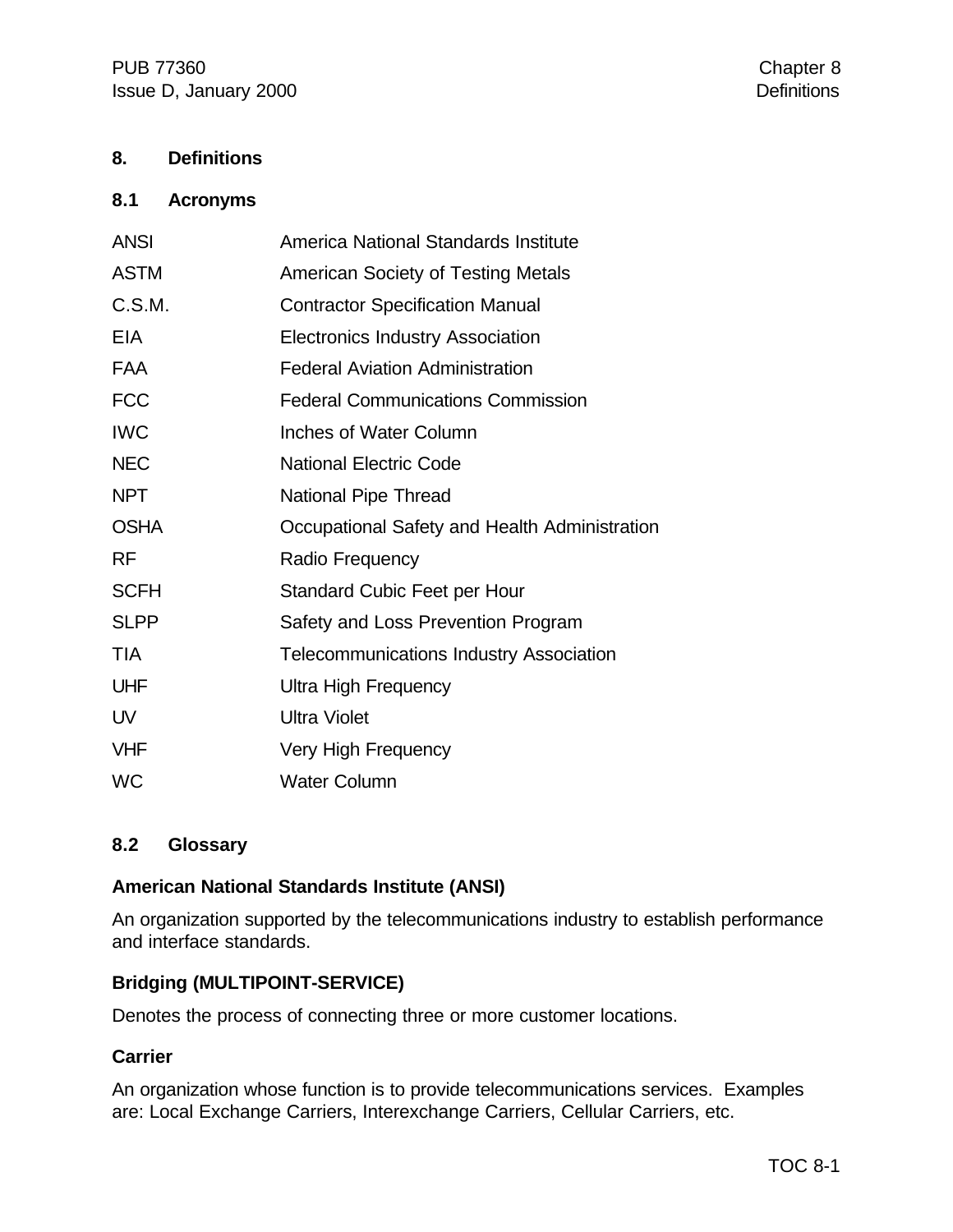#### **Central Office (CO)**

A local switching system (or a portion thereof) and its associated equipment located at a wire center.

#### **Channel**

An electrical or photonic, in the case of fiber optic based transmission systems, communications path between two or more points of termination.

#### **End Office**

A designation of a U S WEST switching system that occupies the lowest level of the public switched network hierarchy. It is the designation of a switching system that connects lines to lines, and lines to trunks (a local switching system).

#### **Facilities**

Facilities are the transmission paths between the demarcation points serving customer locations, a demarcation point serving a customer location and a U S WEST Central Office, or two U S WEST offices.

#### **Impedance \***

The total opposition offered by an electric circuit to the flow of an alternating current of a single frequency. It is a combination of resistance and reactance and is measured in ohms.

#### **Multiplexer (Mux)**

An equipment unit to multiplex, or do multiplexing: Multiplexing is a technique of modulating (analog) or interleaving (digital) multiple, relatively narrow bandwidth channels into a single channel having a wider bandwidth (analog) or higher bit-rate (digital). The term Multiplexer implies the demultiplexing function is present to reverse the process so it is not usually stated.

#### **Ohm**

The unit of electric resistance.

#### **Point of Termination (PO**T)

The physical telecommunications interface that establishes the technical interface, the test point(s), and the point(s) of operational responsibility. (See Network Interface).

#### **Premises**

Denotes a building or portion(s) of a building occupied by a single customer or end-user either as a place of business or residence.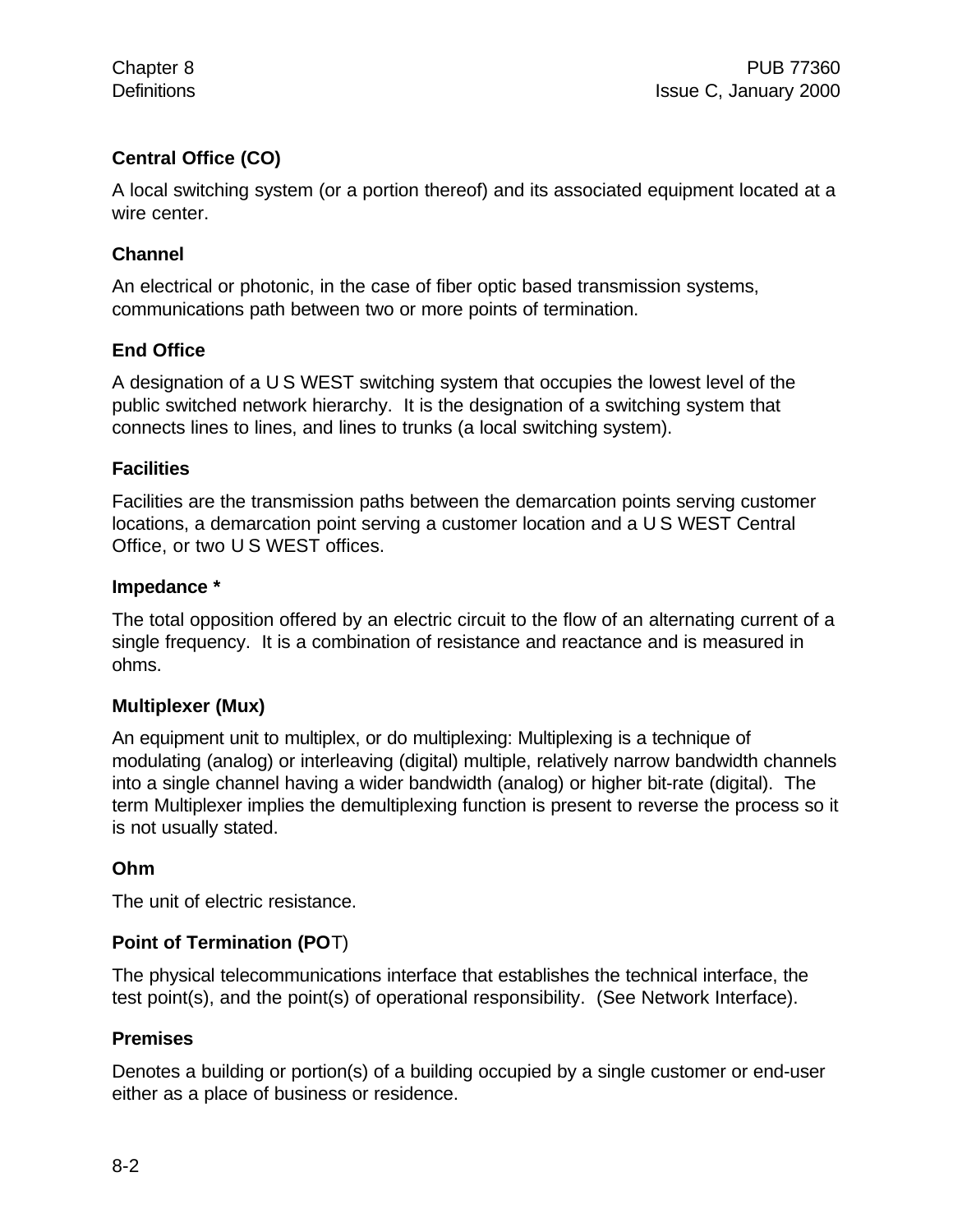### **CONTENTS**

## **Chapter and Section Page**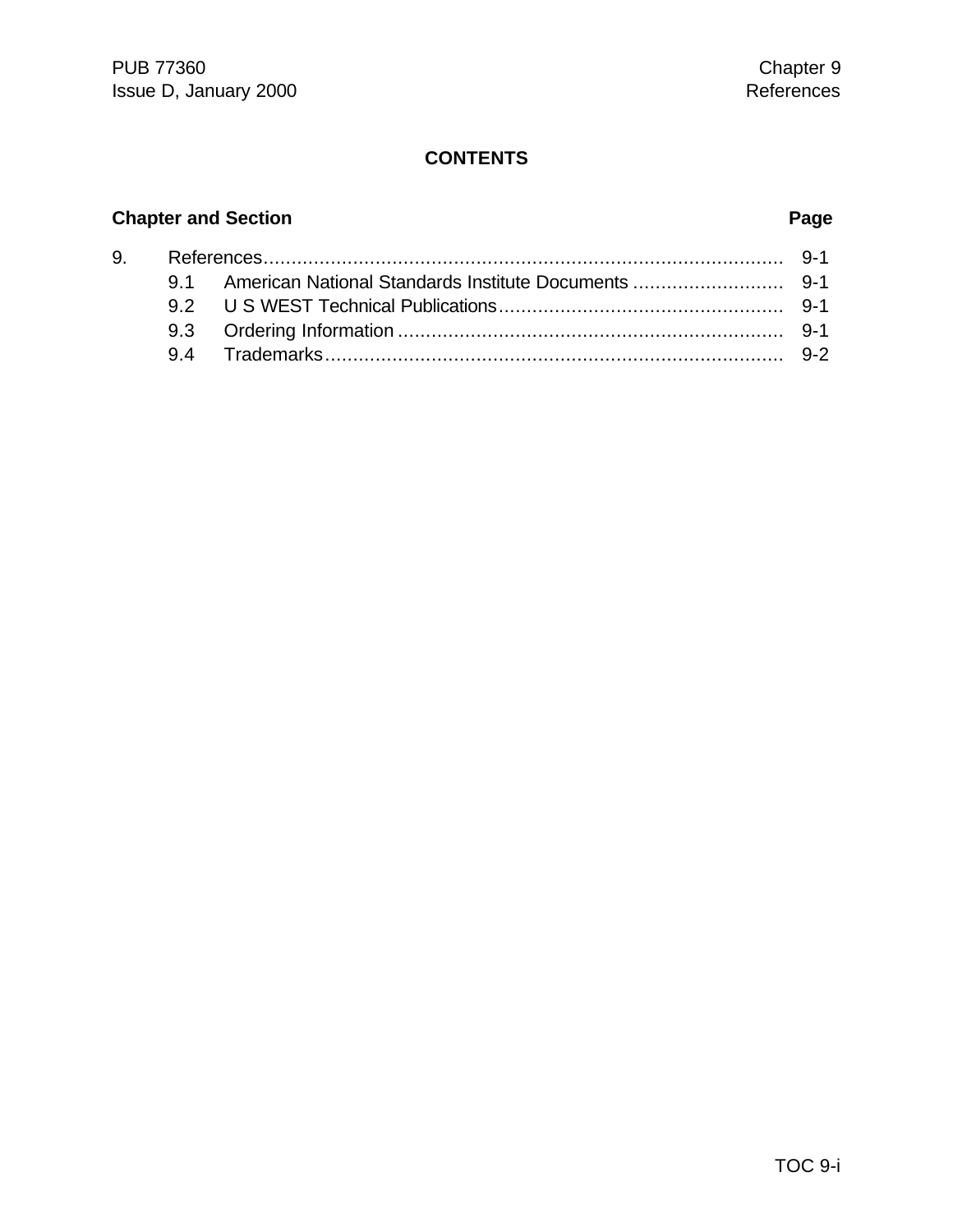#### **9. References**

#### **9.1 American National Standards Institute Documents**

ANSI/EIA/TIA-222-E-91 EIA/TIA, Structural *Standards for Steel Antenna Towers and Antenna Supporting Structures*, March 1991

#### **9.2 U S WEST Technical Publications**

PUB 77350 *Telecommunications Equipment Installation Guidelines (TEIG),* (Latest Issue)

PUB 77355 *Grounding - Central Office and Remote Equipment Environment*, (Latest Issue)

#### **9.3 Ordering Information**

All documents are subject to change and their citation in this document reflects the most current information available at the time of printing. Readers are advised to check status and availability of all documents.

Those who are not U S WEST employees may order;

American National Standards Institute (ANSI) documents from:

American National Standards Institute Attn: Customer Service 11 West 42nd Street New York, NY 10036 Phone: (212) 642-4900 Fax: (212) 302-1286

ANSI has a catalog available which describes their publications.

U S WEST Technical Publications from:

Faison Office Products Company Suite 200 3251 Revere St. Aurora, CO 80011 Phone: (800) 777-3672 Fax: (303) 340-1905

Federal Communications Commission (FCC) documents may be obtained from:

Superintendent of Documents Government Printing Office Washington, D. C. 20402 Phone: 202 783-3238